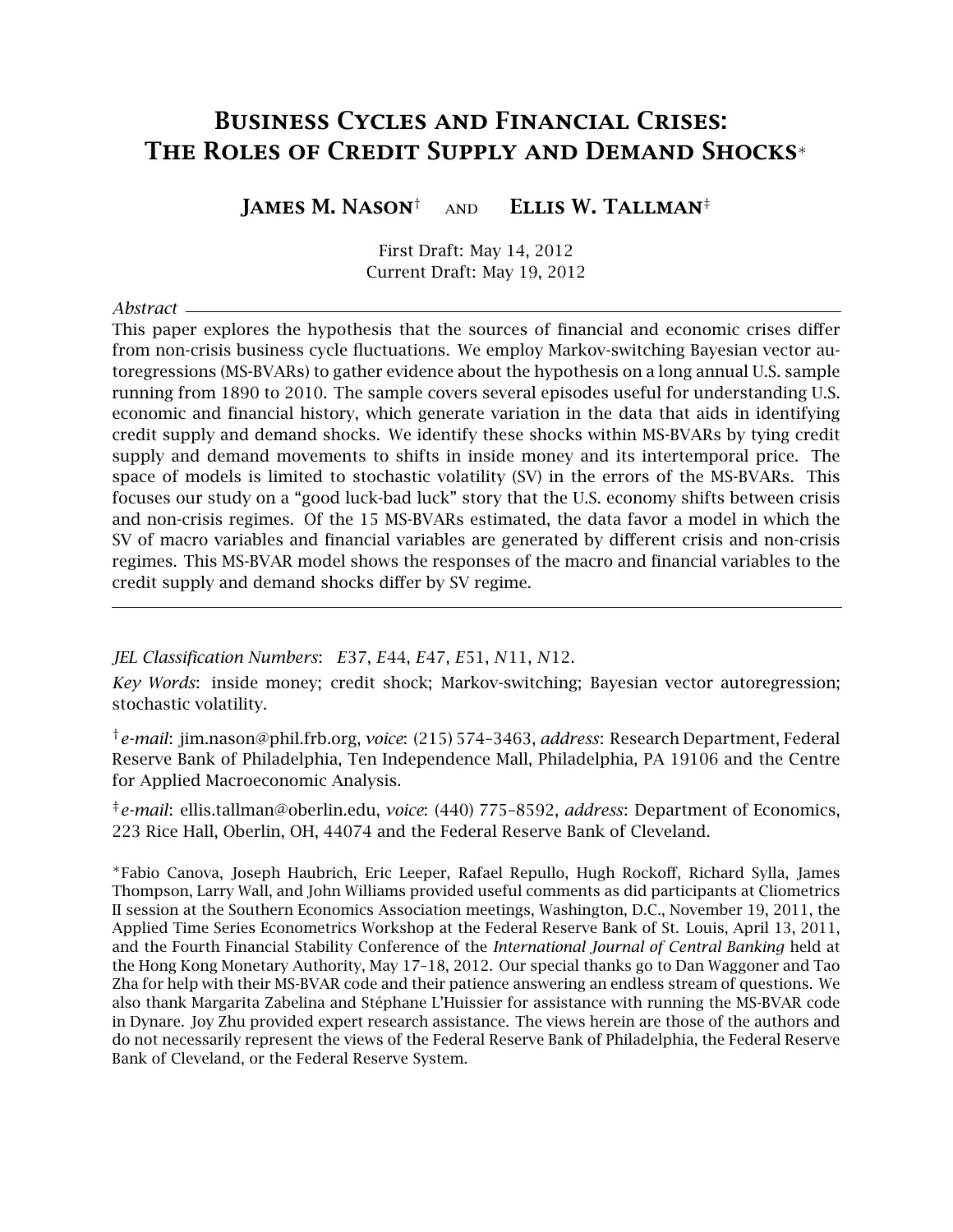## 1 Introduction

Not since the Great Depression has the U.S. been confronted by a major financial crisis and at the same time a deep and persistent economic slowdown. However, just over a decade into the new millennium this is the state in which the U.S. finds itself. Economists have responded by revisiting the Great Depression as well as the financial panics that afflicted the U.S. from the end of the Civil War to 1914. Their aim is to gain insights useful for anticipating and preventing similar events in the future.

There is a literature that seeks to uncover predictors of financial crises. Recent examples are Bussiere and Fratzscher (2006), Mendoza and Terrones (2008), Reinhart and Rogoff (2009, 2011), Bordo and Haubrich (2010), Claessens, Kose, and Terrones (2011), Jordà, Schularick, and Taylor (2011a,b), Jalil (2012), Gourinchas and Obstfeld (2012), and Schularick and Taylor (2012). These papers single out observed macro aggregates and financial variables that predict crises at business cycle and longer horizons for emerging and developed economies.<sup>[1](#page-0-0)</sup>

This paper is motivated by an issue that needs to be addressed before asking if it is possible to predict economic and financial crises. We pursue the hypothesis that crises and non-crises regimes are produced using the same economic primitives. The hypothesis is examined on a long annual data that begins in 1890 and ends with 2010. These 121 observations are used to estimate Markov-switching Bayesian vector autoregressions (MS-BVARs). A MS-BVAR is an effective tool to explore this hypothesis because it draws from the same density function (*i.e.*, the likelihood) of the model to generate estimates of the probabilities of crisis and non-crisis regimes. It is the interactions of economic primitives that differ by regime. Hence, the MS-BVARs yield evidence about whether economic and financial crises are recurring that is necessary to conduct a credible search for predictors of these events.

There is a long tradition in analyzing financial crises using macro and financial data. Useful studies include, among others, Canova (1991, 1994), Donaldson (1992), Coe (2002), Eichengreen and Mitchener (2003), Anari, Kolari, and Mason (2005), and Chin and Warusawitharana (2010). These papers use the financial panics of the U.S. National Banking Era (1867–1914) as well as the 1920–1921 recession and the Great Depression (1929–1933) of the interwar sample (1920–1940) to identify the shocks and latent factors that contribute to financial and economic crises.

<sup>&</sup>lt;sup>1</sup>Ahmadi (2009), Helbling, Huidrom, Kose, and Otrok (2011) and Eickmeier and Ng (2011) have similar objectives. A factor-VAR is estimated by Ahmadi that allows for time-varying parameters and SV. His goal is to recover a business cycle factor conditioned on macro and interest rate spreads. The second paper also uses a factor augmented-VARs, but the interest is in estimating a common credit factor in 20 years of quarterly G–7 data. Eickmeier and Ng apply a generalized VAR to recover a common world credit shock in a large panel of developed and emerging economies during the last 30 years. These papers report that credit shocks are estimated to have large and persistent effects on real international economic activity.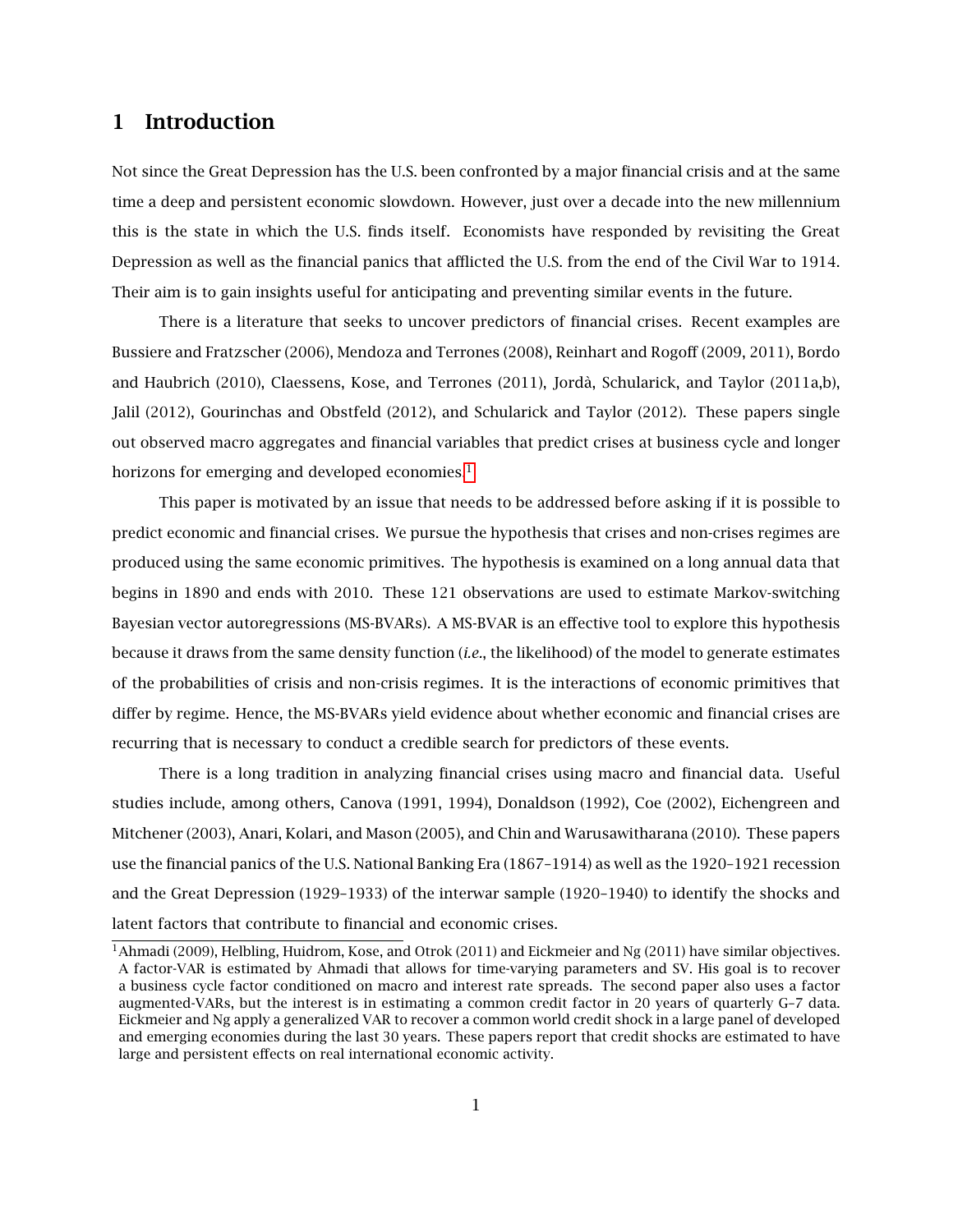This paper is closest in spirit to Canova (1991, 1994) and Donaldson (1992). Our identification of credit supply and demand shocks is similar in approach to the way Canova (1991) identifies currency supply and demand shocks.<sup>[2](#page-0-0)</sup> However, we estimate BVARs in which the volatility of the identified shocks is stochastic and conditional on the MS regime. Donaldson (1992) and Canova (1994) are interested in whether the same factors that drive non-crisis business cycle fluctuations also drive economic and financial crises. We estimate MS-BVAR models to evaluate a similar hypothesis.

The MS-BVAR models are estimated on a sample of 121 annual observations. The long annual sample consists of output, the price level, the unemployment rate, the credit aggregate of inside money, short- and long-term interest rates, and a measure of the riskiness of the composition of the aggregate balance sheet of U.S. financial firms. $3$  The risk variable is the ratio of long-term private assets held by financial firms to their holdings of public assets. These data provide identifying information on which we judge whether financial shocks are a source of crisis regimes for the U.S. economy.

By beginning the sample in 1890, we have data from the pre-Fed National Banking Era, the early Fed of World War I and the 1920s, the 1935 to 1981 "quiet period" as defined by Gorton (2010), and the past thirty years of increasing deregulation of U.S. financial markets. During the sample, the beginnings of financial crises are associated with 1893, 1907, 1914, 1929, and 2007. The sample also covers 12 NBER dated recessions with a duration of 14 months or more, which are listed in table 1. These include 4 recessions between 1893 and 1904 that lasted 17 to 23 months, 2 recessions running 23 to 24 between 1910 and 1913, 2 recessions in the 1920s lasting at least 14 months, the Great Depression which the NBER dates to 1929, the first oil price shock recession of 1973, the recession of the early 1980s, and the 2003–2008 "housing boom-bust" cycle. Thus, a casual glance suggests that deep and long recessions and financial crises do not always coincide conditional on NBER recessions dates and the history of U.S. financial crises.

We study whether our sample can recover these episodes as crisis and non-crisis regimes using methods developed by Sims and Zha (2006) and Sims, Waggoner, and Zha (2008) to estimate MS-BVAR models.[4](#page-0-0) The MS-BVARs are identified under a Cholesky identification. This recursive structure places a macro  $(M)$  block consisting of output, the price level, and the unemployment rate, before a financial  $(F)$  block of inside money, the short-term and long-term interest rate, and the risk ratio. This ordering is inspired by the reduced-form regressions and evidence of King and Plosser (1984). The  $M$  block

 $2$ Canova (1991) analyzes the power external factors have to magnify currency supply and demand shock in pre-World War I and interwar samples. We put aside open economy issues for later work.

 $3$ The data is described in section 3 and in the appendix.

 $4$ For economists, the foundations of this class of models are found in Hamilton (1994) and Kim and Nelson (1999).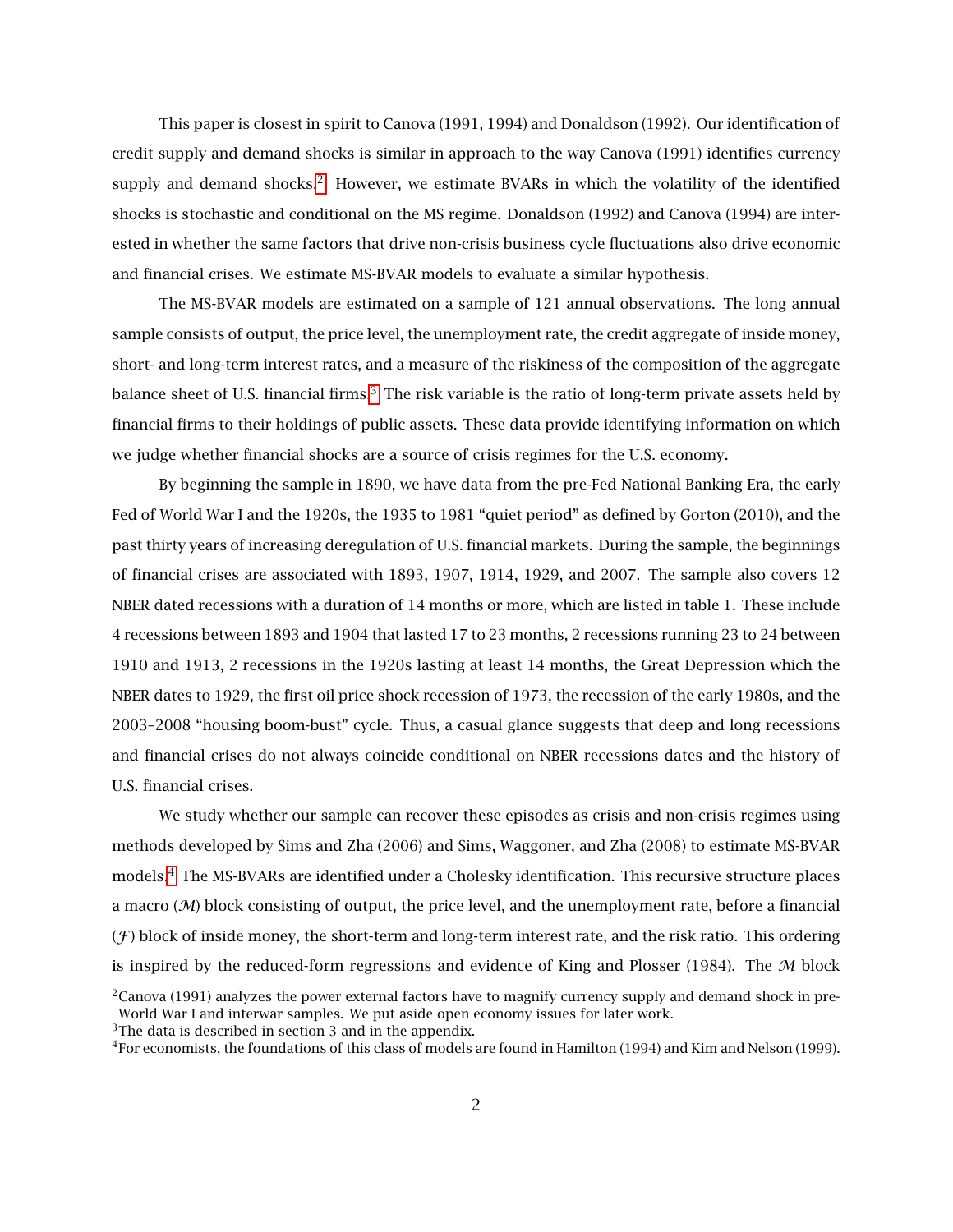responds to credit supply and demand shocks identified using inside money and the short-term interest rate. This identification relies on inside money to recover credit supply shocks because these shortterm liabilities support the acquisition of long-dated and riskier assets, while shocks to the short-term interest rate capture shifts in the demand for these liabilities.

The choice of a Cholesky identification is driven, in part, by the annual data. Annual data makes problematic identifications that, say, assume participants in the financial markets cannot contemporaneously observe M block variables. This issue is germane for placing the M block ahead of the  $\mathcal F$  block in the MS-BVARs. However, we interpret the recursive identifying scheme as representing a combination of new classical, Keynesian, and monetarist restrictions. For example, embedded in the MS-BVARs is a Lucas-Sargent Phillips curve-like restriction that the unemployment rate responds to price level shocks at impact. Next, the unemployment rate reacting to output shocks at impact gives an Okun's Law-like relation. In the  $\mathcal F$  block, we have monetarist-like assumptions that inside money (the shortterm interest rate) responds to shifts in the supply (demand) for credit. Since the short-term interest rate precedes the long-term rate, the identification contains the rational expectations term structure prediction that the long rate is a function of shocks to the short rate. Finally, we place the risk ratio last in the ordering to be conservative about the role financial balance sheets play in the long annual U.S. sample.

The identification relies on the 7 variables found in the  $M$  and  $\mathcal F$  blocks. In part, we engage 7 variable MS-BVARs to keep the models tractable and interpretable. More importantly, deleting any of the 7 variables would preclude the MS-BVARs from identifying credit supply and demand shocks as well as the new classical, Keynesian, and monetarist restrictions discussed above.

The MS-BVARs make it possible to explain responses to identified credit supply and demand shocks across crisis and non-crisis regimes. This paper examines these effects with BVAR models in which MS is imposed only on the stochastic volatility (SV) of the regression errors. Hence, we take as a maintained assumption the "good luck-bad luck" results of Sims and Zha (2006). Conditional on SV being the source of systematic differences across crisis and non-crisis regimes, estimated MS-BVARs yield the probabilities of being in these regimes along with the regime dependent responses of output, prices, the unemployment rate, inside money, the short- and long-term interest rates, and the risk ratio to identified credit supply and demand shocks. We limit the BVARs to MS in SV as a first step in a research effort that studies the role of credit supply and demand shocks in crises and non-crisis business cycles as well as to hold the model space to a manageable size. Nonetheless, we include in the model space 15 MS-BVARs to cover a wide variety of parameterizations of the data generating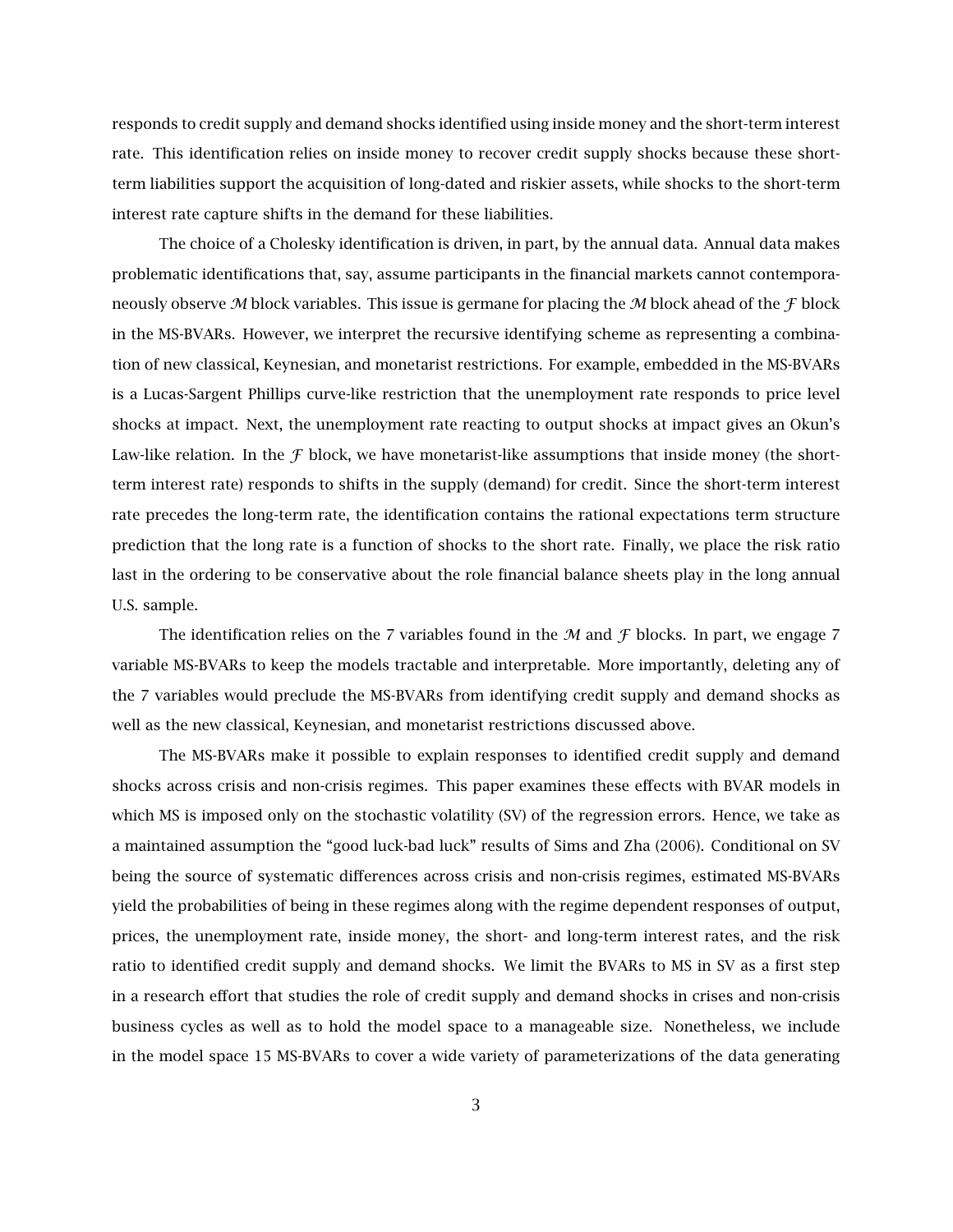processes (DGPs) of crisis and non-crisis regimes.

This paper reports estimates of a fixed coefficient-homoskedastic BVAR and 15 MS-BVARs. The latter BVAR is dominated in fit by the 15 MS-BVAR models in which SV is the only source of shifts in regime. The best fitting MS-BVAR model contains 3 SV regimes in the M block and 3 distinct SV regimes in the  $F$  block with inside money affected by all the SV regimes. Estimates of this MS-BVAR model yield a  $M$  block with regimes that cover world wars and the Great Depression, another containing the National Banking Era, economic recoveries and post-World War II inflations, and a third that captures the era of the modern Fed and moderations in macro aggregates since the end of World War II. The  $\mathcal F$ block reveal similar regimes, but adds a regime representing the last 40 years of financial innovations and deregulation, but this regime excludes the financial boom and crisis of the 2003–2008 period. This favorite MS-BVAR of the data also produces regime dependent impulse response functions (IRFs) and forecast error variance decompositions (FEVDs). These IRFs and FEVDs show that the economic interpretation of the identified credit supply and demand shocks is regime dependent.

The next section reviews a selection of the extant literature that searches for financial risk measures that matters for aggregate fluctuations. Section 3 describes our long annual sample. We outline the methods and procedures employed to estimate and conduct inference on MS-BVARs in section 4. Results are reported in section 5. Section 6 concludes.

## 2 A Brief Literature Review

The financial crisis of 2007–2009 has reinvigorating research into the sources of economic and financial crises. One tradition uses structural VARs to uncover the sources and causes of financial crises. Another strand of research seeks to find observables that are useful for predicting financial crises that lead to deep and persistent recessions. Our interest is not in prediction. Instead, we are motivated to examine whether financial and economic crises are generated by different economic primitives than are non-crisis business cycle fluctuations within structural MS-BVARs. This section discusses the gap in the literature about whether the economic primitives driving crisis and non-crisis regimes differ.

### 2.1 Recent Research on Financial Crises

Schularick and Taylor (2012) exploit a panel of 14 countries on a long annual sample to evaluate the impact of financial crises on real economic activity. Their cross-country panel data shows that during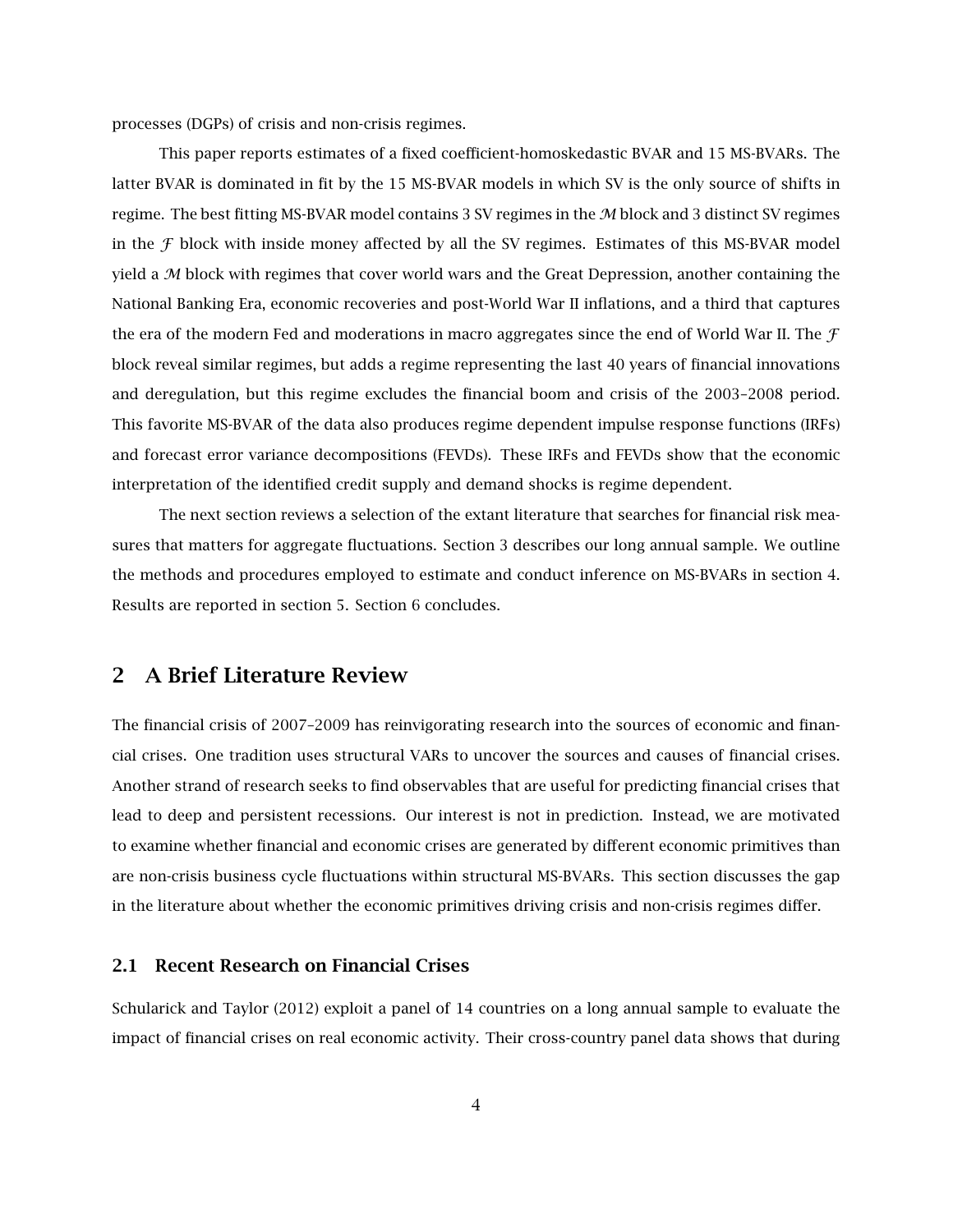the last 60 years there was an expansion of loans funded with liabilities other than bank deposits. Prior to World War II, the sample yields a large positive correlation between credit and monetary aggregates. These observation motivate Schularick and Taylor to hypothesize that when financial market leverage rises above a threshold defined on output a financial crisis ensues. Hence, financial crises follow a period of excess growth in the real value of bank loans relative to output growth. Schularick and Taylor provide empirical results that indicate a rapid growth in the real value of bank loans relative to output growth has significant predictive power for future financial crisis. A related idea is excessive growth in this and other credit aggregates signal a deep and long recession is in the offing.

Jordà, Schularick, and Taylor (2011a) investigate the impact on the natural rate of interest and current accounts of excessive credit growth net of output growth using a panel similar to that of Schularick and Taylor (2012). The years before a financial crisis are associated with a natural rates of interest far below its steady state by Jordà, Schularick, and Taylor (2011a), while they see substantial increases in current accounts in the subsequent years. This paper also finds that the comovement of credit growth and current account deficits has become stronger in the last 30 years. Similarly, Jordà, Schularick, and Taylor (2011b) view domestic credit markets as driving business cycle fluctuations. They argue that their empirical works supports the hypothesis of credit growth net of output growth being a key predictor of severe and long lasting recessions. Nonetheless, Schularick and Taylor (2012) and Jordà, Schularick, and Taylor (2011a,b) do not identify the underlying sources of the credit shock they estimate to have a large predictive role in financial crises and large persistent recessions.

Bussiere and Fratzscher (2006), Mendoza and Terrones (2008), Bordo and Haubrich (2010), Claessens, Kose, and Terrones (2011), and Gourinchas and Obstfeld (2012) use nonparametric and parametric methods to describe the comovement between financial and macro variables. A common thread of this research is that financial crises are associated with deep and long lasting recessions. Stock market booms and lending into housing markets are leading indicators of financial crises across developed economies in the last 50 years, according to Claessens, Kose, and Terrones. Mendoza and Terrones add to this list of financial crisis predictors real currency appreciations and large current account deficits. Similar evidence is found in Bussiere and Fratzscher and Gourinchas and Obstfeld. They report panel data panel data regressions that control for differences in crisis and non-crisis states. The regression estimates confirm that excessive credit growth and real currency appreciations have power to predict financial crises. Rather than developing a predictive model, Bordo and Haubrich compare the 2007–2009 episode to financial crises in the U.S. during the previous 140 years. They argue that deposit insurance and other regulatory standards limited the impact on outside money during the 2007–2009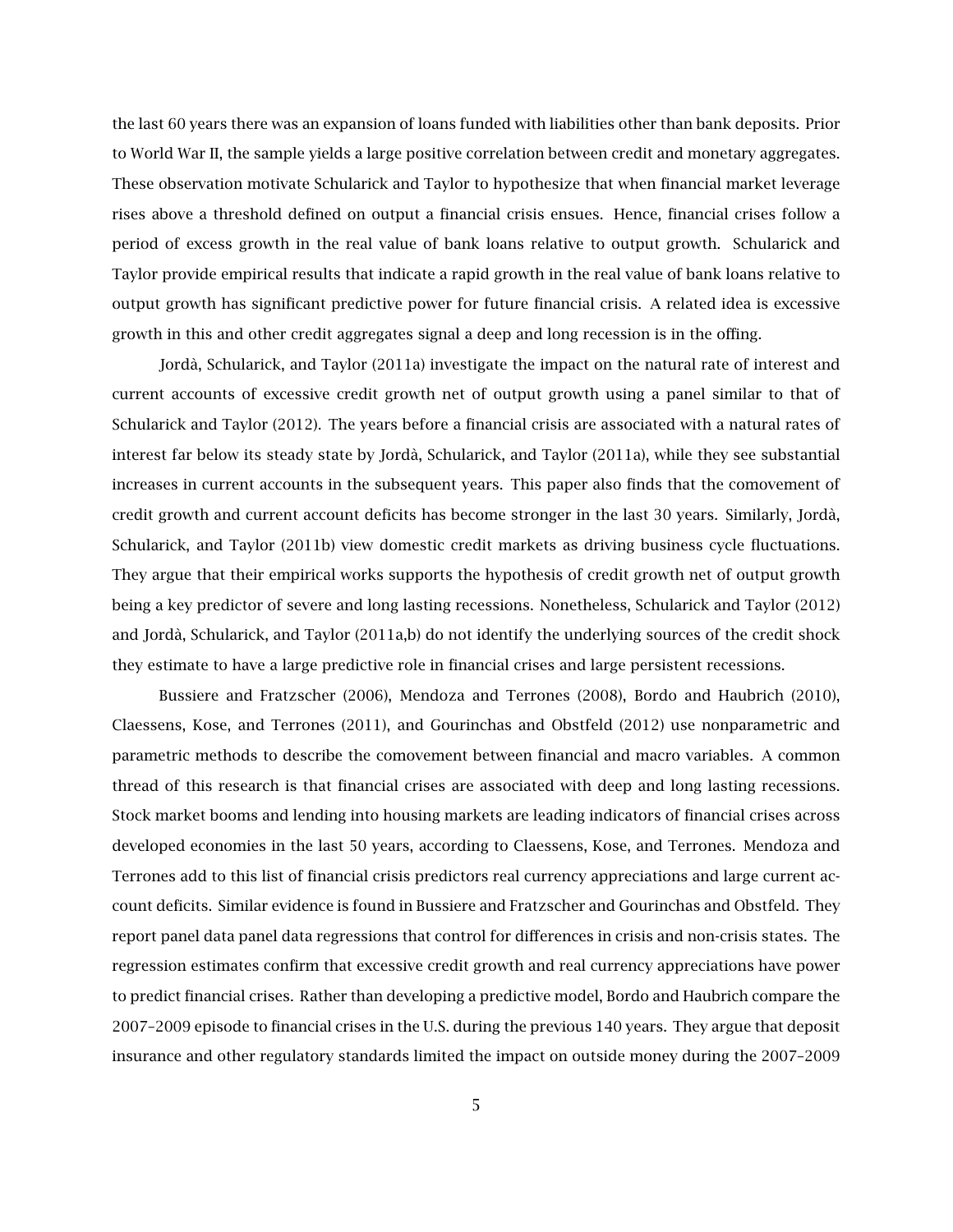crisis, unlike the Great Depression, and instead put the onus on the short-term credit markets.

Reinhart and Rogoff (2009) gauge the extent measures of financial risk anticipate substantial economic downturns in several centuries of cross country data. They argue that the memory of crises is fleeting in history across countries and through the centuries. The argument is that when a crisis is in the making, there appear advocates to claim "this time is different."[5](#page-0-0) Implicit in this claim is that the new state of the world produces fundamentals to support asset prices not available in early states. Ex post, these episodes are not systematically different from previous states of the world in the view of Reinhart and Rogoff.<sup>[6](#page-0-0)</sup> They argue, as a result, that movements in observed financial aggregates yield warning signals for current and future real activity that can alert policymakers to a potential crisis.

Krishnamurthy and Vissing-Jorgensen (2010) have a different view of the risk factors that alter the demand for financial securities. These risk factor are tied to the impact shifts in the supplies of securities with different characteristics have on asset returns, according to Krishnamurthy and Vissing-Jorgensen (KVJ) . For example, investors may prize public securities as safe havens along with the liquidity these assets possess.<sup>[7](#page-0-0)</sup> We take from KVJ that there is information about the demand for risky assets in the composition of private and public assets on the balance sheets of financial firms.

#### 2.2 Macro Literature Identifying Financial Shocks

In a related literature, Donaldson (1992) and Canova (1994) examine U.S. data from the Civil War to the Great Depression to discern the impact of financial crises on the U.S. economy. Regression and nonparametric estimators of business cycle comovement are used by Donaldson to generate evidence about whether banking panics in the U.S. are "systematic events" produced by the same probability

 $5$ Parent (2012) is a useful critique of the "this time is different" thesis.

 $6$ An example highlighting the role expectations play in financial booms and busts is given by Brunnermeier (2009). He discusses the part beliefs that houses would always appreciate in value had in the 2007–2009 financial crisis. These beliefs increased counter-party risk because of the reliance of the shadow banking system on short-term interbank funds to support investment bank holdings of residential mortgage backed securities (RMBS), which were comprised heavily of subprime mortgage loans. When house prices ceased rising in 2006, lenders into the interbank market reassessed their beliefs that these prices could not fall. After these beliefs were revised, investment banks found it difficult to fund their RMBS holdings. Gorton and Ordoñez (2012) construct a theory to explain these observations. The theory predicts that when lenders find it is costly to evaluate long-term assets they will accept as collateral, they withdraw funding from interbank markets.

 $7$ KVJ build an asset pricing model in which a demand for safety and liquidity generate risk premia to hold private securities instead of Treasury securities. The asset pricing model motivates yield spread regressions that include the U.S. Treasury debt-GDP ratio. Regressions are run on annual samples from 1926 to 2008 to construct estimates of Treasury safety and liquidity risk premia. The estimates indicate that investors received a 46 basis point liquidity premium for holding AAA-corporate bonds rather than 10-year Treasury bonds. KVJ also report that Treasury bills earn a discount of 26 basis points because of the safety these securities offer compared to private short-term private assets.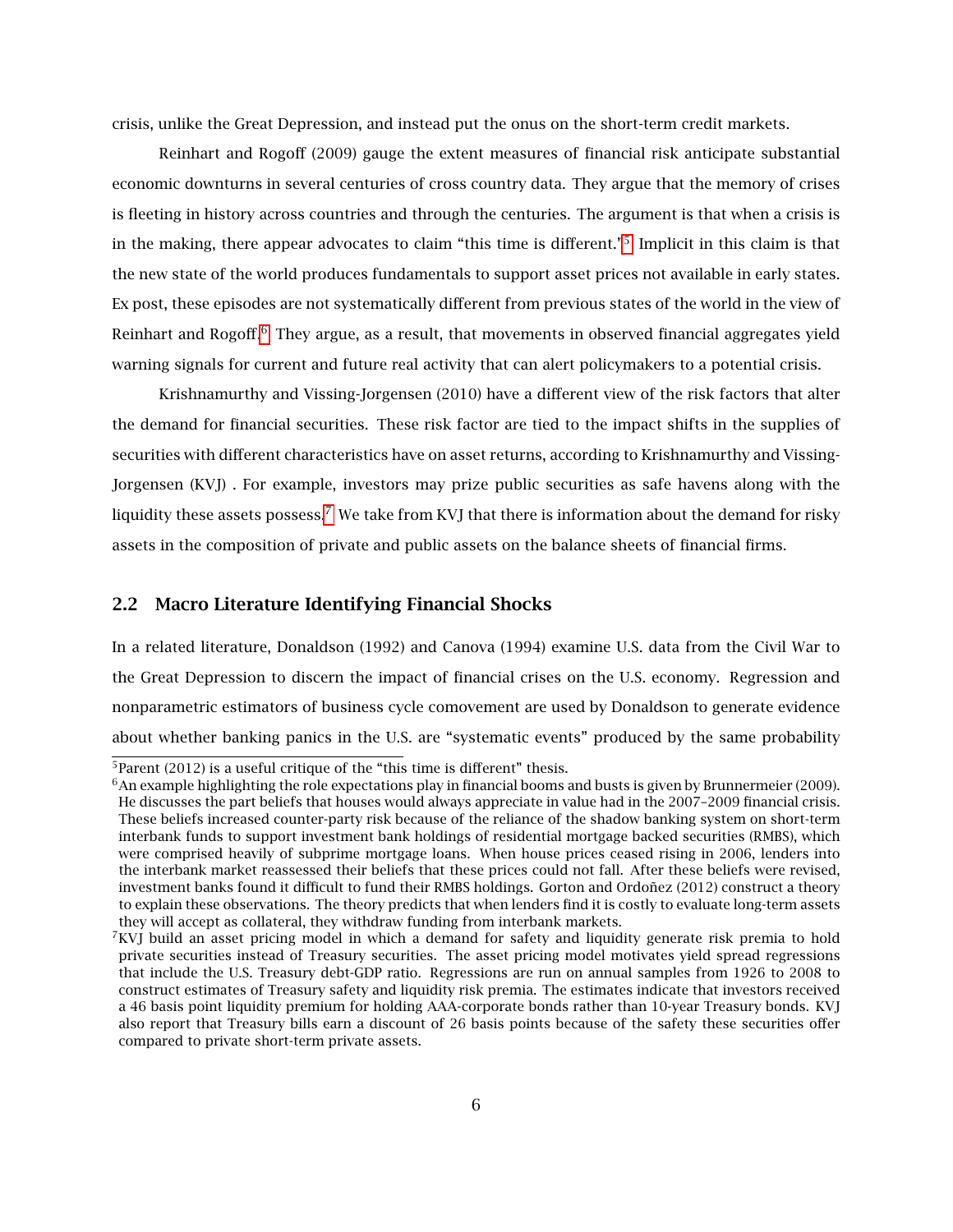distribution from which typical business cycle fluctuations are drawn or "special events" drawn from an entirely different distribution.<sup>[8](#page-0-0)</sup> He concludes that the start date of banking panics are unforecastable, but that there are states of the world in which banking panics are more likely.<sup>[9](#page-0-0)</sup> Canova reaches a similar conclusion when he reports that seasonality and financial variables have power to predict financial crisis in-sample, but real activity variables do not. Only measures of financial volatility have out-of-sample forecasting power in this paper.

Canova (1991) takes another tact to examining the impact of U.S. financial crises in monthly data from 1891 to 1937. Currency supply and demand shocks are identified using BVARs on pre- and post-World War I samples. The samples are split on the World War I episode because it coincides with the founding of the Fed.[10](#page-0-0) Prior to World War I, the U.S. has no institution responsible for supplying liquidity in the face of a financial crisis. Hence, the supply of currency was not especially elastic in response to external shocks in the U.S. prior to World War I. The Fed is created, in part, to supply an elastic currency when the U.S. is buffeted by external shocks. The BVAR estimates reveal that the U.S. economy responded differently to international currency shocks in the pre- and post-World War I samples. In the early sample, the lack of an elastic currency and seasonal shifts in currency demand magnify the impact of international currency shocks on real economic activity in the U.S.. The creation of the Fed lessens the impact of these shocks in the estimates Canova reports. He argues his empirical results show that the founding of the Fed altered the sources of financial shocks in the post-World War I sample, but for the U.S. this did not put an end to financial crises. These results also suggest that changes in the design of financial and economic institutions creates variation in the data useful for identifying the sources and causes of financial shocks, which is needed to estimate shifts between crisis and non-crisis regimes.

A similar approach is also applied by Coe (2002), Eichengreen and Mitchener (2003), Anari, Kolari, and Mason (2005), Chin and Warusawitharana (2010), and Diebolt, Parent, and Trabelsi (2010), among others, to study the Great Depression. They provide a mixed picture of the role financial shocks had in the Great Depression. Coe (2002) engages MS methods to recover the probability that the U.S. financial system was in a crisis state during the 1920s and 1930s. These probabilities have predictive power for output in regressions that he reports. Eichengreen and Mitchener (2003) regress output growth on credit growth on a cross-country sample from the late 1920s and early 1930s. Their regressions reveal

<sup>&</sup>lt;sup>8</sup>These events are detailed in full by Gorton (1988), Calomiris and Gorton (1991), and Wicker (2000, 2005).

 $9$ An alternative view is Jalil (2012). He provides evidence for the U.S. that banking panics had significant negative effects on output and these effects were persistent in more than 100 years of data before the Great Depression.  $10$ Silber (2007) discusses the impact the World War I episode had on the evolution of U.S. financial markets.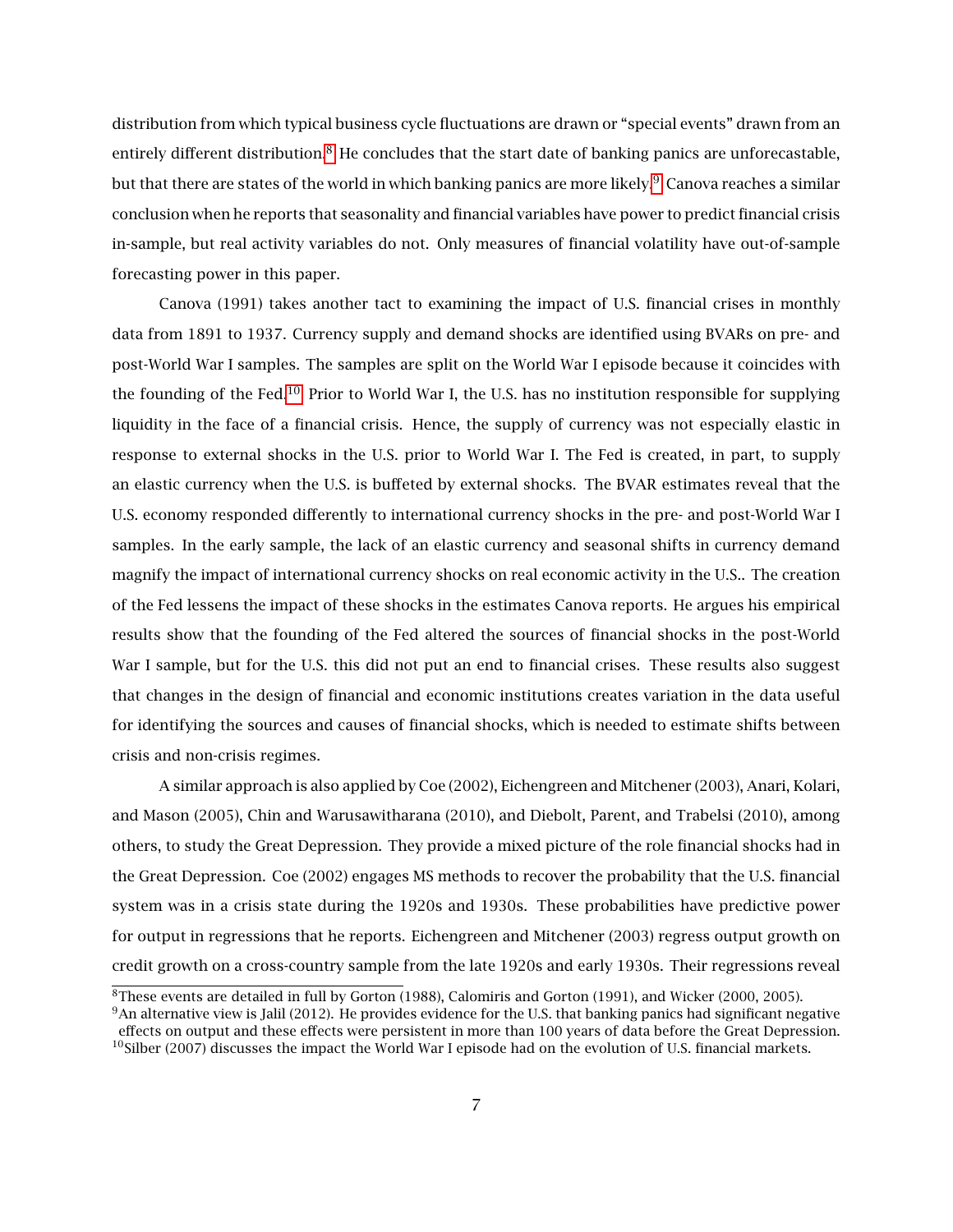that a pre-1929 credit boom contributed to the Great Depression. The remaining papers use structural VARs to identify and gauge the impact of financial shocks on real economic activity and inflation. The link between financial shocks and the Great Depression is weak according to Anari, Kolari, and Mason and Chin and Warusawitharana, but Diebolt, Parent, and Trabelsi present results supporting the view that the origins of the Great Depression were financial.

### 3 Data

This section describes the data on which MS-BVARs are estimated to uncover the responses of U.S. per capita real GDP ( $y_t$ ), the implicit GDP deflator ( $P_t$ ), the unemployment rate ( $u r_t$ ), inside money ( $M_{I,t}$ ), a short-term nominal interest rate  $(R_{S,t})$ , and long-term nominal interest rate  $(R_{L,t})$ , and the ratio of long-term public to public assets held by financial firms  $(r_{R,t})$  to identified credit demand and supply shocks. The data is grounded on a long annual sample starting in 1890 and ending with 2010,  $T =$ 121. The appendix contains more details about the construction of the data.

#### 3.1 Macro Aggregates

The macro block contains aggregate output, the aggregate price level, and the unemployment rate. We employ real per capita GDP to measure aggregate output. The corresponding aggregate price level is the implicit GDP deflator (i.e., the ratio of nominal to real GDP). The log of real per capita GDP and log of the implicit GDP deflator are multiplied by 100. The source of real GDP, its price deflator, and U.S. population is Johnston and Williamson (2011). The unemployment rate brings labor market information into the MS-BVAR models. Carter, Gartner, Haines, Olmsted, Sutch, and Wright (2006) collect a long annual sample of unemployment rate observations from Weir (1992).

#### 3.2 Monetary Aggregates

We equate the stock of short-term liabilities issued by financial firms to inside money. These liabilities are constructed as M2 net of the monetary base. The former monetary aggregate is found for the early part of the sample in Balke and Gordon (1986) and the Board of Governors of the Federal Reserve System for the later part of the sample. Balke and Gordon also contain monetary base data that is spliced to the adjusted monetary base of the Federal Reserve Bank of St. Louis to obtain observations through 2010. The quarterly and monthly M2 and monetary base data are temporally aggregated into the annual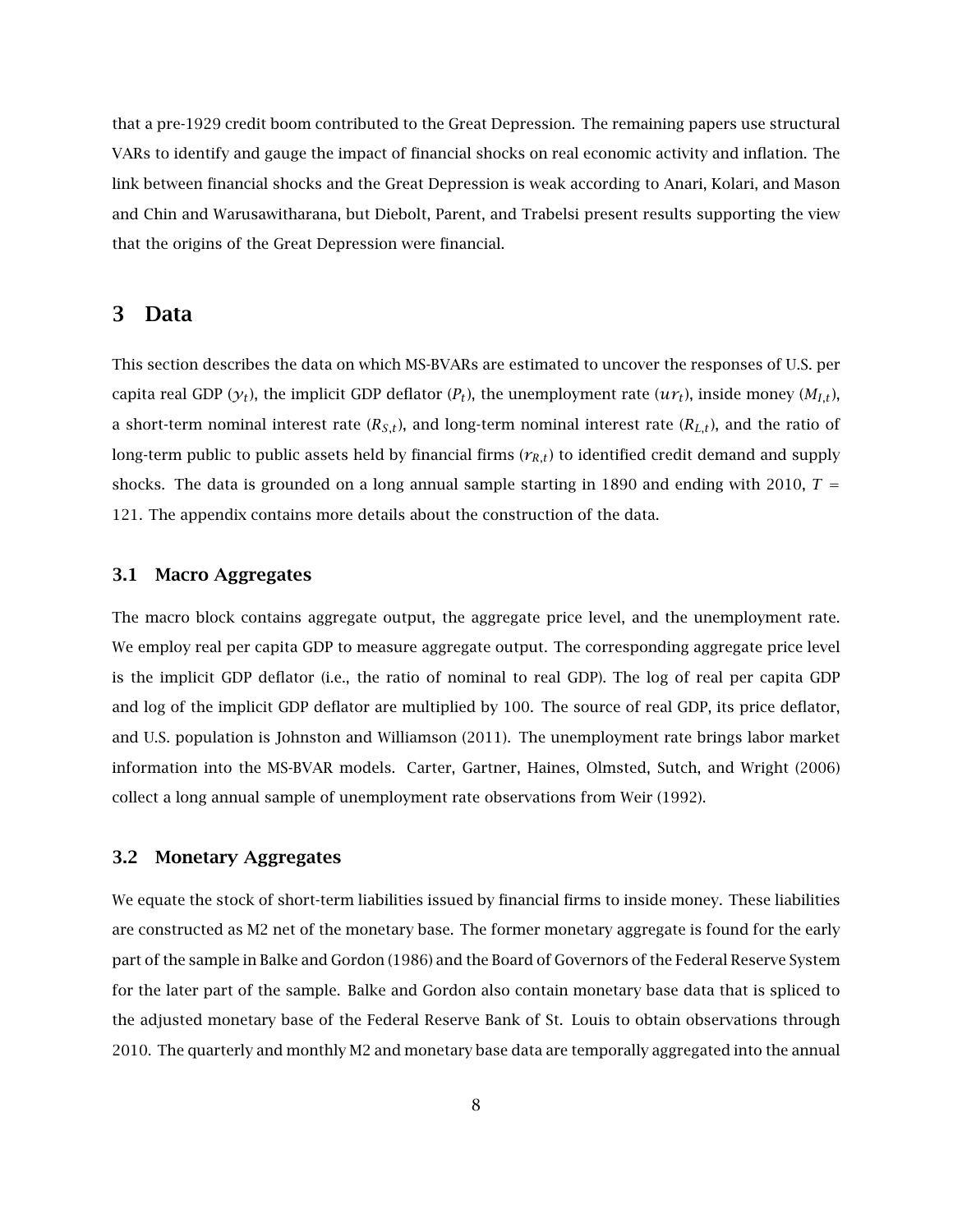frequency. Hence, this measure of inside money equates an increase in M2 net of the monetary base with financial firms issuing more short-term liabilities, for example, to purchase long-term assets for their balance sheets.

#### 3.3 Interest Rates

A 1-year interest rate series plays the role of the intertemporal price of short-term funds in financial markets. The short-term rate is a synthetic series because the financial contract that plays the role of a short-term riskless asset has evolved in U.S. financial markets since 1890. This asset is identified with stock exchange loans, prime bankers acceptances, short-term Treasury securities, and 3-month Treasury bills from 1890 to 2010. We obtain return data on these assets from *Banking and Monetary Statistics, 1914–1941*, Board of Governors of the Federal Reserve System (1976a), and the FRED online data base.<sup>[11](#page-0-0)</sup>

The long-term interest rate is taken from Shiller  $(2005).<sup>12</sup>$  $(2005).<sup>12</sup>$  $(2005).<sup>12</sup>$  He ties municipal bond yields from 1890 to 1920 to yields on long-term government securities from 1921 to 1952 that are found in Homer and Sylla (2005). The yield on 10-year U.S. Treasury bonds, which runs from 1953 to 2010 for our sample, is used by Shiller to complete his long term interest rate series.

#### 3.4 Risk Ratio

The risk ratio divides total long-term private assets held by U.S. financial firms by their ownership of public short- and long-term debt. The universe of these firms includes commercial banks, savings banks and thrifts, and investment banks. Data on the asset holdings of these firms are constructed using various sources. The sources are the Board of Governors, the Federal Deposit Insurance Corporation (FDIC), the United States League of Savings Associations, United States Savings and Loan League and Compustat. The Board of Governors and the FDIC are the sources for data on commercial banks. Information in the balance sheets of savings and loans are published by the FDIC, the United States League of Savings Associations, United States Savings and Loan League. Compustat contains data on U.S. investment banks.

The long-term private assets of financial firms excludes cash broadly construed, Treasury securities and agency debt, as well as state, local and other municipal debt obligations. We refer to

<sup>&</sup>lt;sup>11</sup>The 3-month Treasury bill rate data is available at http://research.stlouisfed.org/fred2/series/TB3MS?cid=116.  $12$ The long-term interest rate data is available online at the web page maintained by Robert Shiller http://www.econ.yale.edu/∼shiller/data/ie\_data.xls.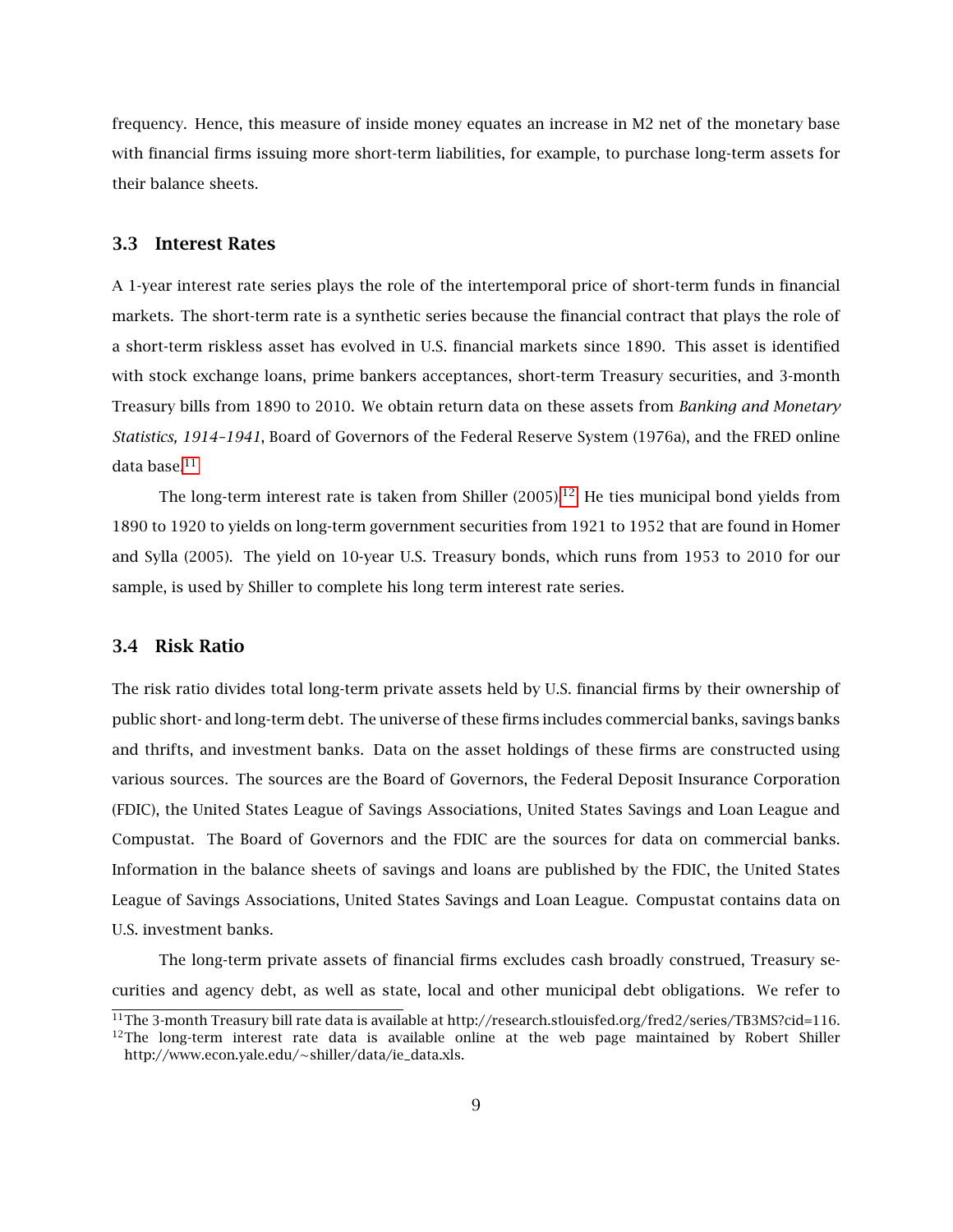the aggregate assets that remain as "private debt" or assets that are "claims on private entities" held by financial firms in the U.S., while their ownership of cash, Treasury securities, agency, state, local, and other municipal debt holdings is labeled "public debt" or "claims on public entities." The ratio of private debt to public debt is one means for measuring the risk composition of the asset side of the aggregate balance sheet of U.S. financial firms.

The financial risk variable is novel. Since financial risk is measured as the ratio of private assets held by U.S. financial firms to their ownership of public assets, movements in this ratio reflect changes in the composition of assets on the aggregate balance sheet of financial firms. We avoid identification issues caused by confounding financial and real shocks because the risk ratio does not mix credit aggregates, say, with real GDP. There are other ways to measure financial risk, but the ratio of private to public assets held by U.S. financial firms contains useful information about changes in the riskiness of the composition of their aggregate balance sheet.

#### 3.5 The Data in Historical Context

The data is plotted in figures 1 and 2. The top panel of figure 1 presents the log levels of  $y_t$ ,  $P_t$ , and  $M_{I,t}$  multiplied by 100. The growth rate of  $y_t$  and level of  $u_t$  are shown in the middle panel of figure 1 from 1891 to 2010. These macro aggregates are less volatility since the late 1948. From 1891 to 1947, the standard deviations of output growth and the unemployment rate are 6.81 and 4.50, while these statistics fall to 3.02 and 1.76 in the second half of the sample. Output growth shows large negative annual growth rates around the Panic of 1907 (−13*.*4 percent), the depth of the Great Depression in 1931 (−14*.*6 percent), and the end of World War II in 1945 (−12*.*6 percent). The *ur<sup>t</sup>* is dominated by the 1931–1935 episode. During this period,  $ur<sub>t</sub>$  equals 15.6, 22.9, 20.9, 16.2, and 14.4 percent, respectively.

The bottom panel of figure 1 contains the growth rates of *P<sup>t</sup>* and *MI,t* from 1891 to 2010. The volatility of U.S. inflation and inside money growth also are greater in the first part of the sample, 5.81 and 8.21, compared to 2.55 and 3.23 in the 1948-2010 subsample. Inflation shows peaks during World I of 12 to 20 percent, at the end of World War II of more than 10 percent (1945 and 1946), at the time of the first oil price shock in 1973–1974 of 8.5 to 9.0 percent, and in the 1978–1980 period of 8.0 to 9.0 percent. The smallest inside money growth rates are −9*.*6 to −21*.*4 percent at the depth of the Great Depression, while the peaks occur during the world wars at 16 to 24 percent. Note also that inflation and inside money growth exhibit substantial comovement from the Panic of 1907 to 1938.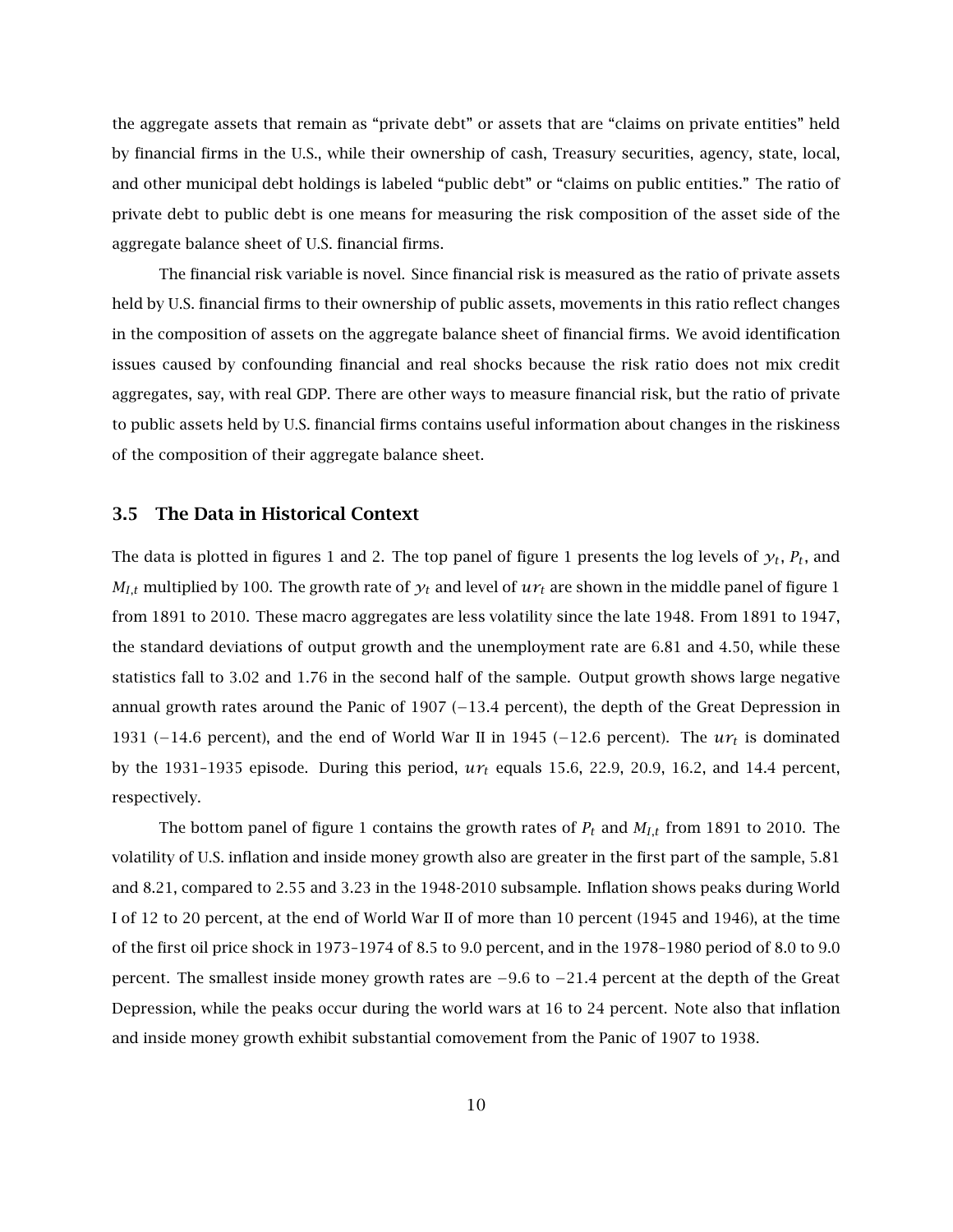Figure 2 depicts  $R_{S,t}$ ,  $R_{L,t}$ , and  $r_{risk,t}$  from 1890 to 2010. Several phenomena stand out in this chart. First,  $R_{S,t}$  is only a bit more volatile than  $R_{L,t}$  over the entire sample, 2.59 to 2.40. Next, there are periods, 1899 to 1907, 1912 to 1914, 1928 and 1929, 1973 and 1974, and 1978 to 1980, during which  $R_{S,t}$  is greater than  $R_{L,t}$ . Since 1981, the opposite is true for every year except 2006 and especially for 2009 and 2010. At the end of the sample, *RS,t* falls to 15 basis point or less. The only other episode during which *RS,t* is near the zero lower bound occurs from 1933 to 1941 when it is less than 30 basis points. Another observation of interest is that in the middle of the sample, from 1933 to 1997, *rR,t* is less than *RL,t* . The inequality is flipped (mostly) at the beginning and the end of the sample.

### 4 A MS-BVAR Model

Our motivation for estimating MS-BVAR models rests on the idea that economic and financial crises represent different states or regimes of the world than do typical business cycle fluctuations. Nonetheless, these regimes are drawn from the same probability density function. The MS-BVAR models are engaged to estimate the responses of output, aggregate price level, unemployment rate, and long-term interest rate to credit supply and credit demand shocks.<sup>[13](#page-0-0)</sup> Besides IRFs and FEVDs, the estimates include the regime transition probabilities, the (first-order) Markov transition matrix of the regimes, and the impact coefficient matrix of the preferred MS-BVAR(2) model. This is the evidence we use to assess the impact of identified credit supply and demand shocks on the U.S. economy conditional on regime switching. We lean heavily on Sims and Zha (2006) and Sims, Waggoner, and Zha (2008) to generate this evidence.

#### 4.1 Model Specification

Sims, Waggoner, and Zha (2008) provide tools to estimate and conduct inference on MS-BVARs models of lag length *k*. They study the MS-BVAR(*k*) model

<span id="page-11-0"></span>(1) 
$$
Z'_t A_0(s_t) = \sum_{j=1}^k Z'_{t-j} A_j(s_t) + C(s_t) + \varepsilon'_t \Gamma^{-1}(s_t), \quad t = 1, ..., T,
$$

where  $A_0$  is a  $n \times n$  non-singular matrix,  $s_t$  is the *h* dimensional vector of regimes which are independent first-order Markov chains, *h* is in the finite set of integers *H*, each  $A_j$  is a  $n \times n$  matrix, *C* is the vector

 $\overline{^{13}$ Primiceri (2005) and Cogley and Sargent (2005) develop different estimators of regime change models.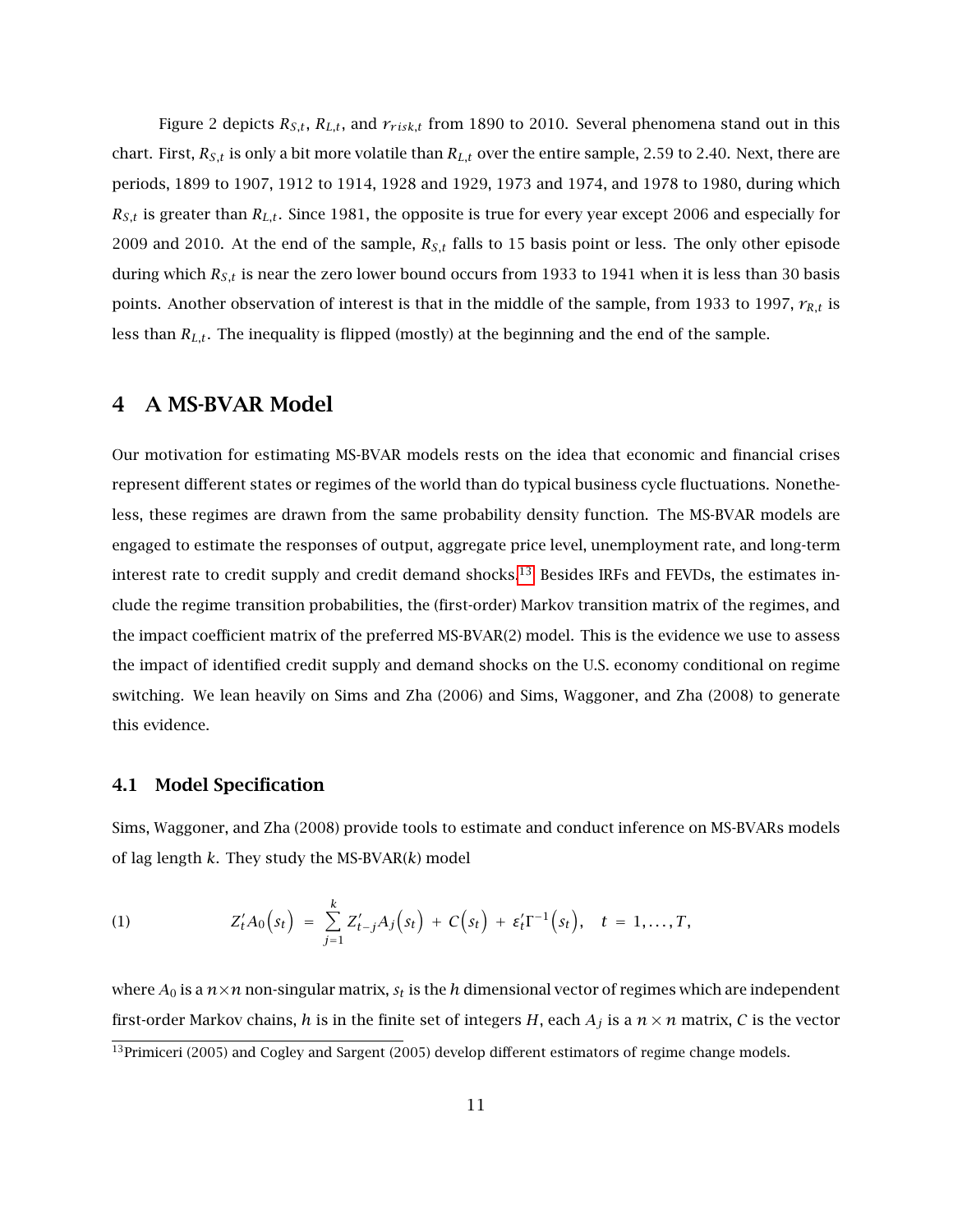of *<sup>n</sup>* intercept terms, *<sup>ε</sup><sup>t</sup>* is vector of *<sup>n</sup>* unobserved shocks, and <sup>Γ</sup> is a *<sup>n</sup>* <sup>×</sup> *<sup>n</sup>* diagonal matrix of factor loadings scaling the SVs of the elements of  $\varepsilon_t.^{14}$  $\varepsilon_t.^{14}$  $\varepsilon_t.^{14}$  Key assumptions made by Sims, Waggoner, and Zha (SWZ) include those on the densities of the MS-BVAR disturbances

<span id="page-12-0"></span>(2) 
$$
\mathcal{P}\big(\varepsilon_t \, \Big| \, \mathcal{Z}_{t-1}, \, \mathcal{S}_t, \, \omega, \, \Theta\big) \ = \ \mathcal{N}\big(\varepsilon_t \, \Big| \, \mathbf{0}_{n \times 1}, \, \mathbf{I}_n\big),
$$

and on the information set

<span id="page-12-1"></span>(3) 
$$
\mathcal{P}\big(Z_t \big| Z_{t-1}, S_t, \omega, \Theta\big) = \mathcal{N}\big(Z_t \big| \mu_Z(s_t), \Sigma_Z(s_t)\big),
$$

where  $\mathcal{Z}_t = \begin{bmatrix} Z'_1 & Z'_2 & \dots & Z'_t \end{bmatrix}'$ ,  $S_t = \begin{bmatrix} S'_0 & S'_1 & S'_2 & \dots & Z'_t \end{bmatrix}'$ ,  $\omega$  denotes the vector of Markov chains,  $\Theta$ =  $[A_0(1) A_0(2) ... A_0(h) A(1) A(2) ... A(h) C(1) C(2) ... C(h) \Gamma(1) \Gamma(2) ... \Gamma(h)]', A(\cdot)$  =  $[A_1(\cdot) A_2(\cdot) \dots, A_k(\cdot)], \mu_Z(\cdot) = [\mathcal{A}(\cdot) C(\cdot)] A_0^{-1}(\cdot) [\mathcal{Z}_t 1]', \text{ and } \Sigma_Z(\cdot) = [A_0(\cdot) \Gamma(\cdot)^2 A_0'(\cdot)]^{-1}.$ 

The MS-BVAR(*k*) model [\(1\)](#page-11-0) relies on assumptions [\(2\)](#page-12-0) and [\(3\)](#page-12-1) to construct the log likelihood function of  $\mathcal{Z}_T$ 

<span id="page-12-2"></span>(4) 
$$
\ln \mathcal{P}\Big(Z_T \Big| Z_T, \, \omega, \, \Theta\Big) \ = \ \sum_{t=1}^T \ln \Bigg[\sum_{s_t \in H} \mathcal{P}\Big(Z_t \Big| Z_{t-1}, \, S_t, \, \omega, \, \Theta\Big) \mathcal{P}\Big(S_t \Big| Z_{t-1}, \, \omega, \, \Theta\Big)\Bigg],
$$

where  $\mathcal{P}(S_t | Z_{t-1}, \omega, \Theta)$  is the density used to sample the probability that  $s_t$  is in regime  $\ell$  given  $s_{t-1}$  $= j$ . SWZ develop Gibbs sampling methods to construct this density along with conditional densities of Θ,  $P($ Θ  $\left( \mathcal{Z}_{t-1}, S_t, \omega \right)$ , and  $\omega, \omega, \mathcal{P}(\omega)$ Θ  $|Z_{t-1}, S_t, \Theta$ <sup>[15](#page-0-0)</sup> Note also that the vector of regimes  $S_T$  is integrated out of the likelihood  $(4)$  of  $Z_T$ .

Evaluation of MS-BVARs rely on the joint posterior distribution of <sup>Θ</sup> and *<sup>ω</sup>*. This posterior is calculated Bayes rule, which gives

<span id="page-12-3"></span>(5) 
$$
\mathcal{P}(\omega,\Theta|Z_T,Z_T,\omega,\Theta)\propto\mathcal{P}(Z_T|Z_T,\omega,\Theta)\mathcal{P}(\omega,\Theta),
$$

where  $\mathcal{P}(\omega, \Theta)$  denotes the priors of  $\omega$  and  $\Theta$ . Posterior odds of competing MS-BVAR models are computed using [\(5\)](#page-12-3).

<sup>14</sup>Sims, Waggoner, and Zha require the number of regimes *h* within *s<sup>t</sup>* to be finite and not a function of time *t*. This assumption is required for only regimes of date  $t$ ,  $s_t$ , to matter for  $Z_t$  given its own history, which in turn is necessary to construct the likelihood of a MS-BVAR(*k*).

<sup>&</sup>lt;sup>15</sup>These methods rest on analysis SWZ provide in their appendix A.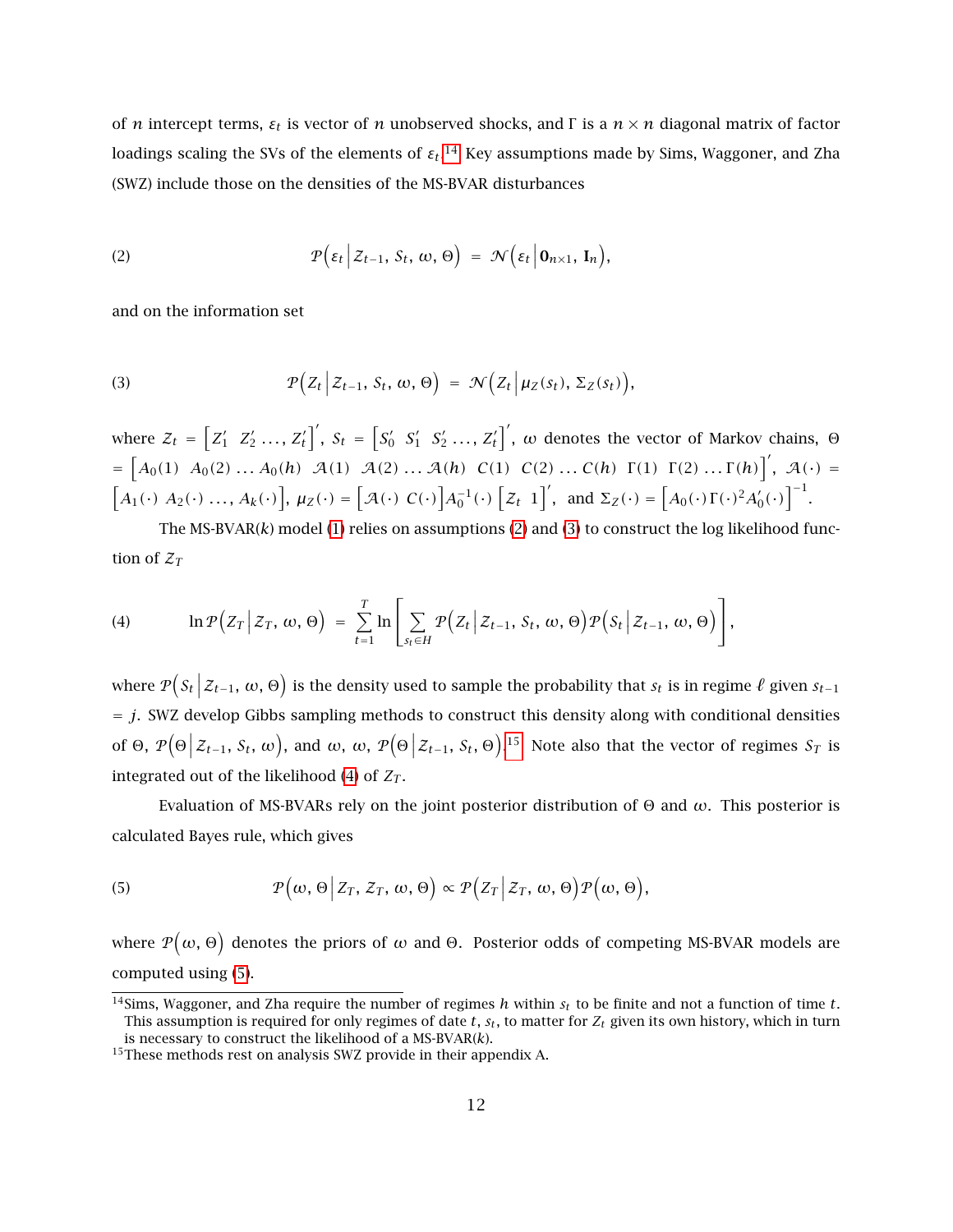The MS-BVAR(*k*) model can become too highly parameterized to be estimated without restrictions on the dimension of  $Z_t$ ,  $n$ , and the lag length  $k$ . The data described in section 3 sets the dimension of  $Z_t$ , *n*, to 7. Given this, suppose  $k = 3$  and that all parameters are permitted to shift in all the regimes of the MS-BVAR. In this case, the number of parameters per regime equals 171, which would be a strain on the information content of a sample whose length is  $T = 121$ .

Sims and Zha (2006) and SWZ impose prior restrictions to limit the dimensionality of the timevariation of the parameter space of MS-BVAR models. The restrictions are placed on the slope coefficients and intercepts of the MS-BVAR(*k*),  $\mathbb{A}(s_t) \equiv \left[A_1(s_t) \ A_2(s_t) \dots A_k(s_t) \ C(s_t)\right]'$ , with

$$
\mathbb{A}(s_t) = \mathcal{D}(s_t) + \overline{\mathcal{D}}A_0(s_t),
$$

where  $\overline{\mathcal{D}} = \begin{bmatrix} I_n & \mathbf{0}_{n \times 1} \end{bmatrix}$  and  $\mathcal{D}(s_t)$  are conformable with  $\mathbb{A}(s_t)$  and  $\overline{\mathcal{D}} \mathcal{A}(s_t)$ .<sup>[16](#page-0-0)</sup> A mean zero prior distribution is bestowed on  $\mathcal{D}(s_t)$  by Sims and Zha (2006) and SWZ. Their prior matches the random walk prior of Sims and Zha (1998). Tightening in the direction of the random walk prior reduces the variances of  $\varepsilon_t$ , which pushes up persistence in  $\mathcal{A}(\cdot)$ . The underlying notion is that the random walk prior is, in the view of SWZ, independent of beliefs about the unconditional variance of *Z<sup>t</sup>* .

#### 4.2 Priors and Identification

We follow Sims and Zha (2006) and SWZ by endowing  $\mathcal{D}(s_t)$  with a mean zero prior distribution in the spirit of Sims and Zha (1998). The prior is implemented by moving the MS-BVAR(*k*) in the direction of random walk behavior. Otherwise, our priors match those of Sims and Zha (1998). They place a normal prior on the elements of  $\mathcal{A}(\cdot)$  whether or not these parameters are regime dependent, while the squared diagonal elements of <sup>Γ</sup> *(*·*)* are drawn from the gamma distribution; also see Robertson and Tallman (2001). A Dirichlet prior is imposed on the transition probabilities of *ω* by SWZ. This prior controls the (average) duration of remaining in regime  $\ell$  at date  $t$  conditional on being in that regime at date *t* − 1. Another part of our prior is that we set *k* = 2, given *T* = 121 for the annual sample.

Identification of credit supply and demand shocks relies on a recursive Cholesky ordering and sample information. Recursive Cholesky orderings are consistent with the restrictions SWZ place on time-variation of  $A(s_t)$  and  $A_0(s_t)$ ; also see Waggoner and Zha (2003a). We order

<sup>&</sup>lt;sup>16</sup>Waggoner and Zha (2003b) supply a rule to normalize the signs of  $A(s_t)$ .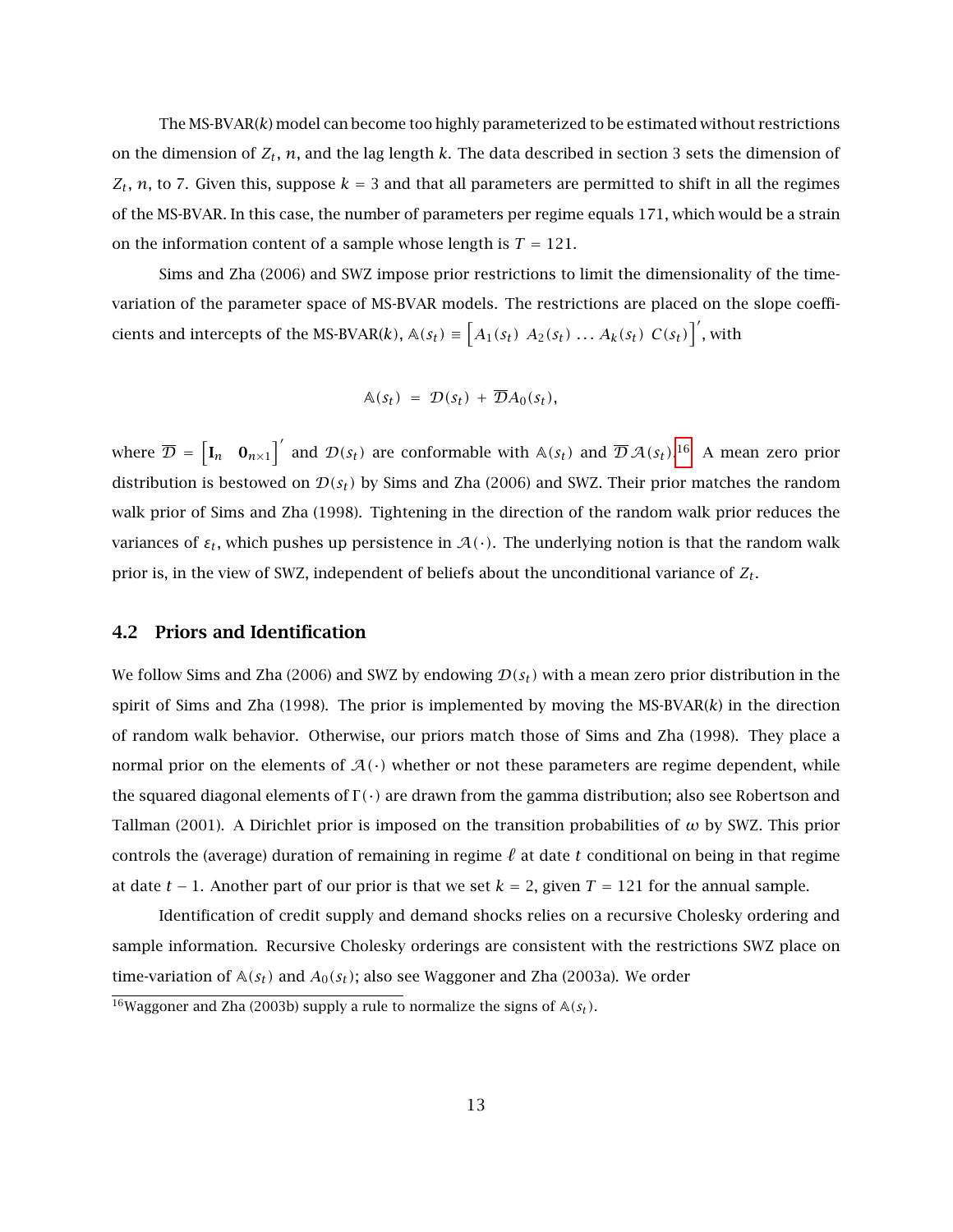$$
Z_t = \left[ y_t \quad P_t \quad u r_t \quad M_{I,t} \quad R_{S,t} \quad R_{L,t} \quad r_{R,t} \right]^{\prime}.
$$

Credit supply and demand shocks are identified, in part, by placing the M block,  $y_t$ ,  $P_t$ , and  $u\gamma_t$ , prior to the *F* block,  $M_{I,t}$ ,  $R_{S,t}$ ,  $R_{L,t}$ , and  $r_{R,t}$ . The *M* block captures dynamic aggregate relationships. For example, a dynamic Okun's law results from placing *y<sup>t</sup>* before *ur<sup>t</sup>* and a Lucas-Sargent Phillips curve by having  $ur_t$  respond to the  $P_t$  shock at impact.

The  $\mathcal F$  block contains the information useful for recovering the credit supply and demand shocks. A dynamic demand function for short-term liabilities in the financial markets is implied by *MI,t* and  $R_{S,t}$  given  $y_t$  and  $P_t$ . The *f* block also recovers information about the term structure from  $R_{L,t}$  and  $R_{S,t}$ . Shocks to the latter rate impinge on the former rate at impact, but the converse is ruled out by our identification. This is consistent with a rational expectations story of the term structure. The longterm rate also provides information about the opportunity cost of holding riskier long-term assets. The riskiness of these assets is captured by  $r_{R,t}$ . The risk variable injects information about the composition of the aggregate balance sheet of U.S. financial firms into the financial block. This information aids in driving the relative demand for risky long-term private assets conditional on  $M_{I,t}$ , which is the source of fund supporting an increase in  $r_{R,t}$ . Since the recursive ordering places the risk proxy last, the identification ties shocks to *M<sup>I</sup>* , and *RS,t* to funding long-term securities.

Our study of the impact of credit supply and demand shock limits regime switching to the SV scaling matrix  $\Gamma(s_t)$ . In this case, the dynamics of the MS-BVAR(2) models are the same across all regimes. The impact matrix  $A_0$ , the coefficient matrices  $A_1$  and  $A_2$  on  $Z_{t-1}$  and  $Z_{t-2}$ , and the intercept vector C are unchanged across regimes, which forces the BVAR dynamics to be constant across regimes. Hence, our maintain assumption is that economic and financial crises, distinct from usual business cycle fluctuations, are generated by "good or bad luck" credit supply and demand shocks. The efficacy of this hypothesis is not explored in this paper.

Table 2 presents the parameterizations of 15 MS-BVAR(2) models. As mentioned previously, we only consider MS-BVAR models in which there is SV regimes on the errors  $\varepsilon_t$ . The 15 MS-BVAR models have either one or two chains associated with 2, 3, or 4 SV regimes. When there is one chain it is shared or is common to the macro block  $M$  and the financial block  $\mathcal F$ . Since there are 2, 3, or 4 SV regimes, this gives 3 MS-BVAR models. Next, we separate the chains for the  $M$  and  $\mathcal F$  blocks, but assume that the  $\mathcal F$  block always has 3 SV chains. This produces 3 more MS-BVAR models with the M block taking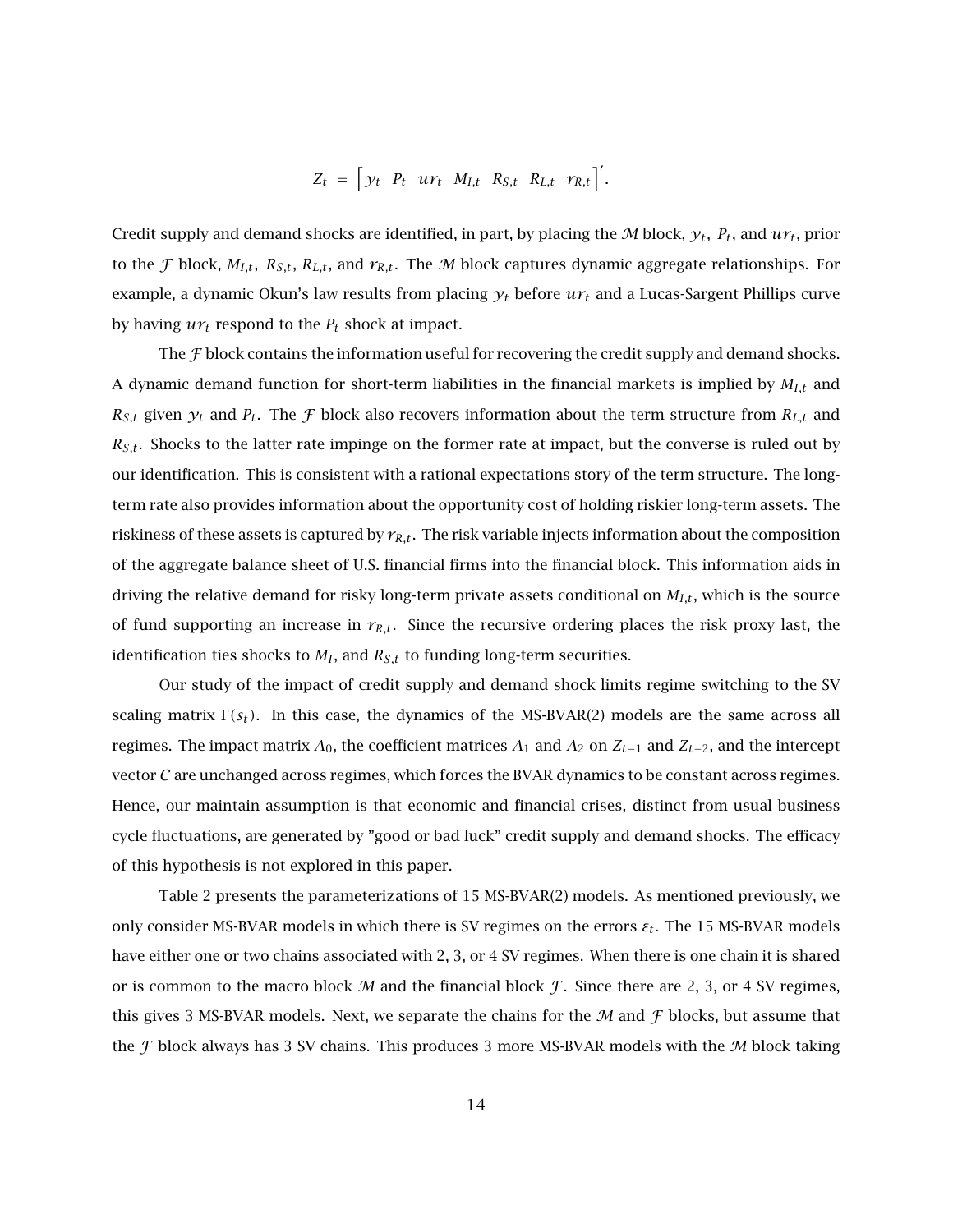on 2, 3, or 4 regimes. The remaining 9 models are created by adding *MI,t* and *RS,t* one at a time and together to the 2 and 3 SV regimes MS-BVARs.

We condition 12 of the 15 MS-BVAR models on 3 SV regimes in the  $\mathcal F$  block. This gives the MS-BVAR models and the data the flexibility to estimate 3 financial SV regimes that differ systematically in economic and calendar time. That is the MS-BVAR models can find different crisis and non-crisis regimes at different moments in time. This enriches the model space enough to cover a large array of data generating processes, but not make it impossible to estimate the 15 MS-BVARs in real time.

#### 4.3 Estimation and Inference Methods

The MS-BVAR(2) are estimated using a multi-step procedure. Estimation and inference relies on code described in SWZ that has been integrated into the unstable version of Dynare; see Adjemian, Bastani, Juillard, Maih, Mihoubi, Prerndia, Ratto, and Villemot (2012). The procedure to estimate a collection of models and infer which is or are most favored by the data involve the steps

- 1. Set the random walk and durations priors on the MS-BVAR(2). $17$
- 2. Construct the posterior mode of the MS-BVAR(2) model using optimization methods robustifed for the possibility of multiple peaks in the likelihood and a potentially flat posterior.<sup>[18](#page-0-0)</sup>
- 3. Given estimates of  $A_0$ ,  $A_1$ ,  $A_2$ ,  $C$ , and  $\Gamma(1)$ ,  $\ldots$   $\Gamma(h)$  of the MS-BVAR(2), run 10 millions steps of the MCMC simulator.
- 4. Construct the posterior of a MS-BVAR(2) by drawing 10 million times from the proposals created by running the Markov chain-Monte Carlo (MCMC) simulator.
- 5. Choose among the competing MS-BVAR(2) models by calculating posterior odds ratios using log marginal data densities computed on the posterior distributions of the previous step.

<sup>&</sup>lt;sup>17</sup>Sims and Zha (1998) decompose their prior into 6 scalar parameters. The decomposition is  $\lambda =$  $\left[\lambda_0 \lambda_1 \lambda_2 \lambda_3 \lambda_4 \lambda_5\right]$ . These parameters control the tightness of the random walk prior on the own first lag in a regression, the tightness of the random walk on the other lags in a regression, the tightness on the intercept of the random walk prior, tightness of the prior that smooths the distributed lags of a regression, the random walk prior applied to the sum of own coefficients in a regression, and cointegration prior implying stationary relationships among the elements of  $X_t$ . Our prior is  $\lambda=\bigg[2.5~~1~~1~~0.5~~0.75~~1.25\bigg],$  which is weighted to greater persistence and is relatively agnostic about cointegration. The duration priors set the average time of remaining in regime *j* given the current regime is *j*. We set this prior to be no more than 6 years and no less than 2 years.

 $^{18}$ Dynare's MS-BVAR code employs an optimizer adapted from the csminwel software developed by Chris Sims. The optimizer breaks the problem into blocks that iterates back an forth between solving for <sup>Θ</sup> conditional on *<sup>ω</sup>* and for *<sup>ω</sup>* given <sup>Θ</sup> until a convergence criteria is met.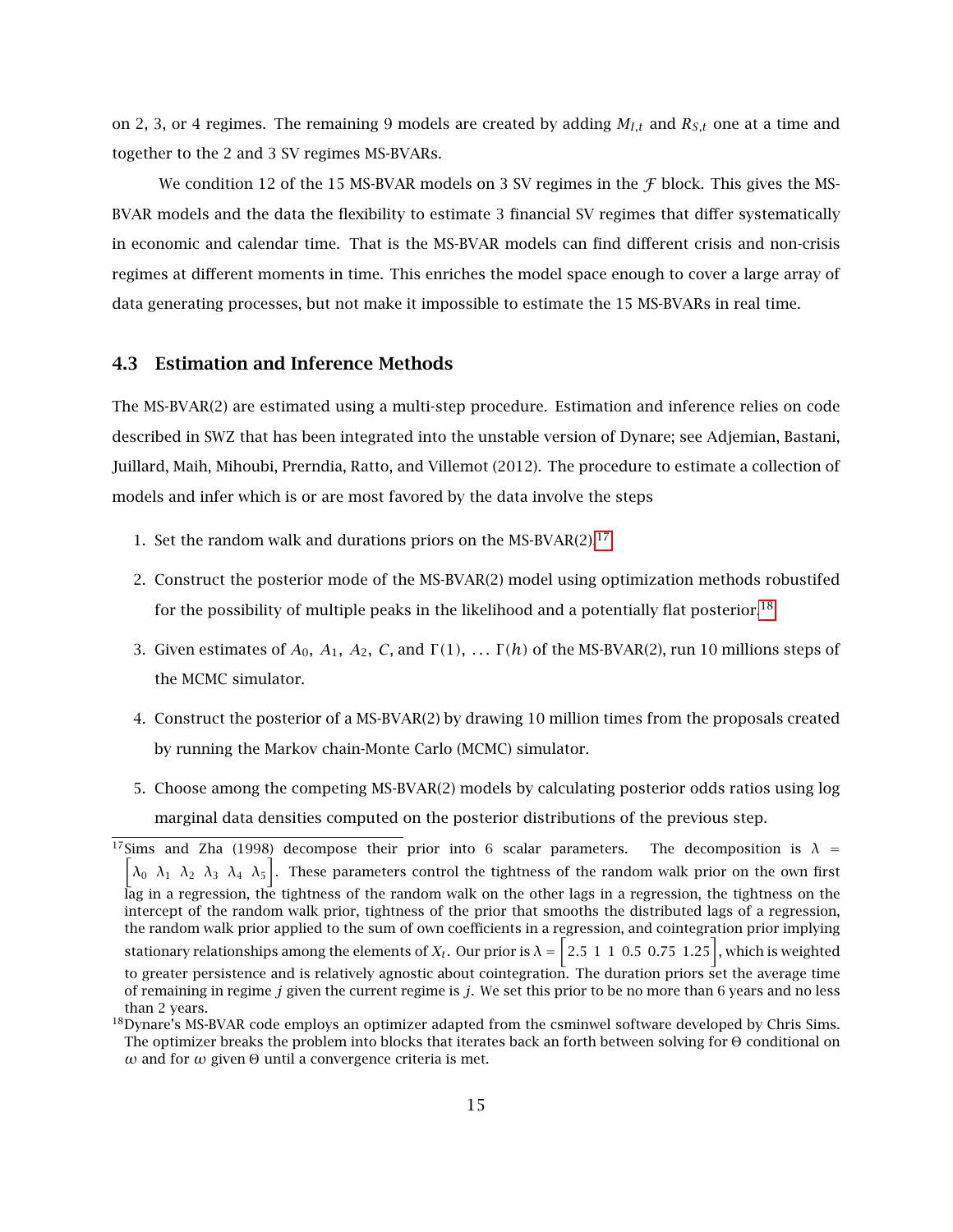6. Rerun the MS-BVAR(2) model(s) most favored by the data to produce transition probabilities and regime-dependent IRFs and FEVDs.[19](#page-0-0)

The next sections engages this procedure to generate estimates of 15 MS-BVAR(2) models and conduct inference on these models.

## 5 Results

#### 5.1 A Fixed Coefficient-Homoskedastic BVAR(2)

This section reports estimates of a fixed coefficient-homoskedastic BVAR(2) on *Z<sup>t</sup>* to establish a baseline against which to judge the MS-BVAR models.<sup>[20](#page-0-0)</sup> The estimates are grounded in the restriction  $\Gamma(s_t) = \Gamma$ across all regimes.<sup>[21](#page-0-0)</sup> Figure 3 contains IRFs generated from these estimates. Median IRFs are plotted in black and error bands are shaded grey in figure 3. The FEVDs are found in table 3.

The IRFs display a priori expected shapes as well as shapes that are not intuitively appealing in figure 3. The shock to *y* produces an own hump-shaped response decaying fully around 4 years, raises *P* permanently, creates a negative hump-shaped response in *ur* that also dies out in about 4 years suggesting a dynamic Okun's law-like relation, permanently increases *M<sup>I</sup>* that holds its real balances to a proportionate change, yields a hump-shaped response in *R<sup>S</sup>* peaking at 2 years and returning to steady state within 4 years, has little effect on  $R_L$ , and raises  $r_R$  for about 4 years. Higher  $M_I$  in response to a *y* shock also suggests that the supply of inside money accommodates (income) demand shifts as Leeper, Sims, Zha (1996) find for outside money. Figure 3 also depicts a Lucas-Sargent Phillips curvelike relation because *ur* falls at impact given a shock *P*. This shock raises *P* for at least 16 years. The responses of *M<sup>I</sup>* and *r<sup>R</sup>* are also of interest. Inside money is higher at short horizons before returning to steady state, while the risk ratio rises at longer horizons. Hence, financial markets react to *y* shocks by producing more short-term liabilities and long-terms assets.

There are two IRFs at odds with with conventional economic theory. One is the response of *y* with respect to an *ur* shock. This IRF rises from impact to the longer horizons. The fixed coefficient-

 $19$ There are MS-BVAR specification and data combinations that can yield a regime with a transition probability equal to zero for all dates *t*. In private communication, Dan Waggoner and Tao Zha taught us that in this degenerate case not to trust the reported marginal data density.

<sup>&</sup>lt;sup>20</sup>We estimate 5 more fixed coefficient-homoskedastic BVAR(2) models. These models include the first 5 elements of  $Z_t$ , adding  $R_L$ , adding  $R_L$  and a long-term private interest rate, and replacing  $r_R$  in  $Z_t$  with a measure of aggregate financial leverage, the first principal component of  $r_R$ , the long-term private interest rate, and the measure of aggregate financial leverage. These results are available on request.

<sup>&</sup>lt;sup>21</sup>This BVAR is analyzed by Sima and Zha (1998) and Roberston and Tallman (2001).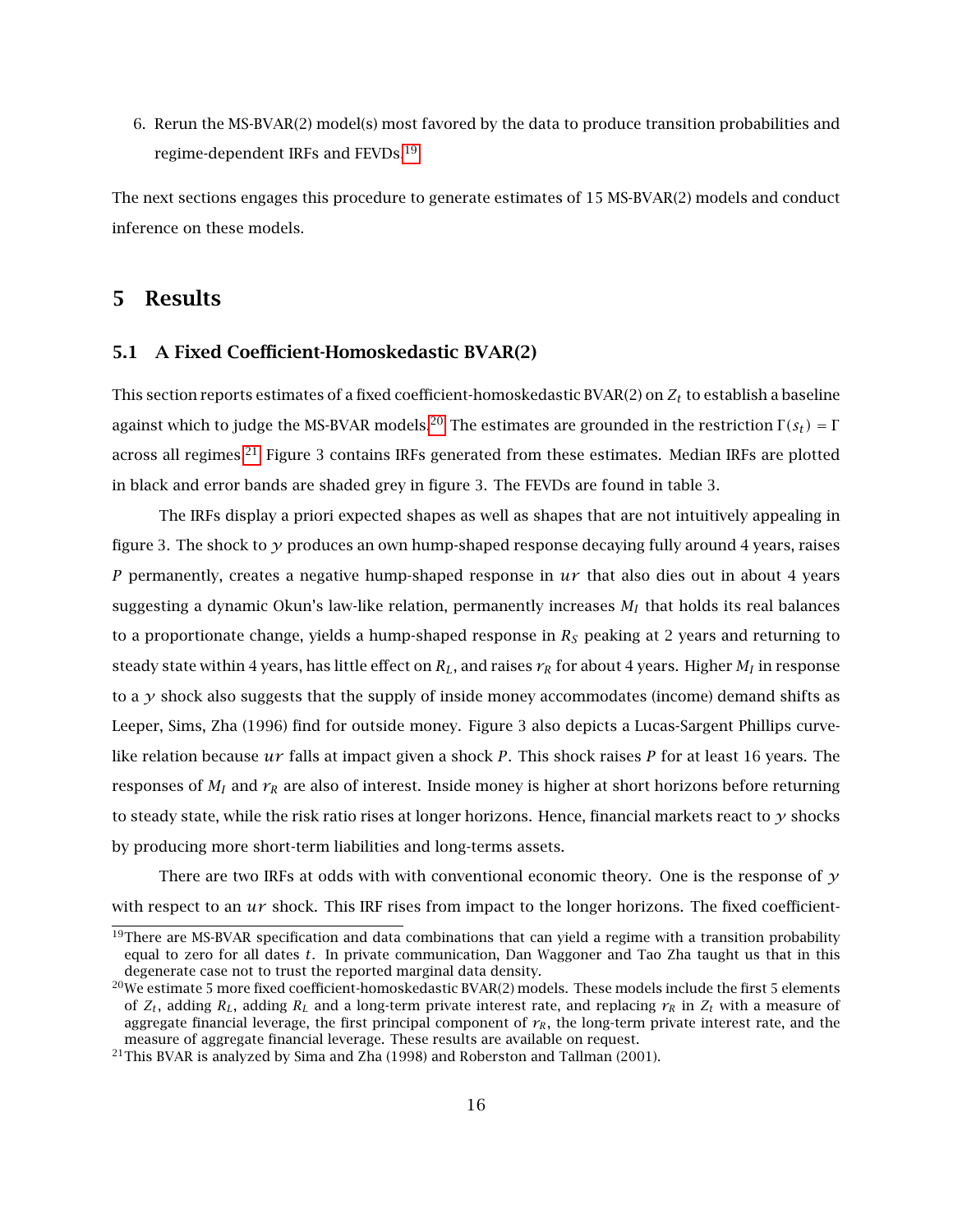homoskedastic BVAR also produces the price puzzle in which a shock to *R<sup>S</sup>* generates a permanent increase in *P*.

The remaining shocks either generate few economically interesting responses with two exceptions. These are the dynamic responses of  $r_R$  and  $R_L$ to a  $r_S$  shock and  $R_L$  to a  $r_R$ . The former two IRFs show a hump-shaped response that peaks at 2 to 3 years. These responses indicate the term spread shrinks at short horizons and that financial firms are taking more long-term private assets onto their balance sheets. The other IRF is permanently lower, which given the response of  $R<sub>S</sub>$  to the  $r<sub>R</sub>$ , suggests a larger term spread is required to hold long-term private assets.

The FEVDs are consistent with prior views of the shocks that are major contributors to aggregate fluctuations. Shocks to  $\gamma$  and  $ur$  explain most of the variation in  $\gamma$  and  $ur$ . Variation in P is tied to its own shock. The shock to *M<sup>I</sup>* is responsible for not more than half of its movements with the bulk of the rest explained by income shocks. Fluctuations in  $R_S$  and  $r_R$  are driven by own shocks, while the FEVDs of *R<sup>L</sup>* exhibit term structure behavior as *R<sup>S</sup>* and its own shock dominate.

#### 5.2 The Fit of MS-BVAR(2) Models

The fit of the MS-BVAR models is evaluated using log marginal data densities. The log marginal data densities are listed in table  $4^{22}$  $4^{22}$  $4^{22}$  Table 4 shows the asterisk symbol, \*, for the log marginal data densities of models 6, 9, 12, 14, and 15 instead of numerical values. The asterisk indicates that the MCMC simulators of these models yield badly approximated log marginal data densities. Except for model 14, these models place 4 SV regimes in the  $M$  block. Model 14 makes the SV regimes of the errors of the  $M_I$  and  $R_S$  regressions common across the  $M$  and  $\mathcal F$  blocks.

The log marginal data densities of table 4 possess information to judge the fit of the fixed coefficient-homoskedastic BVAR and MS-BVARs to the data. This information is odds ratios, which signal that the MS-BVAR models are all preferred by the data to the fixed coefficient-homoskedastic BVAR. Hence, the MS-BVAR models provide evidence that there is regime switching in the long annual 1890–2010 sample.

Among the MS-BVARs, model 8 achieves the best fit to the data according to the log marginal data densities of table 4. This model imposes distinct MS chains of 3 SV regimes on the  $M$  block and 3 SV regimes on the F block, but these blocks hold the SV regimes of the errors of the *M<sup>I</sup>* regression in common. The evidence for this is very strong when model 8 is compared to the other MS-BVARs

<sup>&</sup>lt;sup>22</sup>We generate log marginal data densities using the step function option for the density proposal.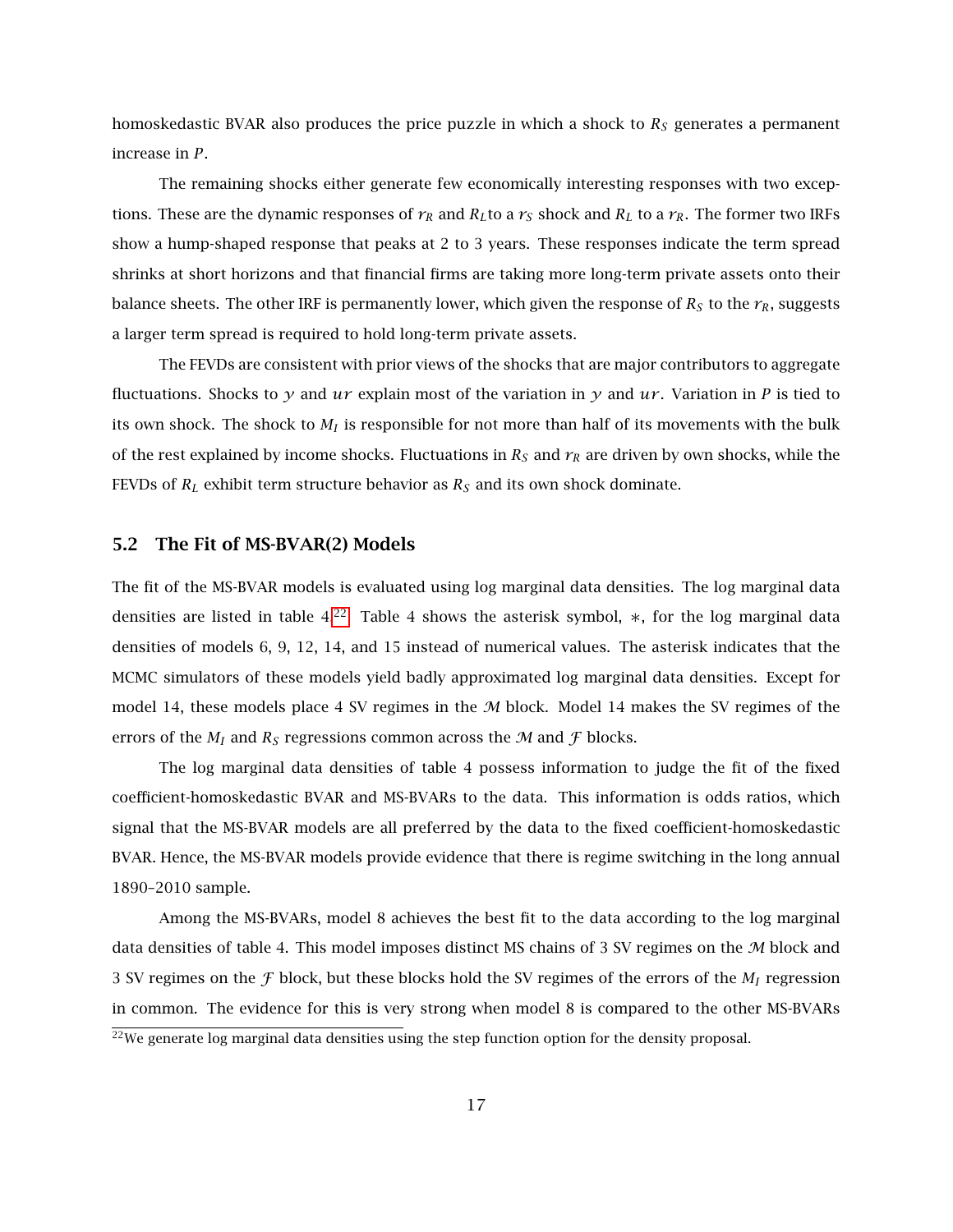predicated on 3 SV regimes (models 3, 5 and 11), to the models that rely on 2 SV regimes (models 1, 4, 7, 10, and 13), and to the single chain 4 SV regime model 4. Model 4 produces the second largest log marginal data density. However, the gap between it and the log marginal data density of model 8 indicate a odds ratio strongly in its favor. $^{23}$  $^{23}$  $^{23}$ .

#### 5.3 Regime Probabilities

Part of the output of the estimated MS-BVAR models are the probabilities of being in regime *j* at date *t*. We plot these probabilities for Model 2, a single chain of 3 SV regimes, in figure 4, for Model 3, a single chain of 4 SV regimes, in figure 5, and in figures 6 and 7 for Model 8's two MS chains of 3 SV regimes. The regime probabilities of Models 2 and 3 are reported as a contrast to 2 chains of 3 SV regimes of model 8.

Figure 4 shows that model 2 is consistent with the hypothesis that crisis and non-crisis regimes represent different economic outcomes, while beging drawn from the probability density. Regime 1 of model 2 is plotted in the top panel of figure 4. We interpret this regime, which runs from 1957 to 1974, 1977 to 2006, and 2009-2010, as the era of the modern Fed and Great Moderations episodes. $^{24}$  $^{24}$  $^{24}$ Much of the first 60 percent of the sample is subsumed into regime 3, which is displayed in the bottom panel of figure 4. This regime includes the panics of the National Banking Era from 1890 to 1914, the economic boom of the 1920s, the recovery from the Great Depression, and the inflation episode of the late 1940s that lead to an independent Fed in 1951. Hence, regimes 1 and 3 differ by being based in the early and later parts of the sample and by covering periods in which the design of the U.S. financial system are in stark contrast.

The middle panel of figure 4 contains regime 2, which is a distinct from regimes 1 and 3 in several ways. Regime 2 consists of World War I, the Great Depression, World War II, as well as the 1957–1958, 1973–1975, and 2007–2009 recessions. The only recession in regime 1 to match the severity of these recessions, with the exception of the 1957–1958 recession, is the 1981–1982 recession. Regimes 1 and 3 also contain several armed conflicts that engaged the U.S., but none match the economic and financial impact of the world wars of the 20th century. Regime 2 also lacks periods of robust economic growth, which are found in regimes 1 and 3 during the 1920s, the 1960s, and 1990s.

Figure 5 contains the 4 SV regime probabilities of Model 3. The top (bottom) window of figure

<sup>&</sup>lt;sup>23</sup>An odds ratio of 3.4 in natural log units difference translates into strong evidence; see Jeffreys (1998).

<sup>&</sup>lt;sup>24</sup>Nason and Smith (2008) date a moderation in output growth, consumption growth, and inflation to 1946 by comparing the 1946–1983 period to the 1915–1945 period.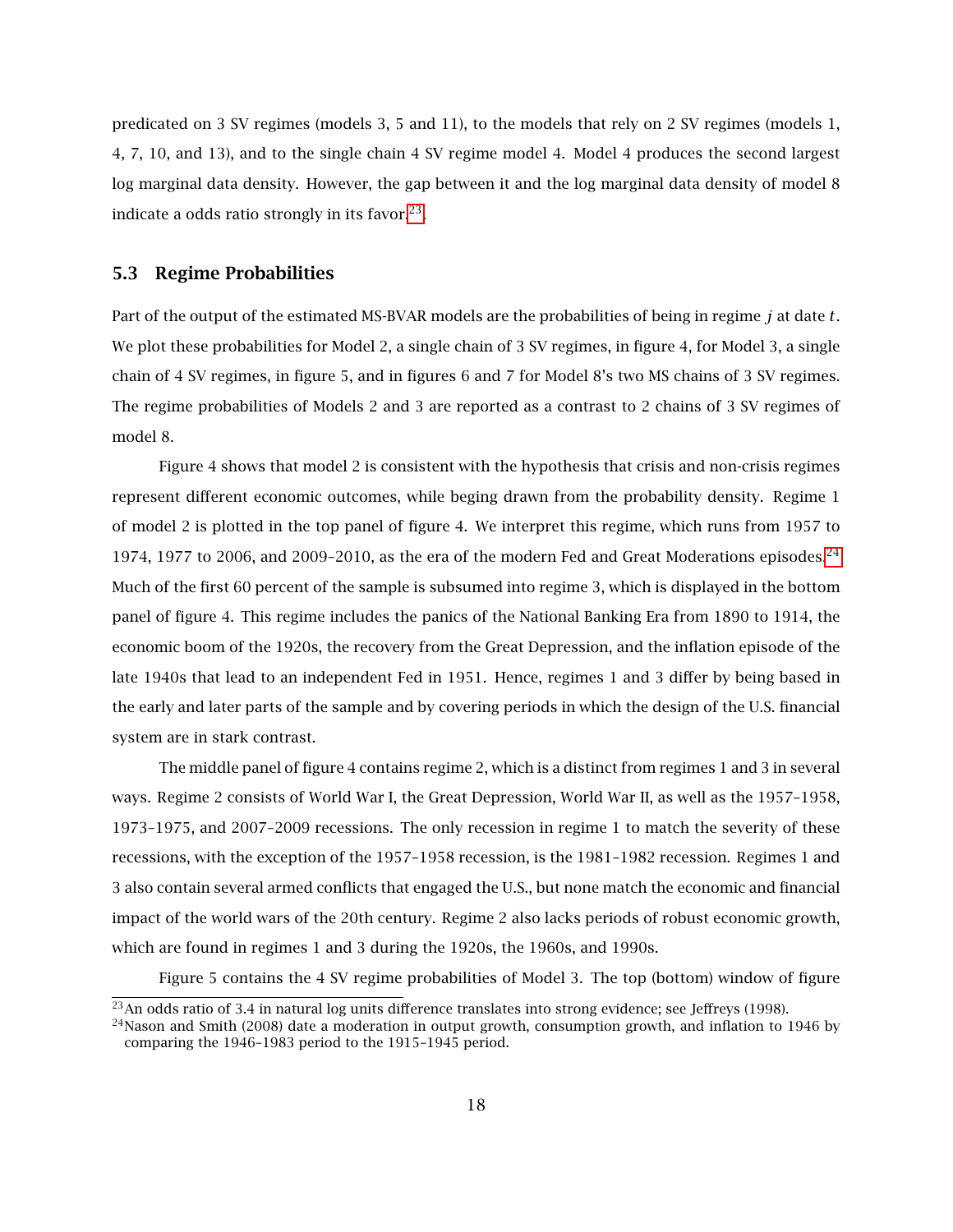5 (6) presents the probabilities of the odd (even) numbered regimes. Regime 1 covers the late Martin and Burns chairmanships of the Fed, which are 1959–1968 and 1973–1978, respectively. The early chairmanships of Martin and Burns, along with those of Volcker, Greenspan, and Bernanke are found in regime 2 with exception of the 2007–2009 Great Recession. This recession and recessions of World War I, 1913–1921, the Great Depression, 1930–1933, and the 1957–1958 recession make up regime 3. Regime 4 contains three seemingly different regulatory regimes. These are the National Banking Era from 1890 to 1913, the early Fed of the 1920s, and 1935–1954, which include the Great Depression financial market reforms, the Eccles chairmanship of the Fed, and the transition to an independent Fed. Figure 5 shows that the value added of Model 3 stems from its grouping together similar Fed chairmanships into separate regimes, while separating these regimes from earlier episodes in U.S. financial history.

Model 8 refines the narrative provided by its regime probability plots. These regime probabilities are displayed in figures 6 and 7. Figure 6 depicts the regime probabilities associated with the  $\mathcal M$  block and  $M_I$ , while figure 7 does the same for the regime probabilities of the  ${\cal F}$  block and  $M_I.$  For the former block, the refinements are that the world wars and the Great Depression are contained in regime 1 of the M block. Regime 2 of the F block also contain World War I, World II, the Vietman War, and the Iraqi War. Hence, splitting the 3 SV regimes across the  $M$  and  $\mathcal F$  blocks with  $M_I$  held in common gives Model 8 the ability to identify the Great Depression as an economic crisis and several conflicts that engaged the U.S. as financial crises.

Regime 3 of the  $M$  block and regime 1 of the  $\mathcal F$  block also have much in common as shown in figures 6 and 7. These regimes dominate the last 50 years of the sample within their respective MS chains. The modern Fed and the Great Moderations are notable events that occur in regime 3 of the M block. Regime 1 of the  $\mathcal F$  block starts up in the late 1960s running to the end of the sample, except for the financial boom and bust of the 2003–2008 period, which gives to this regime an era of rapid financial innovations and deregulation.

There are two more useful refinements of the regime probabilities produced by Model 8 that are gleaned from figures 6 and 7. The  $M$  block together with  $M_I$  create regime 2 that adds the first half of Chairman Martin's stewardship of the Fed, the Great Inflation and stop-go monetary policy of the 1970s, the Volcker disinflation, and subsequent recovery of the early 1980s to the National Banking Era, the economic boom of the 1920s, the recovery from the Great Depression, and the inflation episode of the late 1940s. The National Banking Era, the interwar period, and the Martin Fed are grouped together by the  $\mathcal F$  block and  $M_I$  into regime 3 by Model 8. Thus, Model 8 states that the same  $\mathcal F$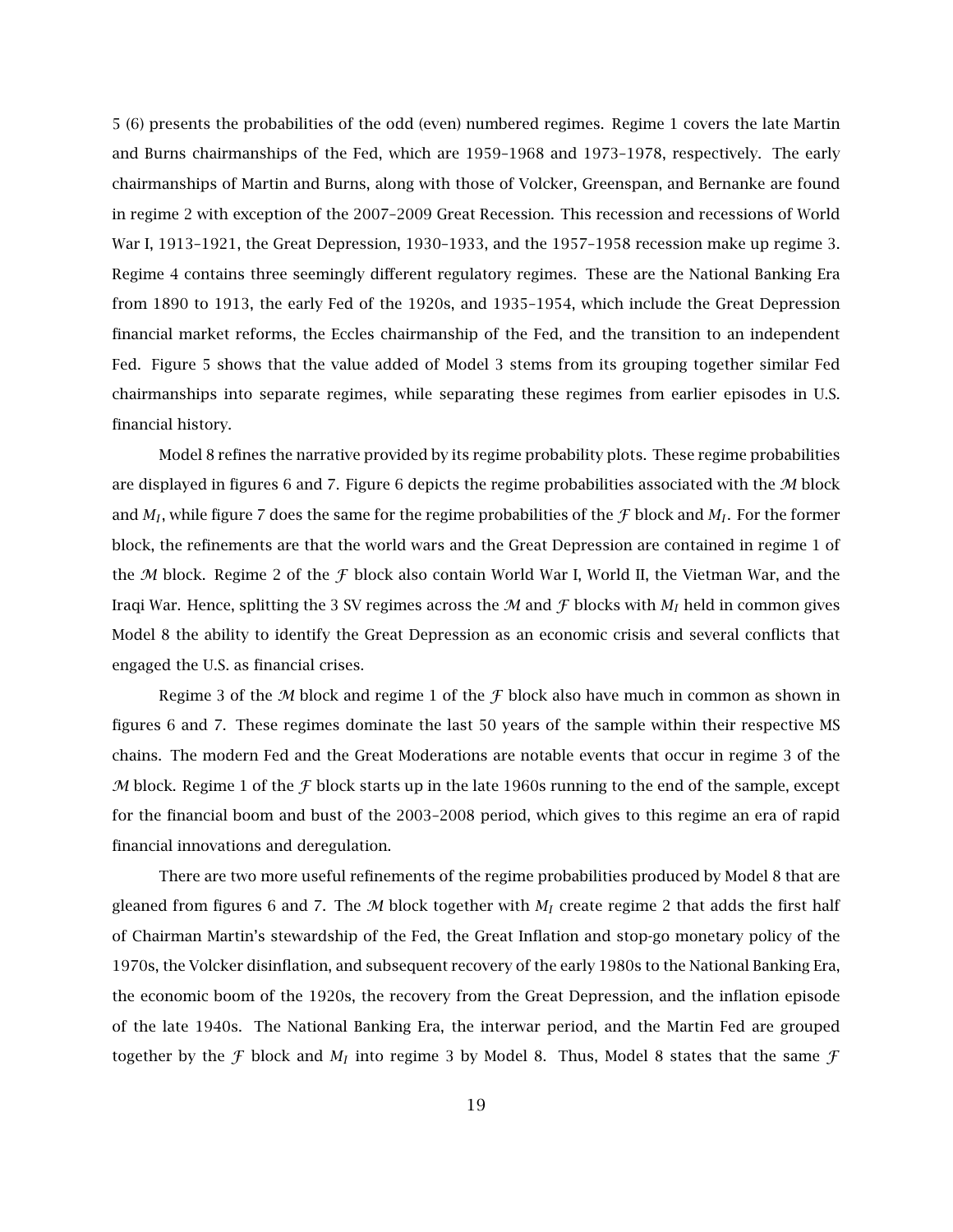block SV regime generates the transition to an independent Fed, the Martin chairmanship of the Fed, the National Banking Era and the interwar period. The  $\mathcal F$  block SV regime 2 is similar, but eliminates the Great Depression and second half of the Martin chairmanship of the Fed, while adding the Great Inflation of the 1970s.

The regime probabilities of figures 4–7 help explain the preference of the data for Model 8. The data appreciates the extra SV regime of Model 3 compared to Model 2. The date use the extra SV regime of the MS-BVAR of Model 3 to separate economic crises from financial and other crises. Nonetheless, the MS-BVAR of Model 8 is better yet because it parameterizes distinct  $M$  and  $f$  SV regimes, while holding SV of the errors of the *M<sup>I</sup>* regression in common, which is what the data most prefers given the model space of table 2.

#### 5.4 Regime Dependent IRFs

The MS-BVARs generate IRFs that are regime dependent. We report IRFs with respect to the identified shocks of  $M_I$  and  $R_S$  in figures 7 and 8, respectively.<sup>[25](#page-0-0)</sup> These IRFs receive our attention because they provide evidence about whether the MS-BVAR-model 8 is effective at identifying economically informative credit supply and demand shocks.

The regime dependent IRFs have the same shape because only MS is allowed on the SV of the regression errors. Nonetheless, scaling the SV generates regime dependent IRFs that are economically informative. This information is displayed by presenting IRFs dependent on regimes 1, 2, and 3 in the top, middle, and bottom rows of figures 7 and 8.

The  $M_I$  shocks drives  $\gamma$  and P higher, lowers  $u\gamma$ , produces a smaller term spread, and leads financial firms to hold relatively more long-dated risky assets on their balance sheets as shown in figure 8. These IRFs are qualitatively similar to the IRFs found in row 4 of figure 3 which are estimated using the fixed coefficient-homoskedastic BVAR(2).

Figure 8 provides additional information in the form of IRFs whose height is regime dependent. Regimes 1 and 2 are associated with IRFs that have about the same height, but are relatively small compared to the IRFs generated within regime 3. Regime 3 yields IRFs with respect to the *M<sup>I</sup>* shock in its bottom row that are higher by a factor of 3 when laid against the IRFs of the first two rows of figure 8. However, we cannot tie the regime dependent IRFs of figure 8 to specific economic and financial episodes because the SV of the  $M_I$  is common to the MS chains of the  $M$  and the  $\mathcal{F}$ .

 $25$ The IRF plots lack error bands. These will be added in the next draft of the paper.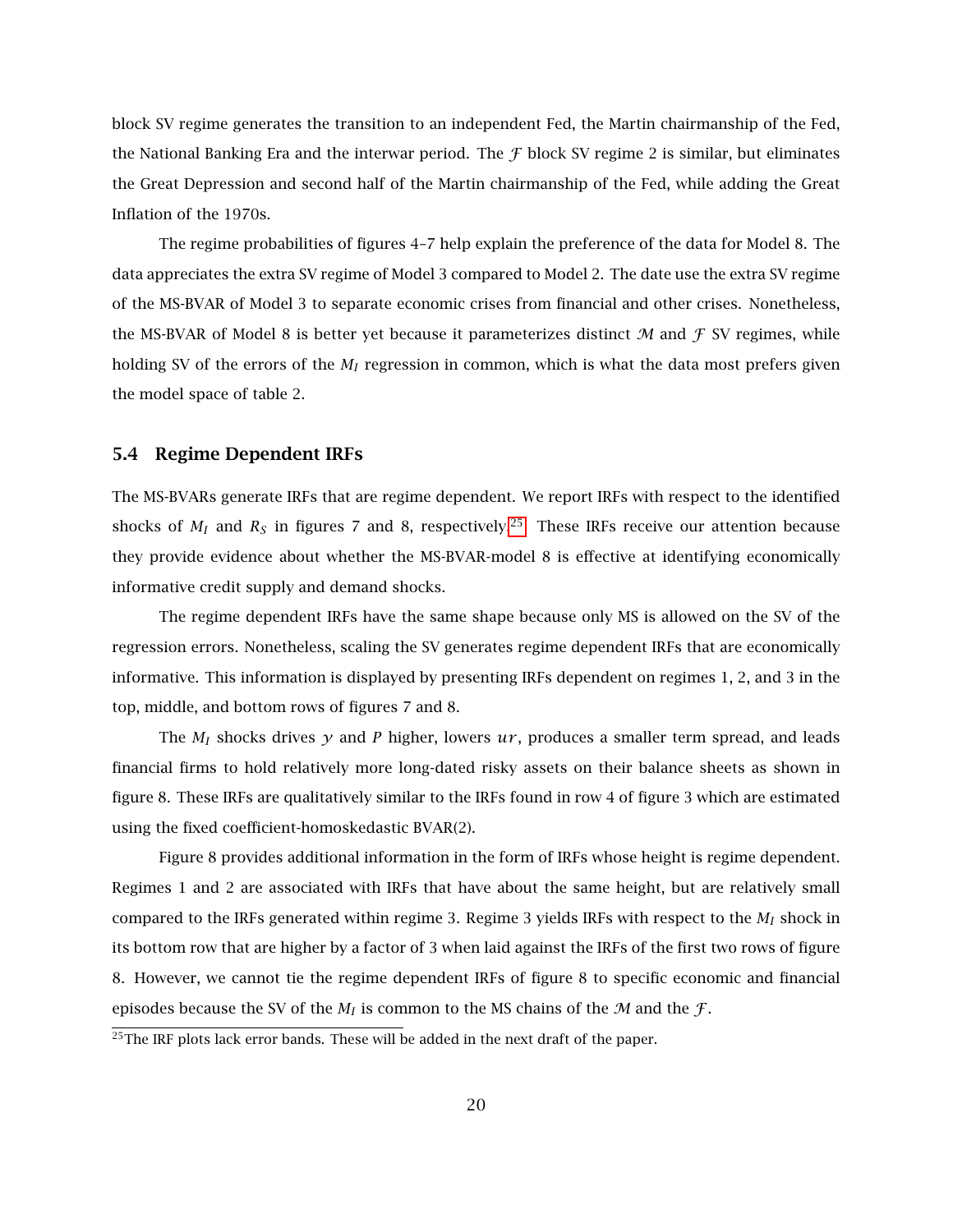Figure 9 contains regime dependent IRFs with respect to the *R<sup>S</sup>* shock. These IRFs are qualitatively similar to the IRFs found in row 5 of figure 3. Across the rows of regime dependent IRFs of figure 9,  $\gamma$  fall,  $u\gamma$  rises, there is a proportionate change in the real stock of  $M_I$ , and  $R_L$  and  $r_R$  are higher in response to a *R<sup>S</sup>* shock. However, the price puzzle remains. Of equal interest, is that the IRFs of *R<sup>L</sup>* and  $R<sub>S</sub>$  reveal the term spread shrinks at the same time financial firms take on more risk by shifting the composition of their balance sheets to hold relatively more long-term private assets.

The regime dependent IRFs of figure 9 can be matched to specific economic and financial episodes. Since  $R<sub>S</sub>$  resides only in the  $\mathcal F$  block of model 8, the height of the IRFs of figure 9 suggest that the greatest impact of this shock arises during the wars and financial crises of the first two-thirds of the sample of regimes 2 and 3. In this case, the height of the IRFs of regime 1, the top row of figure 9, is about half the size of those in the lower two rows.

#### 5.5 Regime Dependent FEVDs

We employ model 8 to generate regime dependent FEVDs. These FEVDs appear in tables 5, 6, and 7. These tables present regime 1, regime 2, and regime 3 FEVDs, respectively.

Regime 1 FEVDs resemble the FEVDs produced by the fixed coefficient-homoskedastic BVAR that are listed in table 3. Shocks to  $\gamma$  and  $\mu\tau$  dominate variation in these variables. Price shocks explain fluctuations in *P*, but shocks to  $\gamma$  and  $M_I$  contribute to variation in *P* at longer horizons. The same is true for *M<sup>I</sup>* except that at longer horizons its movements are increasingly driven by *ur* shocks. Table 3 also depicts own shocks as being most responsible for fluctuations in  $R<sub>S</sub>$  and  $r<sub>R</sub>$ . A term structure relationship helps to motivate why variation in *RLong* is tied to its own shock at short horizons, but shocks to  $R<sub>S</sub>$  take over at the longer horizons.

Tables 6 and 7 show regime dependent FEVDs that are strikingly different from those of table 5. Regime 2 FEVDs depart from those of regime 1 because shocks to  $r_R$  drive variation in  $y$ ,  $P$ ,  $R_S$ , and *RL*, especially at longer horizons. Inside money dominates the regime dependent FEVDS of the 7 variables of the MS-BVAR in table 7. It is not possible to give economic interpretations to the regime dependent FEVDs. Nonetheless, the regime dependent FEVDs show that in 2 of the 3 regimes shocks to financial variables, such as  $M_I$  and  $r_R$ , become more important for explaining aggregate fluctuations than is found for regime 1 or the fixed-coefficient-homoskesdatic BVAR.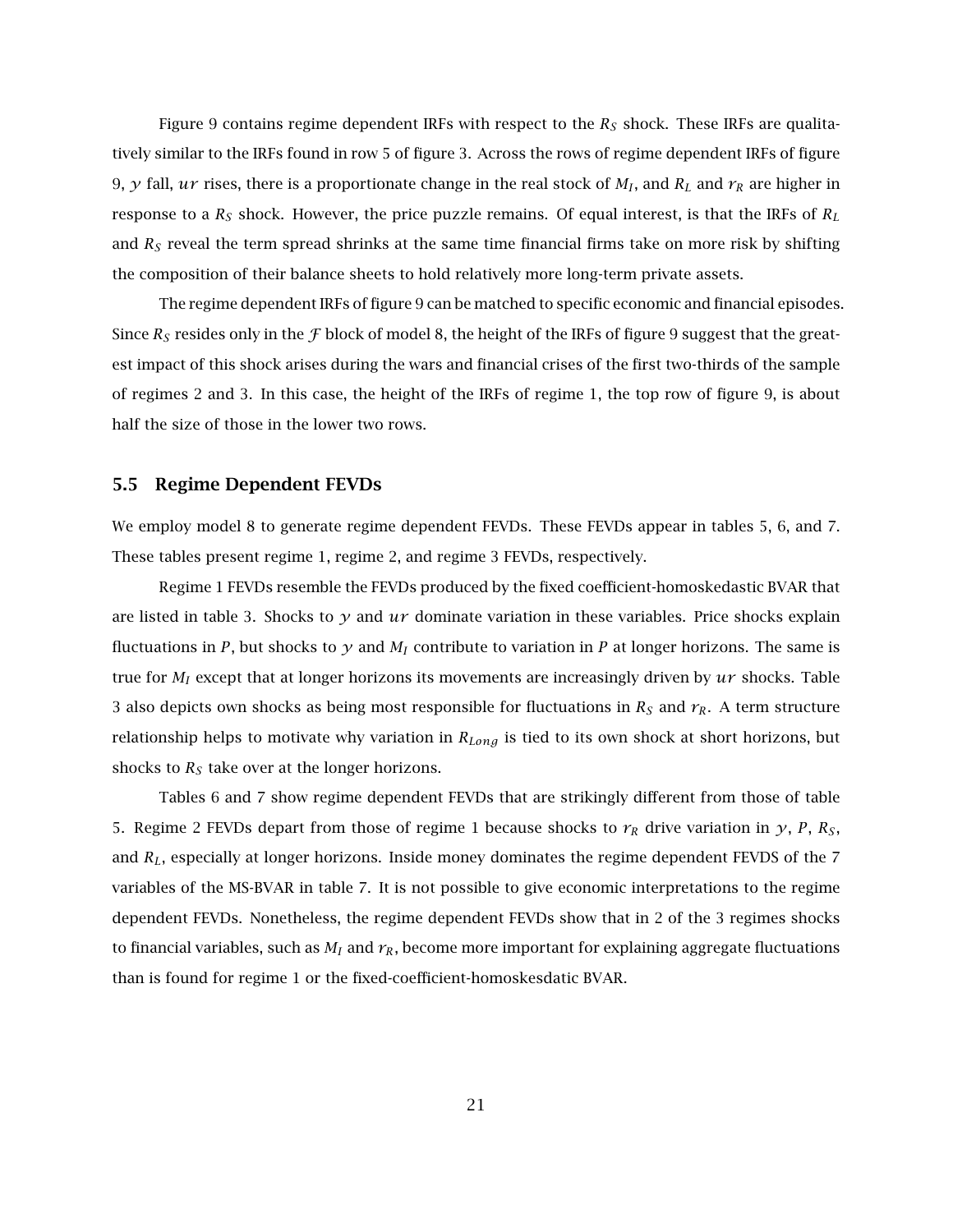# 6 Conclusion

This paper provides evidence that crisis and non-crisis regimes differ systematically in a long annual sample of the last 120 years of U.S. economic and financial history. We estimate Markov switching-BVAR models predicated on identified credit supply and demand shocks. The data favors a MS-BVAR model that separates 3 stochastic volatility regimes on macro aggregate variables from 3 stochastic volatility regimes on financial variables. This parameterization of the Markov switching-BVAR model produces estimates of the probabilities of the macro and financial volatility regimes that cover important eras, events, and episodes in U.S. economic and financial history. Conditional on the volatility regimes, the height of the impulse response functions differ. The regimes also alter the composition of the shocks that explains variation in the macro and financial variables. For example, inside money or credit supply shocks take on a larger role in explaining the variation of output, the price level, the unemployment rate, a short-term interest rate, a long-term interest rate, and a financial risk variable in one regime. Another regime gives an important role in driving aggregate fluctuations to a financial risk variable, which reflects riskiness in the composition of the balance sheets of U.S. financial firms.

Our results rely on stochastic volatility being the lone source of Markov switching in the BVARs. Although this class of models is a useful starting point, estimating BVARs with regime switching on intercept and slope coefficients is potentially useful. Given estimates of these BVARs, it is possible to ask whether it is "good luck-bad luck" or private and public policy decisions driving shifts in crises and non-crises regimes. We also report estimates that some regimes attribute to inside money a central role in explaining aggregate fluctuations. This raises questions about using interest rate rules to gauge monetary and macroprudential policies when there are regimes in which inside money matters. We leave these questions for future research, but note that for researchers and policymakers these issues are likely to become more important rather than less.

## References

- Adjemian, S., H., Bastani, M. Juillard, J. Maih, F. Mihoubi, G. Prerndia, M. Ratto, S. Villemot. 2012, "Dynare: Reference Manual version 2012-04-18," Dynare Working Papers 1, CEPREMAP, Paris, France.
- Ahmadi, P.A. 2009, "Credit Shocks, Monetary Policy, and Business Cycles: Evidence from a Structural Time Varying Bayesian FAVAR," manuscript, Goethe University.
- Anari, A., J. Kolari, J. Mason. 2005, "Bank Asset Liquidation and the Propagation of the U.S. Great Depression," *Journal of Money, Credit, and Banking* 37(4): 753-773.
- Balke, N.S., R.J. Gordan. 1986, "Appendix B: Historical Data," in *The American Business Cycle: Continuity and Change*, ed. R.J. Gordan., Chicago, IL: University of Chicago Press.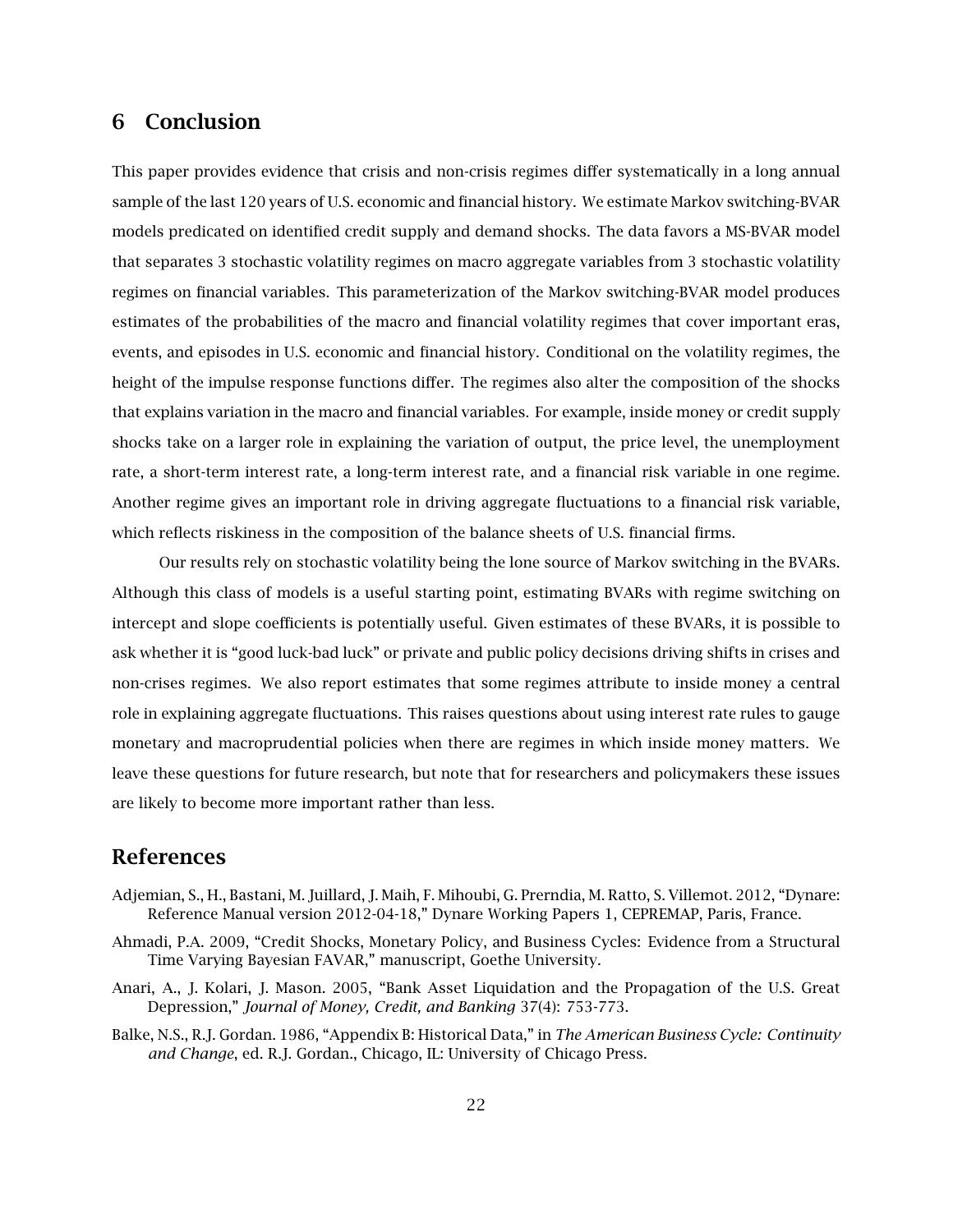- Bordo, M.D., J.G. Haubrich. 2010, "Credit Crises, Money, and Contractions: An Historial View," *Journal of Monetary Economics* 57(1): 1–18.
- Board of Governors of the Federal Reserve System. 1976a, *Banking and Monetary Statistics, 1914–1941.* Washington, D.C..
- Board of Governors of the Federal Reserve System. 1976b, *All Bank Statistics, 1896–1955.* Washington, D.C..
- Brunnermeier, M.K. 2009, "Deciphering the Liquidity and Credit Crunch 2007–2008," *Journal of Economic Perspectives* 23(1): 77–100.
- Bussiere, M. M. Fratzscher, 2006. "Were Financial Crises Predictable?," *Journal of International Money and Finance* 25(): 953–973.
- Calomiris, C.W., G.B. Gorton. 1991, "The Origins of Banking Panics: Models, Facts, and Bank Regulation," in *Financial Markets and Financial Crises,* eds. R.G. Hubbard, 109–173, Chicago, IL: University of Chicago Press.
- Canova, F. 1991. "The sources of financial crisis: Pre- and post-Fed evidence," *International Economic Review* 32(3): 689–713.
- Canova, F. 1994. "Were Financial Crises Predictable?," *Journal of Money, Credit, and Banking* 26(1): 102–124.
- Carter, S.B., S.S. Gartner, M.R. Haines, A.L. Olmsted, R. Sutch, G. Wright. 2006, *Historical Statistics of the United States: Millennial Edition.* Cambridge, MA: Cambridge University Press.
- Chin, A., M. Warusawitharana. 2010, "Financial Market Shocks During the Great Depression," *The B.E. Journal of Macroeconomics.* 10(1, Topics): Article 25.
- Claessens, S., M.A. Kose, and M.E. Terrones. 2011, "Financial Cycles: What? How? When?," IMF working paper WP/11/76, IMF, Washington, D.C..
- Coe, P.J. 2002, "Financial Crisis and the Great Depression: A Regime Switching Approach," *Journal of Money, Credit, and Banking*, 34(1): 76–93.
- Cogley, T., T.J. Sargent. 2005, "Drifts and Volatilities: Monetary Policies and Outcomes in the Post WWII US," *Review of Economic Dynamics*, 8(2): 262–302.
- Diebolt, C., A. Parent, J. Trabelsi. 2010, "Revisiting the 1929 Crisis: Was the Fed Pre-Keynesian? New Lessons from the Past," Working Paper 10-11, Association Française de Cliométrie.
- Donaldson, R.G. 1992, "Sources of Panics: Evidence from the Weekly Data," *Journal of Monetary Economics* 30(2): 277–305.
- Eichengreen, B., K. Mitchener. 2003, "The Great Depression as a Credit Boom Gone Wrong." Working Paper No. 137, The Bank for International Settlements.
- Eickmeier, S., T. Ng. 2012, "How do credit supply shocks propagate internationally? A GVAR approach," Discussion Paper No. 27/2011, Deutsche Bunderbank.
- Friedman, M., A.J. Schwartz. 1963, *A Monetary History of the United States, 1867–1960* Princeton, NJ: Princeton University Press for NBER.
- Gorton, G.B. 1988, "Banking panics and business cycles," *Oxford Economic Papers* 40(4): 751–781.
- Gorton, G.B. 2010, *Slapped by the Invisible Hand: The Panic of 2007.* New York, NY: Oxford University Press.
- Gorton, G.B., G. Ordoñez. 2012, "Collateral Crises," manuscript, Yale School of Management.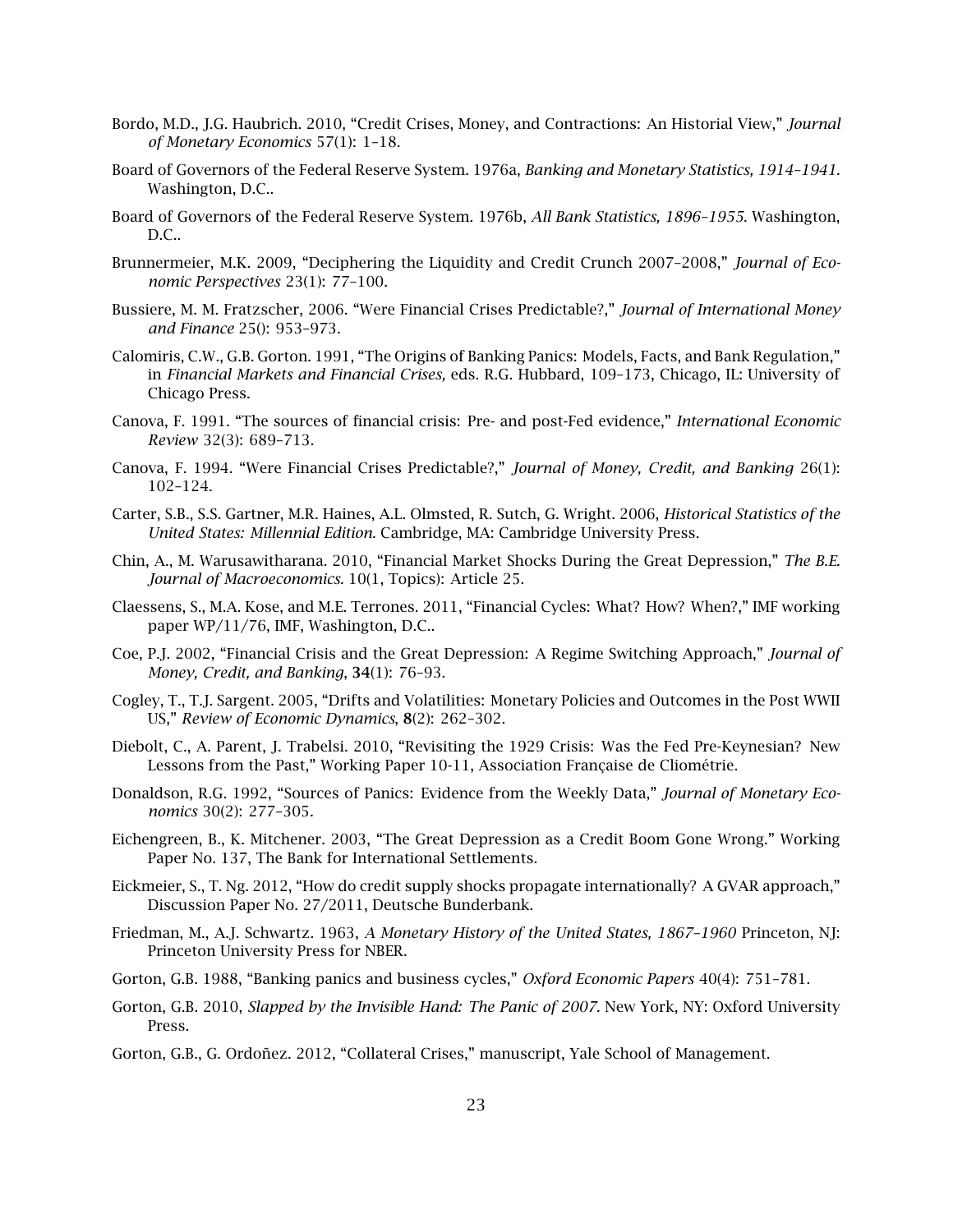- Gourinchas, P-O., M Obstfeld. 2012, "What Does Monetary Policy Do?," *American Economic Journal: Macroeconomics* 4(1): 226–265.
- Hamilton, J.D. 1994, *Time Series Analysis.* Princeton, NJ: Princeton University Press.
- Helbling, T, R. Huidrom, M.A. Kose, C. Otrok. 2011, "Do credit shocks matter? A global perspective," *European Economic Review* 55(3): 340–353.
- Homer, S., R. Sylla. 2005, *A History of Interest Rates, Fourth Edition.* Hoboken, NJ: Wiley & Sons.
- Humphrey, T.M. 2001, "Monetary Policy Frameworks and Indicators for the Federal Reserve in the 1920s," *Quarterly Review* Federal Reserve Bank of Richmond 87(1): 65–92.
- Jalil, A. 2012, "A New History of Banking Panics in the United States, 1825-1929: Construction and Implications," manuscript, Department of Economics, Reed College.
- Jeffreys, H. 1998, *The Theory of Probability, Third Edition*, Oxford, UK: Oxford University Press.
- Johnston, L., S.H. Williamson. 2011, "What Was the U.S. GDP Then," *MeasuringWorth.com*, available at http://www.measuringworth.org/usgdp/.
- Jordà, Ò., M. Schularick, A.M. Taylor. 2011a, "Financial Crises, Credit Booms, and External Imbalances: 140 Years of Lessons," *IMF Economic Review* 59(2): 340–378.
- Jordà, Ò., M. Schularick, A.M. Taylor. 2011b, "When Credit Bites Back: Leverage, Business Cycles, and Crises," NBER working paper 17621, Cambridge, MA.
- Leeper, E.M., C.A. Sims, T. Zha. 1996, "What Does Monetary Policy Do?," *Brookings Papers on Economic Activity* 27(2): 1–78.
- Kim, C-J., C.R. Nelson. 1999. *State-Space Models with Regime Switching: Classical and Gibbs-Sampling Approaches with Applications.* Cambridge, MA: MIT Press.
- King, R.G., C.I. Plosser. 1984, "Money, Credit, and Prices in a Real Business Cycle," *American Economic Review* 74(3): 363–380.
- Krishnamurthy, A., A. Vissing-Jorgenson. 2010, "The Aggregate Demand for Treasury Debt," manuscript, Kellogg School of Management, Northwestern University.
- Myers, M.G. 1970, *A Financial History of the United States.* New York, NY: Columbia University Press.
- Mendoza, E., M. Terrones. 2008, "An Anatomy of Credit Booms: Evidence from Macro Aggregates and Micro Data," NBER working paper 14049, Cambridge, MA.
- Nason, J.M., G.W. Smith. 2008, "Great Moderation(s) and US Interest Rates: Unconditional Evidence," *The B.E. Journal of Macroeconomics* 8(1), Article 30.
- Officer, L.H. 2011, "What Was the Interest Rate Then?," *MeasuringWorth*, available at http://www.measuringworth.com/interestrates/.
- Parent, A., 2012. "A critical note on "This time is different"," *Cliometrica*, 6(2): 211–219.
- Primiceri, G., 2005. "Time varying structural vector autoregressions and monetary policy," *Review of Economic Studies*, 72(3): 821–852.
- Reinhart, C.M., K.S. Rogoff. 2009, *This Time Is Different: Eight Centuries of Financial Folly.* Princeton, New Jersey: Princeton University Press.
- Reinhart, C.M., K.S. Rogoff. 2011, "From Financial Crash to Debt Crisis," *American Economic Review* 101(5): 1676-1706.
- Robertson, J.C., E.W. Tallman. 2001, "Improving Federal-Funds Rate Forecasts in VAR Models Used for Policy Analysis," *Journal of Business and Economic Statistics* 19(3): 324-330.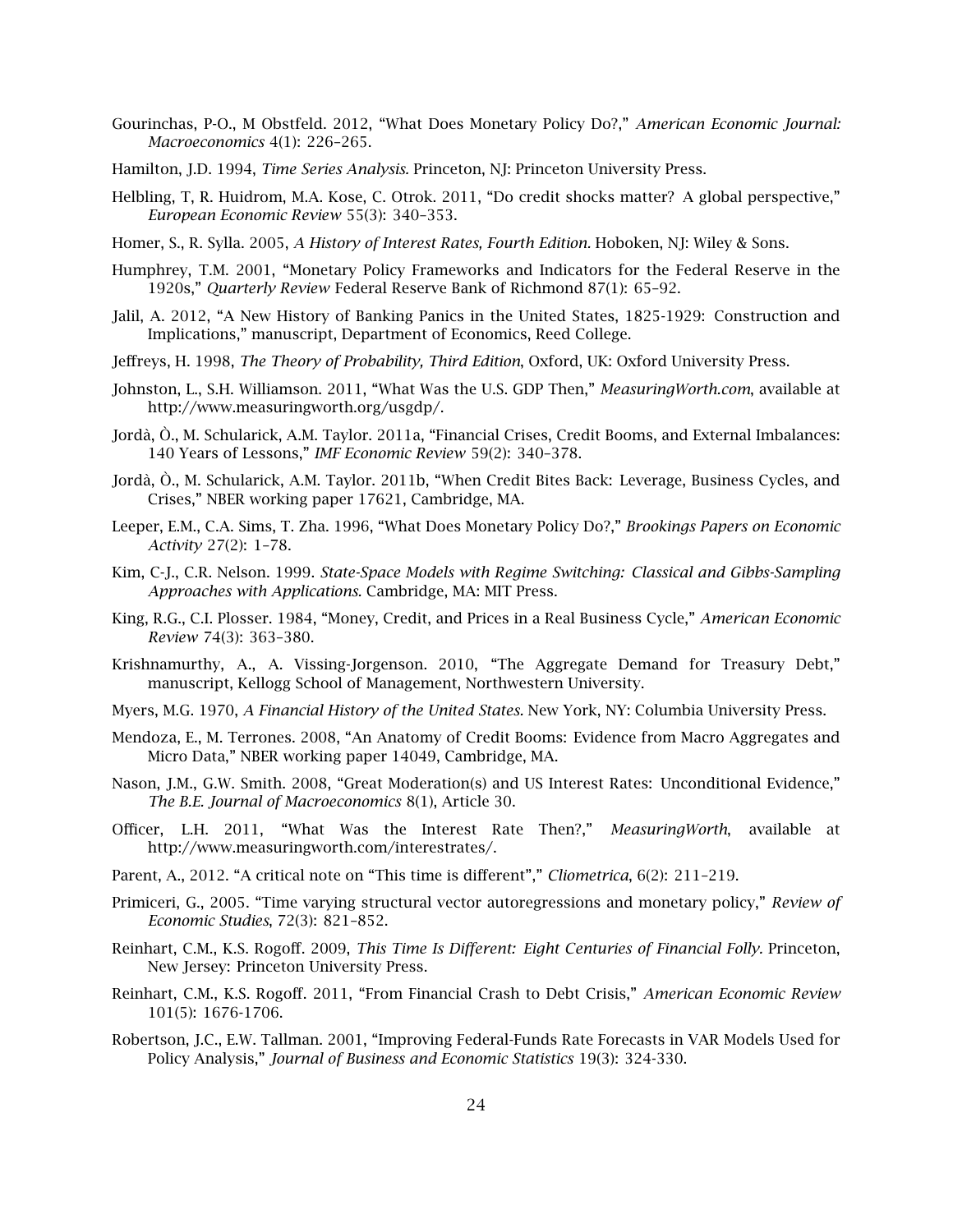- Schularick, M., A.M. Taylor. 2012, "Credit Booms Gone Bust: Monetary Policy, Leverage Cycles, and Financial Crises, 1870–2008," *American Economic Review*, forthcoming.
- Shiller, R.J. 2005, *Irrational Exuberence.* Princetom, NJ: Princeton University Press.
- Silber, W.L. 2007, *When Washington Shut Down Wall Street: The Great Financial Crisis of 1914 and the Origins of America's Monetary Supremacy.* Princeton, NJ: Princeton University Press.
- Sims, C.A., D.F. Waggoner, T. Zha. 2008, "Methods for Inference in Large Multiple-Equation Markov-Switching Models," *Journal of Econometrics*, 146(2): 255–274.
- Sims, C.A., T. Zha. 1998, "Bayesian Methods for Dynamic Multivariate Models," *International Economic Review*, 39(4): 949–968.
- Sims, C.A., T. Zha. 2006, "Were There Regime Switches in U.S. Monetary Policy?," *American Economic Review*, 96(1): 54–81.
- Studentski, P., H.E. Krooss. 1963, *Financial History of the United States: Fiscal, Monetary, Banking and Tariff, including Financial Administration and State and Local Finance, Second Edition.* New York, NY: McGraw-Hill.
- United States League of Savings Associations. 1957–1978. *Savings and Loan Sourcebook.* Chicago, IL.
- United States Savings and Loan League. 1979–1984. *Savings and Loan Fact Book.* Chicago, IL.
- Waggoner, D.F., Zha, T. 2003a, "A Gibbs Sampler for Structural Vector Autoregressions," *Journal of Economic Dynamics and Control* 28(2): 349–366.
- Waggoner, D.F., Zha, T., 2003b, "Likelihood Preserving Normalization in Multiple Equation Models," *Journal of Econometrics* 114(2): 329–347.
- Weir, D.A. 1992, "A Century of U.S. Unemployment, 1890–1990," in *Research in Economic History, volume 14*, eds. R.L. Ransom, R. Sutch, S.B. Carter. Greenwich, CT: JAI Press, Inc.
- Wicker, E.R. (2000), *The Banking Panics of the Guilded Age.* New York, NY: Cambridge University Press.
- Wicker, E.R. (2005), *The Great Debate on Banking Reform: Nelson Aldrich and the Origins of the Fed.* Columbus, OH: Ohio State University Press.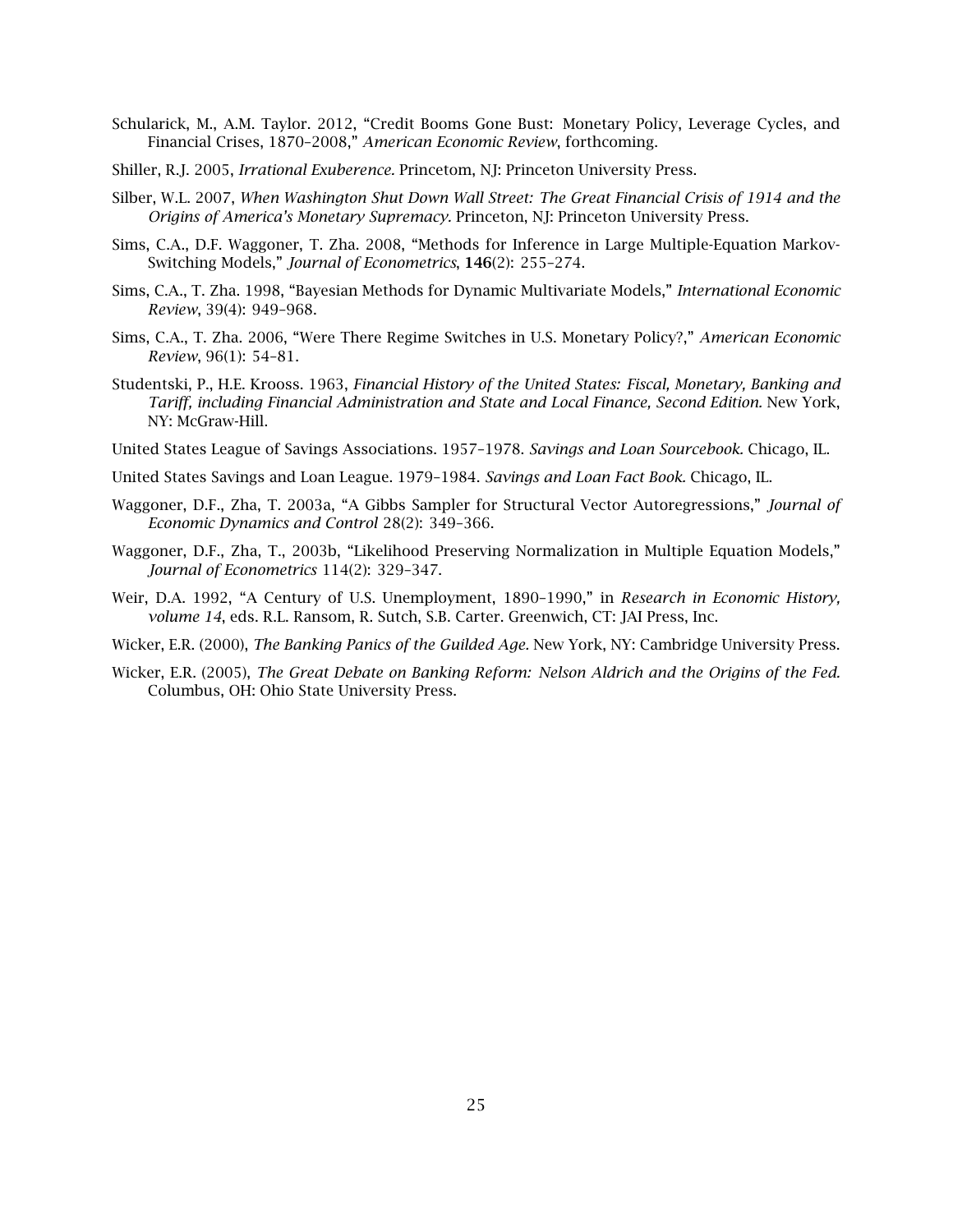## Data Appendix

Real GDP, Implicit GDP Deflator, and Population: Johnston and Williamson (2011) provide annual observations on U.S. per capita real GDP, the implicit GDP price deflator, and population from 1790 to 2010 at http://www.measuringworth.org/usgdp/. We extract these time series, but only for our sample of 1890 to 2010.

Unemployment Rate: We obtain annual unemployment rate data from Carter, Gartner, Haines, Olmsted, Sutch, and Wright (2006) and from the FRED data based maintained by the Federal Reserve Bank of St Louis. The former source is the *Historical Statistics of the United States: Millennial Edition*, which is available online at http://www.cambridge.org/us/americanhistory/hsus/default.htm and the later at http://research.stlouisfed.org/fred2/. Its tables Ba475–476 contain annual unemployment rate series from 1890 to 1990; also see Weir (1992, pp., 341–343). We select the unemployment rate that equals the unemployed as a percentage of the civilian labor force. The post-1990 data is the series FRED series UNRATE, which we temporally aggregate from monthly to annual observations. These two series are spliced together to produce an unemployment rate series from 1890 to 2010.

M2: Balke and Gordon (1986) list quarterly aggregate M2 data that begins in 1890 and ends with 1958. We temporally aggregate this data to calculate an annual average monetary aggregate. The Board of Governors of the Federal Reserve System produces monthly M2 numbers from 1959 to 2010, from which we calculate annual averages. From these two sources, we generate a 1896-2010 sample of M2.

Monetary Base: A monetary base series is found in Balke and Gordon (1986) from 1875*Q*1 to 1922*Q*4. The Federal Reserve Bank of St. Louis provides an adjusted monetary base series that start in 1918*M*01; see http://research.stlouisfed.org/fred2/series/BASE?cid=124. We extract observations from 1923*M*01 to 2010*M*12. These data are temporally aggregate and spliced together at 1923 to produce an annual monetary base series for the 1890–2010 sample.

Inside Money: Subtract the monetary base from M2 and divide by the population to obtain our measure of per capita inside money. We consider an increase in M2 that is distinct from the monetary base as indicating that financial firms are supporting an expansion of their liabilities with private assets.

Short-term Interest Rate: This is a 1-year annualized interest rate on short-term assets. Since the notion of a (near) riskless short-term asset has changed as U.S. financial markets have evolved, a continuous 1-year interest rate series representing the cost to financial market participants of obtaining another dollar of funds does not exist from 1890 to 2010. We splice together several existing times series to create one. From 1890 to 1917, the time series is the rate on stock exchange time loans with a maturity of 90 days. This short-term loan market was often the source of funds for banks to support their balance sheets at the margin. We use two observations of the prime bankers' acceptance rate for 1918 and 1919. These data are obtained from Board of Governors of the Federal Reserve System (1976a, Section 12, pp. 448–449); see http://fraser.stlouisfed.org/publication/?pid=38. The interest rate on Treasury debt with a maturity of 3- to 6-months augments these data from 1920 through 1933; Board of Governors of the Federal Reserve System (1976a, p. 460). Subsequently, we convert the 3-month Treasury bill rate (TB3MS in the FRED data base) from monthly to an annual data series by temporal averaging. Listing these observations sequentially gives a 1-year annualized interest rate on short-term assets from 1890 to 2010.

Long-term Interest Rate: The long-term interest rate is constructed by Shiller (2005). Homer and Sylla (2005) is cited by Shiller as his source for the long-term interest rate from 1871 to 1952. These rates are yields on New England municipal bonds from 1890 to 1900 (p. 284, table 38), the average of high grade municipal bonds from 1901 to 1920 (p. 342, table 46), and the yield average of long-term government bond from 1921 to 1952 (p. 351 and p. 375, tables 48 and 51). After 1952, he sets this interest rate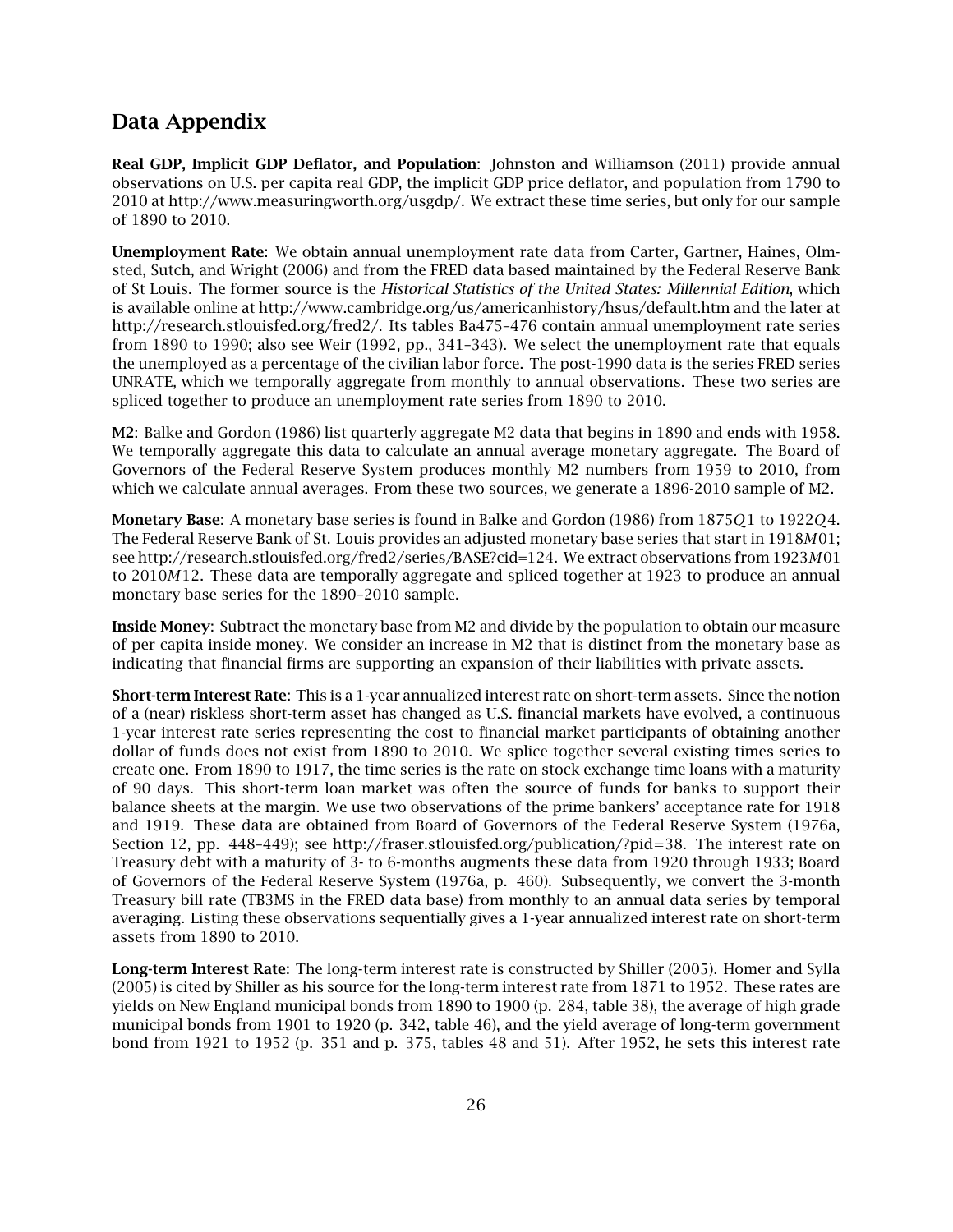equal to the yield on the 10-year U.S. Treasury bond. Our long-term interest rate consists of the 1890– 2010 observations that Shiller provides; see http://www.econ.yale.edu/∼shiller/data/chapt26.xls. We also need a long-term interest rate on private assets. The need is satisfied by the long-term consistent interest rate of Officer (2011).

Private and Public Asset Holdings of Financial Firms: The 1890–1895 observations are from Carter, Gartner, Haines, Olmsted, Sutch, and Wright (2006), *Historical Statistics of the United States, Millenium Edition*. For state bank data, we use series Cj150 for total assets, series Cj151 for loans and discounts, series Cj152 for investments in government (and other securities), Cj152 for cash and cash items, and series Cj157 for state bank capital. Data on national banks is obtained from series Cj204–Cj207, and Cj211 for total assets, loans and discounts, investments in government (and other securities), cash and cash items, and national bank capital, respectively. We take from *All Bank Statistics*, Board of Governors of the Federal Reserve System (1976b), data on the private and public asset holdings of all commercial banks and thrifts from 1896 to 1955. This data separate out government securities from the aggregate securities holdings of banks. We use observations from 1896 to 1917 to estimate a model that predicts the proportion of "other" securities that were mixed with government securities and backcast to generate synthetic observations from 1890 to 1895 using the model. The predicted proportion of securities other than government are 0.1624, 0.1977, 0.2322, 0.2649, 0.2967, and 0.327 for these years. We also accumulated the Federal Deposit Insurance Corporation (FDIC) figures on the ownership of these assets for 1934–2010 for all member banks, which did not include savings banks and thrifts in the aggregate statistics until 1984. The *Savings and Loan Sourcebook*, United States League of Savings Associations (1957–1978), and *Savings and Loan Fact Book*, United States Savings and Loan League (1979–1984), are the sources of balance sheet data for savings and loan institutions from 1956 through 1983. Compustat provides investment bank asset holdings starting in 1959. This data is aggregated across the universe of investment banks in the Compustat files and added to the private and public debt holdings of commercial banks, savings banks, thrifts, and investment banks.

Risk Ratio of Private to Public Asset Holdings of Financial Firms: Subtract the estimated government securities and cash holdings of U.S. financial firms from estimates of the private assets on their aggregate balance sheet to arrive the risk ratio.

Leverage Ratio of the Assets of Financial Firms to Their Capital: The estimate of total private asset holdings of U.S. financial firms is divided by the estimated capital of those firms.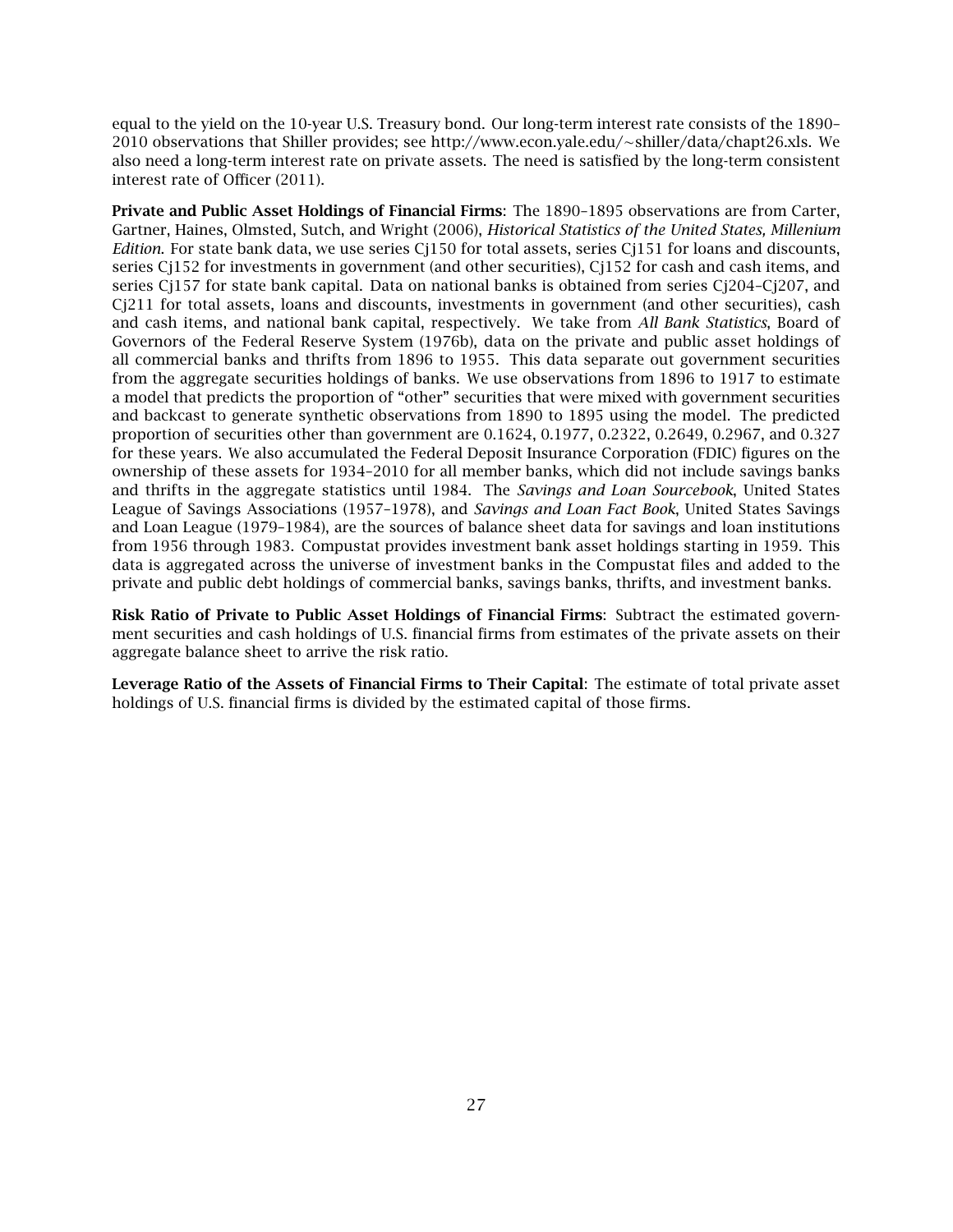# Table 1: NBER Business Cycle Dates, 1890–2010

|         | <b>Reference Dates</b> | <b>Duration in Months</b> |           |  |
|---------|------------------------|---------------------------|-----------|--|
| Peak    | Trough                 | Contraction               | Expansion |  |
| 1890M07 | 1891M05                | 10                        | 27        |  |
| 1893M01 | 1894M06                | 17                        | 20        |  |
| 1895M12 | 1897M06                | 18                        | 18        |  |
| 1899M06 | 1900M12                | 18                        | 24        |  |
| 1902M09 | 1904M08                | 23                        | 21        |  |
| 1907M05 | 1908M06                | 13                        | 33        |  |
| 1910M01 | 1912M01                | 24                        | 19        |  |
| 1913M01 | 1914M12                | 23                        | 12        |  |
| 1918M08 | 1919M03                | $\overline{7}$            | 44        |  |
| 1920M01 | 1921M07                | 18                        | 10        |  |
| 1923M05 | 1924M07                | 14                        | 22        |  |
| 1926M10 | 1927M11                | 13                        | 27        |  |
| 1929M08 | 1933M03                | 43                        | 21        |  |
| 1937M05 | 1938M06                | 13                        | 50        |  |
| 1945M02 | 1945M10                | 8                         | 80        |  |
| 1948M11 | 1949M10                | 11                        | 37        |  |
| 1953M07 | 1954M05                | 10                        | 45        |  |
| 1957M08 | 1958M04                | 8                         | 39        |  |
| 1960M04 | 1961M02                | 10                        | 24        |  |
| 1969M12 | 1970M11                | 11                        | 106       |  |
| 1973M11 | 1975M03                | 16                        | 36        |  |
| 1980M01 | 1980M07                | 6                         | 58        |  |
| 1981M07 | 1982M11                | 16                        | 12        |  |
| 1990M07 | 1991M03                | 8                         | 92        |  |
| 2001M03 | 2001M11                | 8                         | 120       |  |
| 2007M12 | 2009M06                | 18                        | 73        |  |

Length of a NBER Recession in Months Median = 13, Mean = 14.8,  $STD = 7.7$ 

The NBER business cycle dates are found at http://www.nber.org/cycles/cyclesmain.html.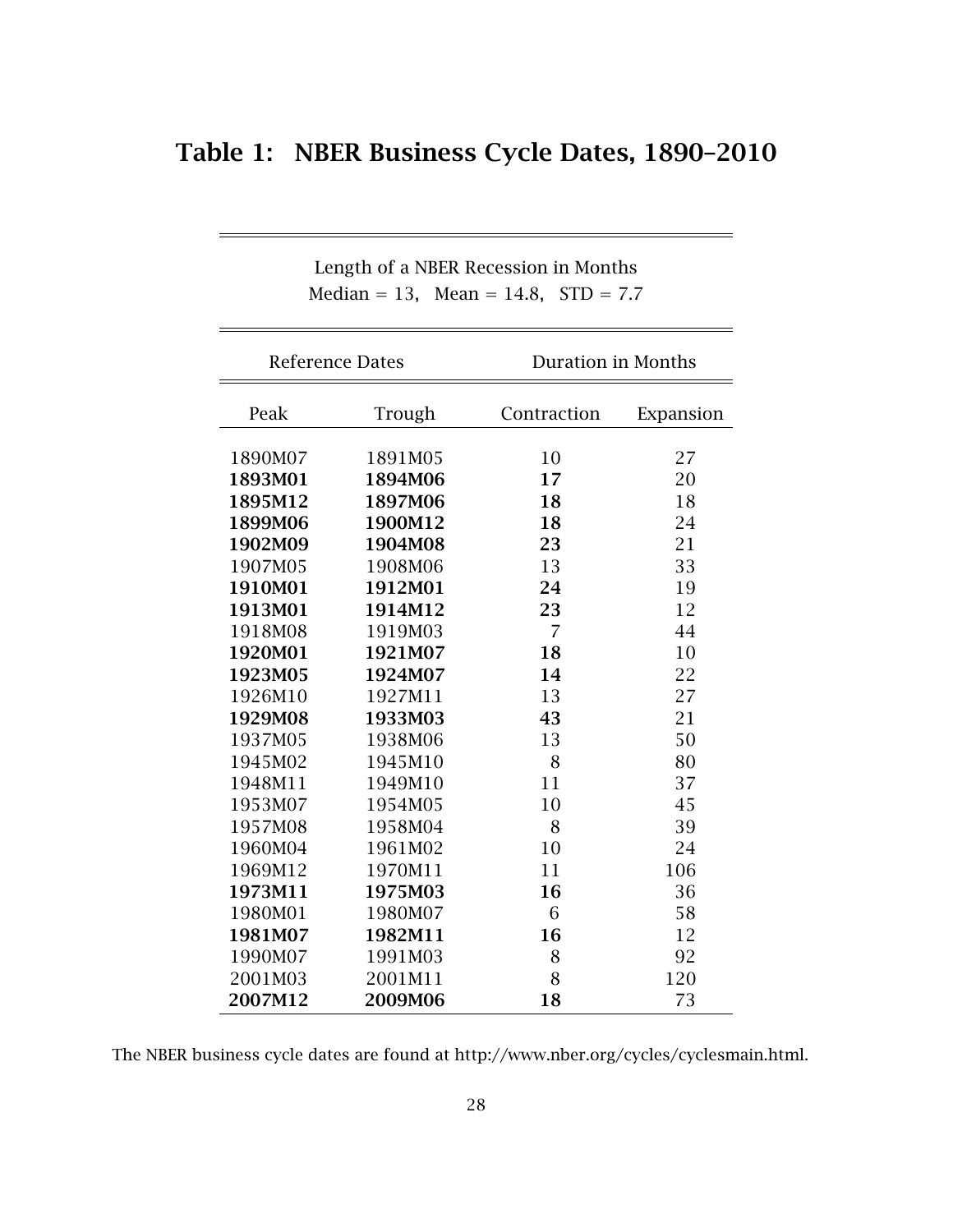# Table 2: Space of MS-BVAR(2) Models

| Model<br>Number | Parameterizations of $\Gamma$                                                                                                                                                                                                   |
|-----------------|---------------------------------------------------------------------------------------------------------------------------------------------------------------------------------------------------------------------------------|
| $\mathbf{1}$    | $\{\Gamma(1) \Gamma(2)\}\$                                                                                                                                                                                                      |
| $\overline{2}$  | $\{\Gamma(1) \Gamma(2) \Gamma(3)\}\$                                                                                                                                                                                            |
| 3               | $\{\Gamma(1) \Gamma(2) \Gamma(3) \Gamma(4)\}\$                                                                                                                                                                                  |
| $\overline{4}$  | $\{\Gamma(\mathcal{M},1)\ \Gamma(\mathcal{M},2)\ \Gamma(\mathcal{F},1)\ \Gamma(\mathcal{F},2)\ \Gamma(\mathcal{F},3)\}\$                                                                                                        |
| 5               | $\{\Gamma(\mathcal{M},1)\ \Gamma(\mathcal{M},2)\ \Gamma(\mathcal{M},3)\ \Gamma(\mathcal{F},1)\ \Gamma(\mathcal{F},2)\ \Gamma(\mathcal{F},3)\}\$                                                                                 |
| 6               | $\{\Gamma(\mathcal{M},1) \dots \Gamma(\mathcal{M},4) \Gamma(\mathcal{F},1) \Gamma(\mathcal{F},2) \Gamma(\mathcal{F},3)\}\$                                                                                                      |
| $\overline{7}$  | $\{\Gamma(\mathcal{M},M_I,1)\ \Gamma(\mathcal{M},M_I,2)\ \Gamma(\mathcal{F},1)\ \Gamma(\mathcal{F},2)\ \Gamma(\mathcal{F},3)\}\$                                                                                                |
| 8               | $\{\Gamma(\mathcal{M},M_I,1)\ldots\Gamma(\mathcal{M},M_I,3)\Gamma(\mathcal{F},1)\Gamma(\mathcal{F},2)\Gamma(\mathcal{F},3)\}\$                                                                                                  |
| 9               | $\{\Gamma(\mathcal{M},M_I,1)\ldots\Gamma(\mathcal{M},M_I,4)\Gamma(\mathcal{F},1)\Gamma(\mathcal{F},2)\Gamma(\mathcal{F},3)\}\$                                                                                                  |
| 10              | $\{\Gamma(\mathcal{M}, R_S, 1) \Gamma(\mathcal{M}, R_S, 2) \Gamma(\mathcal{F}, 1) \Gamma(\mathcal{F}, 2) \Gamma(\mathcal{F}, 3)\}\$                                                                                             |
| 11              | $\{\Gamma(\mathcal{M}, R_S, 1) \dots \Gamma(\mathcal{M}, R_S, 3) \Gamma(\mathcal{F}, 1) \Gamma(\mathcal{F}, 2) \Gamma(\mathcal{F}, 3)\}\$                                                                                       |
| 12              | $\{\Gamma(\mathcal{M}, R_S, 1) \dots \Gamma(\mathcal{M}, R_S, 4) \Gamma(\mathcal{F}, 1) \Gamma(\mathcal{F}, 2) \Gamma(\mathcal{F}, 3)\}\$                                                                                       |
| 13              | $\left\{ \Gamma \left( \mathcal{M}, M_I, R_S, 1 \right) \Gamma \left( \mathcal{M}, M_I, R_S, 2 \right) \Gamma \left( \mathcal{F}, 1 \right) \Gamma \left( \mathcal{F}, 2 \right) \Gamma \left( \mathcal{F}, 3 \right) \right\}$ |
| 14              | $\{\Gamma(\mathcal{M},M_I,R_S,1)\ldots\Gamma(\mathcal{M},M_I,R_S,3)\Gamma(\mathcal{F},1)\Gamma(\mathcal{F},2)\Gamma(\mathcal{F},3)\}\$                                                                                          |
| 15              | $\{\Gamma(\mathcal{M},M_I,R_S,1)\ldots\Gamma(\mathcal{M},M_I,R_S,4)\Gamma(\mathcal{F},1)\Gamma(\mathcal{F},2)\Gamma(\mathcal{F},3)\}\$                                                                                          |

Dimension of MS Chains and Regimes per Chain on the Stochastic Volatility Scaling Matrix <sup>Γ</sup>

Regime *j* common to the macro block  $M$  and financial block  $\mathcal F$  is denoted  $\Gamma(j)$ . The restriction  $\frac{1}{2}$  block  $\frac{1}{2}$  SV regimes.  $(\mathcal{M}, x, j)$  refers to placing the financial block variables  $x = M_I$ ,  $R_S$ , or both also in the macro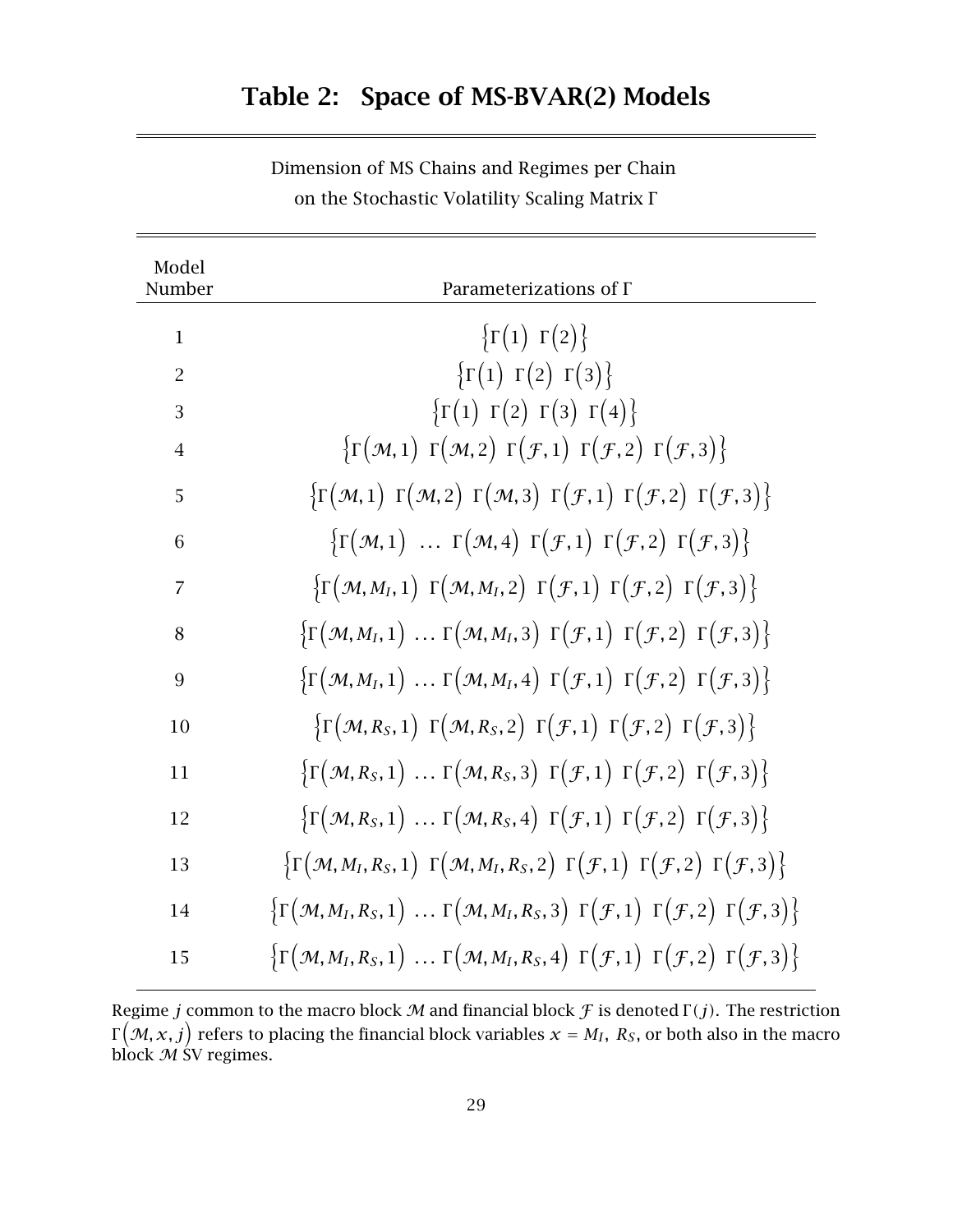|                  |                | <b>Shock</b> |                         |      |                                      |                  |       |                         |  |
|------------------|----------------|--------------|-------------------------|------|--------------------------------------|------------------|-------|-------------------------|--|
|                  | Year           | y            | $\overline{\mathbf{P}}$ | ur   | $\overline{\mathbf{M}_{\mathbf{I}}}$ | $\overline{R_S}$ | $R_L$ | $\mathbf{r}_{\text{R}}$ |  |
| $\mathcal{Y}$    | 1              | 1.00         | 0.00                    | 0.00 | 0.00                                 | 0.00             | 0.00  | 0.00                    |  |
|                  | $\overline{2}$ | 0.97         | 0.00                    | 0.00 | 0.01                                 | 0.02             | 0.00  | 0.00                    |  |
|                  | $\overline{4}$ | 0.89         | 0.00                    | 0.02 | 0.03                                 | 0.05             | 0.00  | 0.00                    |  |
|                  | 8              | 0.70         | 0.02                    | 0.15 | 0.03                                 | 0.06             | 0.01  | 0.03                    |  |
|                  | 20             | 0.41         | 0.08                    | 0.33 | 0.02                                 | 0.06             | 0.03  | 0.07                    |  |
| $\boldsymbol{P}$ | $\mathbf{1}$   | 0.05         | 0.94                    | 0.00 | 0.00                                 | 0.00             | 0.00  | 0.00                    |  |
|                  | $\overline{2}$ | 0.09         | 0.90                    | 0.00 | 0.01                                 | 0.00             | 0.00  | 0.00                    |  |
|                  | $\overline{4}$ | 0.13         | 0.83                    | 0.00 | 0.03                                 | 0.00             | 0.00  | 0.00                    |  |
|                  | 8              | 0.14         | 0.78                    | 0.00 | 0.05                                 | 0.03             | 0.00  | 0.00                    |  |
|                  | 20             | 0.16         | 0.59                    | 0.01 | 0.08                                 | 0.14             | 0.01  | 0.01                    |  |
| ur               | $\mathbf{1}$   | 0.61         | 0.12                    | 0.28 | 0.00                                 | 0.00             | 0.00  | 0.00                    |  |
|                  | $\overline{2}$ | 0.62         | 0.11                    | 0.26 | 0.01                                 | 0.00             | 0.00  | 0.01                    |  |
|                  | $\overline{4}$ | 0.60         | 0.10                    | 0.23 | 0.03                                 | 0.03             | 0.00  | 0.01                    |  |
|                  | 8              | 0.58         | 0.09                    | 0.22 | 0.03                                 | 0.06             | 0.00  | 0.01                    |  |
|                  | 20             | 0.57         | 0.09                    | 0.21 | 0.03                                 | 0.06             | 0.00  | 0.02                    |  |
| $M_I$            | $\overline{1}$ | 0.41         | 0.09                    | 0.00 | 0.49                                 | 0.00             | 0.00  | 0.00                    |  |
|                  | $\overline{2}$ | 0.45         | 0.11                    | 0.00 | 0.43                                 | 0.00             | 0.00  | 0.00                    |  |
|                  | $\overline{4}$ | 0.45         | 0.12                    | 0.00 | 0.42                                 | 0.00             | 0.00  | 0.00                    |  |
|                  | 8              | 0.42         | 0.11                    | 0.01 | 0.45                                 | 0.01             | 0.00  | 0.00                    |  |
|                  | 20             | 0.37         | 0.06                    | 0.03 | 0.46                                 | 0.05             | 0.00  | 0.02                    |  |
| $R_S$            | $\mathbf{1}$   | 0.05         | 0.04                    | 0.02 | 0.08                                 | 0.81             | 0.00  | 0.00                    |  |
|                  | $\overline{2}$ | 0.09         | 0.05                    | 0.02 | 0.06                                 | 0.79             | 0.00  | 0.00                    |  |
|                  | $\overline{4}$ | 0.13         | 0.06                    | 0.02 | 0.04                                 | 0.74             | 0.00  | 0.00                    |  |
|                  | 8              | 0.13         | 0.07                    | 0.02 | 0.03                                 | 0.73             | 0.01  | 0.02                    |  |
|                  | 20             | 0.10         | 0.06                    | 0.02 | 0.03                                 | 0.69             | 0.01  | 0.10                    |  |
| $R_L$            | $\mathbf 1$    | 0.00         | 0.01                    | 0.01 | 0.02                                 | 0.20             | 0.76  | 0.00                    |  |
|                  | $\overline{2}$ | 0.01         | 0.04                    | 0.00 | 0.04                                 | 0.45             | 0.46  | 0.00                    |  |
|                  | $\overline{4}$ | 0.02         | 0.06                    | 0.00 | 0.03                                 | 0.60             | 0.28  | 0.02                    |  |
|                  | 8              | 0.03         | 0.06                    | 0.00 | 0.02                                 | 0.67             | 0.17  | 0.04                    |  |
|                  | 20             | 0.02         | 0.04                    | 0.00 | 0.02                                 | 0.65             | 0.11  | 0.14                    |  |
| $r_R$            | $\mathbf 1$    | 0.02         | 0.00                    | 0.00 | 0.00                                 | 0.11             | 0.01  | 0.84                    |  |
|                  | $\overline{2}$ | 0.03         | 0.00                    | 0.00 | 0.00                                 | 0.13             | 0.00  | 0.82                    |  |
|                  | $\overline{4}$ | 0.06         | 0.00                    | 0.01 | 0.00                                 | 0.10             | 0.01  | 0.81                    |  |
|                  | 8              | 0.09         | 0.03                    | 0.01 | 0.00                                 | 0.08             | 0.02  | 0.77                    |  |
|                  | 20             | 0.09         | 0.13                    | 0.01 | 0.00                                 | 0.10             | 0.02  | 0.63                    |  |

Table 3: FEVDs of Fixed Coefficient-Homoskedastic BVAR(2)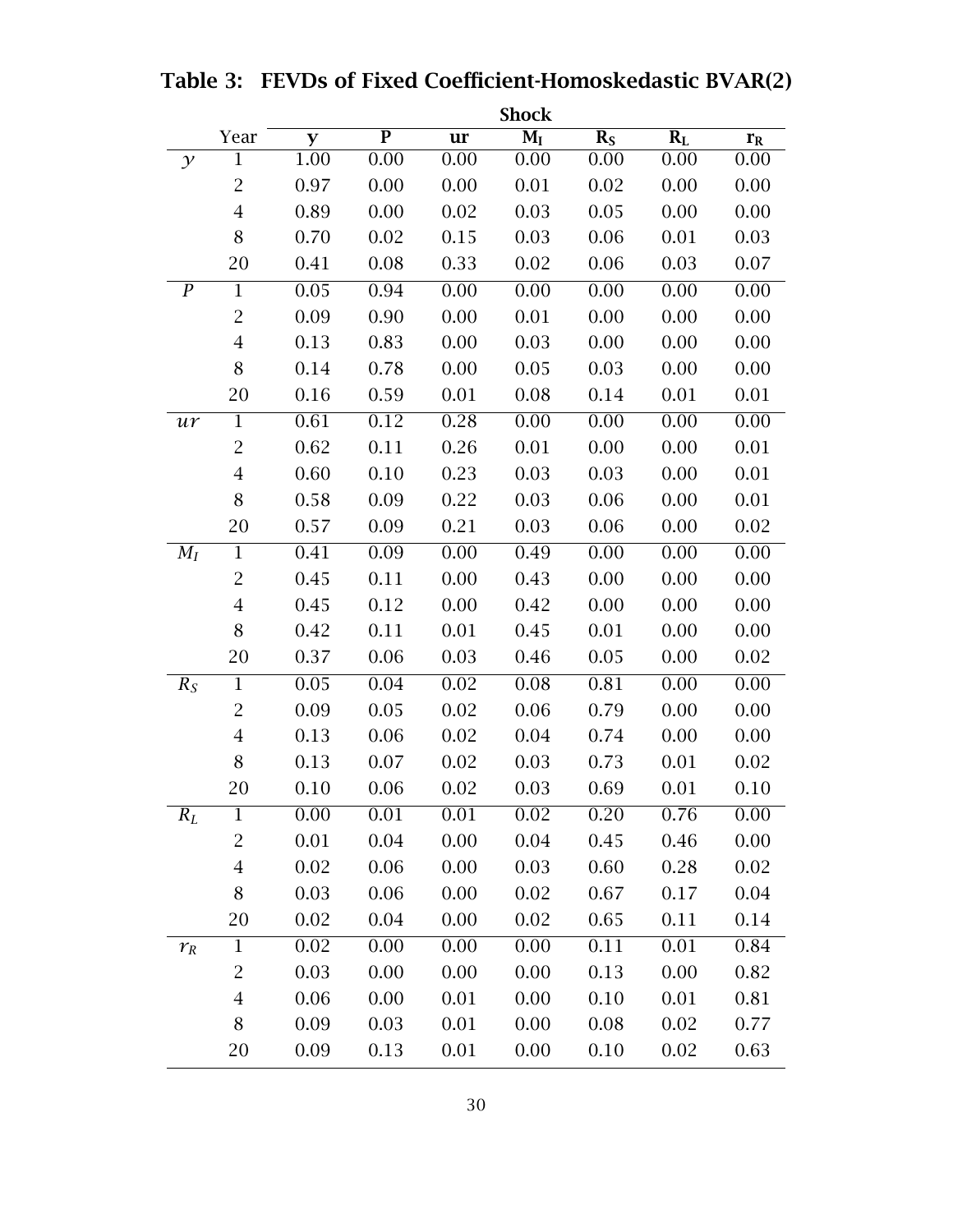# Table 4: Measures of Fit of Competing MS-BVAR(2) Models

ln Marginal Data Densities

|                                                                                | Number of<br><b>Stochastic Volatility Regimes</b> |                                    |        |  |  |
|--------------------------------------------------------------------------------|---------------------------------------------------|------------------------------------|--------|--|--|
|                                                                                | 2                                                 | $\overline{3}$                     | 4      |  |  |
| Model Number<br>A Single Markov Switching Chain                                | $\mathbf{1}$                                      | 2<br>$-1589.9$ $-1549.5$ $-1492.4$ | 3      |  |  |
| <b>Two Markov Switching Chains</b><br>3 Regimes on $f: M_I, R_S, R_L, r_{R,t}$ |                                                   |                                    |        |  |  |
| Model Number                                                                   | $\overline{4}$                                    | 5                                  | 6      |  |  |
| Regimes on $\mathcal{M}$ : $\gamma$ , P, ur                                    | $-1520.6$ $-1502.3$                               |                                    | $\ast$ |  |  |
| Model Number                                                                   | 7                                                 | 8                                  | 9      |  |  |
| Regimes on $M_I$ and $M$                                                       | $-1505.8$ $-1489.0$                               |                                    | $\ast$ |  |  |
| Model Number                                                                   | 10                                                | 11                                 | 12     |  |  |
| Regimes on $R_{S,t}$ and M                                                     | $-1518.7$ $-1499.2$                               |                                    | $\ast$ |  |  |
| Model Number                                                                   | 13                                                | 14                                 | 15     |  |  |
| Regimes on $M_{I,t}$ , $R_{S,t}$ , and M                                       | $-1506.6$                                         | $\ast$                             | $\ast$ |  |  |

#### Fixed Coefficient-Homoskedastic BVAR(2): −1713*.*6

Markov-switching occurs only on forecast innovation shock volatilities (SVs). The sample period is 1890 to 2010,  $T = 121$ . The ln Marginal Data Densities are computed using procedures described in Sims, Waggoner, and Zha (2008) and grounded in 10 million MCMC steps and 10 million draws from the posterior of the relevant MS-BVAR(2) model. The asterisk symbol, ∗, indicates convergence problems for the MCMC simulator of a MS-BVAR(2) model that shows up as a poorly approximated log marginal data density.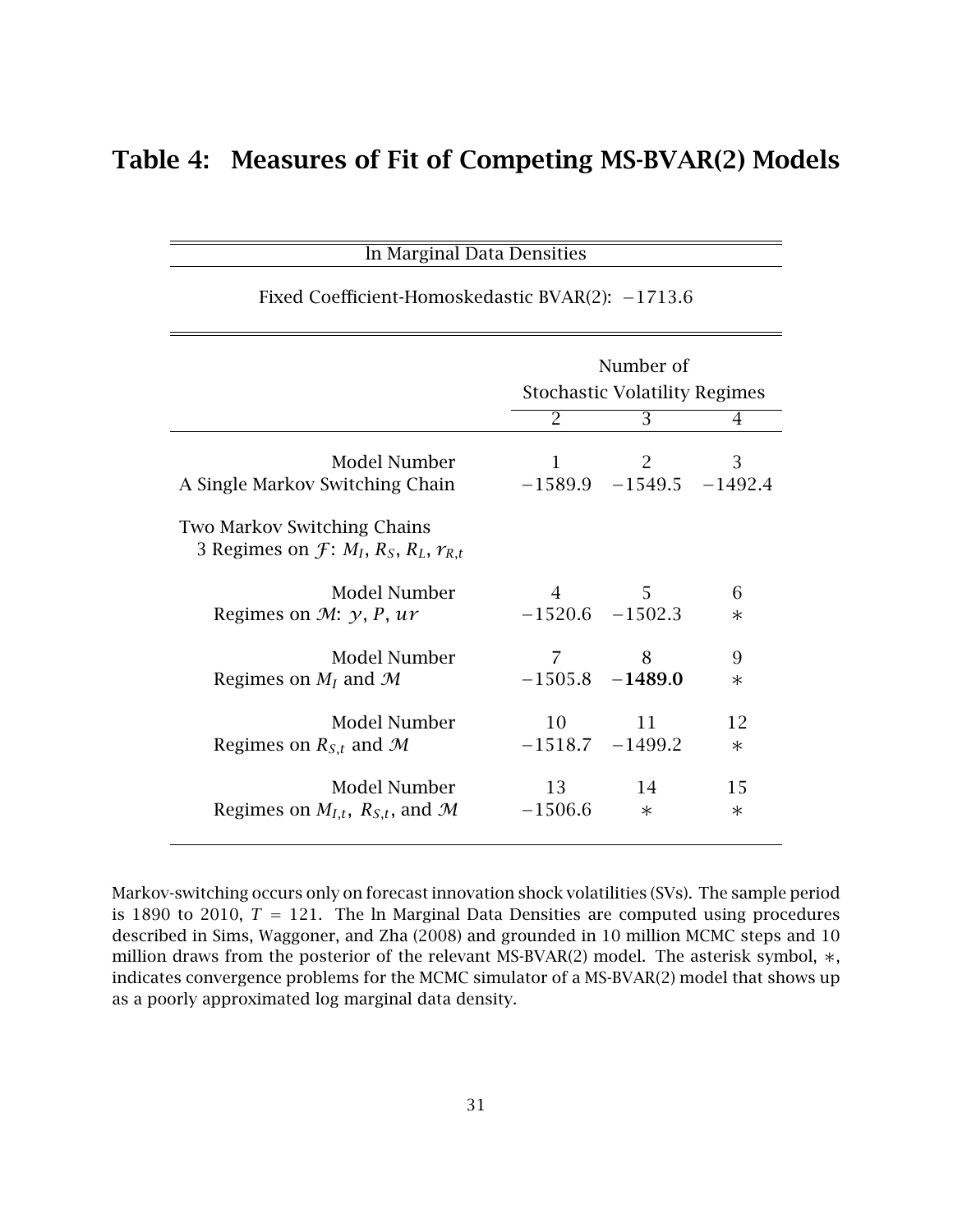|                  | <b>Shock</b>   |                   |                         |                   |                                      |         |       |                   |
|------------------|----------------|-------------------|-------------------------|-------------------|--------------------------------------|---------|-------|-------------------|
|                  | Year           | y                 | $\overline{\mathbf{P}}$ | ur                | $\overline{\mathbf{M}_{\mathbf{I}}}$ | $R_{S}$ | $R_L$ | $r_{R}$           |
| $\mathcal{Y}$    | 1              | 1.00              | 0.00                    | 0.00              | 0.00                                 | 0.00    | 0.00  | 0.00              |
|                  | $\overline{2}$ | 0.92              | 0.01                    | 0.01              | 0.03                                 | 0.02    | 0.00  | 0.01              |
|                  | $\overline{4}$ | 0.74              | 0.03                    | 0.08              | 0.09                                 | 0.09    | 0.00  | 0.01              |
|                  | 8              | 0.50              | 0.04                    | 0.30              | 0.09                                 | 0.09    | 0.01  | 0.02              |
|                  | 20             | 0.21              | 0.04                    | 0.51              | 0.05                                 | 0.05    | 0.08  | 0.08              |
| $\boldsymbol{P}$ | $\mathbf 1$    | 0.10              | 0.90                    | 0.00              | 0.00                                 | 0.00    | 0.00  | 0.00              |
|                  | $\overline{2}$ | 0.12              | 0.85                    | 0.00              | 0.01                                 | 0.02    | 0.00  | 0.00              |
|                  | $\overline{4}$ | 0.17              | 0.76                    | 0.00              | 0.05                                 | 0.02    | 0.00  | 0.00              |
|                  | 8              | 0.21              | 0.64                    | 0.00              | 0.13                                 | 0.02    | 0.01  | 0.00              |
|                  | 20             | 0.20              | 0.49                    | 0.02              | 0.19                                 | 0.07    | 0.01  | 0.03              |
| ur               | $\mathbf{1}$   | 0.56              | 0.02                    | 0.42              | 0.00                                 | 0.00    | 0.00  | 0.00              |
|                  | $\overline{2}$ | 0.57              | 0.01                    | 0.39              | 0.02                                 | 0.00    | 0.00  | 0.01              |
|                  | $\overline{4}$ | 0.52              | 0.01                    | 0.32              | 0.07                                 | 0.06    | 0.00  | 0.02              |
|                  | 8              | 0.47              | 0.02                    | 0.29              | 0.09                                 | 0.12    | 0.00  | 0.02              |
|                  | 20             | 0.44              | 0.02                    | 0.26              | 0.08                                 | 0.13    | 0.01  | 0.05              |
| $M_I$            | $\mathbf{1}$   | 0.26              | 0.00                    | 0.06              | 0.68                                 | 0.00    | 0.00  | 0.00              |
|                  | $\overline{2}$ | 0.20              | 0.00                    | 0.08              | 0.71                                 | 0.00    | 0.00  | 0.00              |
|                  | 4              | 0.14              | 0.00                    | 0.13              | 0.72                                 | 0.00    | 0.00  | 0.00              |
|                  | 8              | 0.09              | 0.00                    | 0.18              | 0.67                                 | 0.05    | 0.00  | 0.00              |
|                  | 20             | 0.06              | 0.00                    | 0.21              | 0.55                                 | 0.17    | 0.01  | 0.00              |
| $R_S$            | $\mathbf{1}$   | 0.02              | 0.01                    | $\overline{0.01}$ | 0.05                                 | 0.92    | 0.00  | 0.00              |
|                  | $\overline{2}$ | 0.04              | 0.01                    | 0.01              | 0.04                                 | 0.91    | 0.00  | 0.00              |
|                  | $\overline{4}$ | 0.06              | 0.00                    | 0.01              | 0.03                                 | 0.89    | 0.00  | 0.00              |
|                  | 8              | 0.06              | 0.00                    | 0.01              | 0.02                                 | 0.88    | 0.01  | 0.00              |
|                  | 20             | 0.05              | 0.00                    | 0.01              | 0.02                                 | 0.83    | 0.03  | 0.05              |
| $R_L$            | $\mathbf{1}$   | $\overline{0.00}$ | $\overline{0.00}$       | $\overline{0.00}$ | 0.03                                 | 0.18    | 0.78  | $\overline{0.00}$ |
|                  | $\overline{c}$ | 0.01              | 0.00                    | 0.00              | 0.04                                 | 0.34    | 0.60  | 0.01              |
|                  | $\overline{4}$ | 0.01              | 0.01                    | 0.00              | 0.03                                 | 0.46    | 0.47  | 0.01              |
|                  | 8              | 0.03              | 0.01                    | 0.00              | 0.03                                 | 0.56    | 0.36  | 0.02              |
|                  | 20             | 0.03              | 0.00                    | 0.00              | 0.02                                 | 0.65    | 0.24  | 0.07              |
| $r_R$            | $\mathbf{1}$   | 0.05              | 0.00                    | 0.00              | 0.03                                 | 0.10    | 0.01  | 0.81              |
|                  | $\overline{2}$ | 0.07              | 0.00                    | 0.00              | 0.01                                 | 0.05    | 0.00  | 0.85              |
|                  | $\overline{4}$ | 0.10              | 0.00                    | 0.00              | 0.02                                 | 0.02    | 0.01  | 0.85              |
|                  | 8              | 0.11              | 0.00                    | 0.00              | 0.04                                 | 0.02    | 0.01  | 0.82              |
|                  | 20             | 0.12              | 0.01                    | 0.00              | 0.05                                 | 0.02    | 0.01  | 0.79              |

Table 5: Regime 1 FEVDs of MS-BVAR(2) Model 8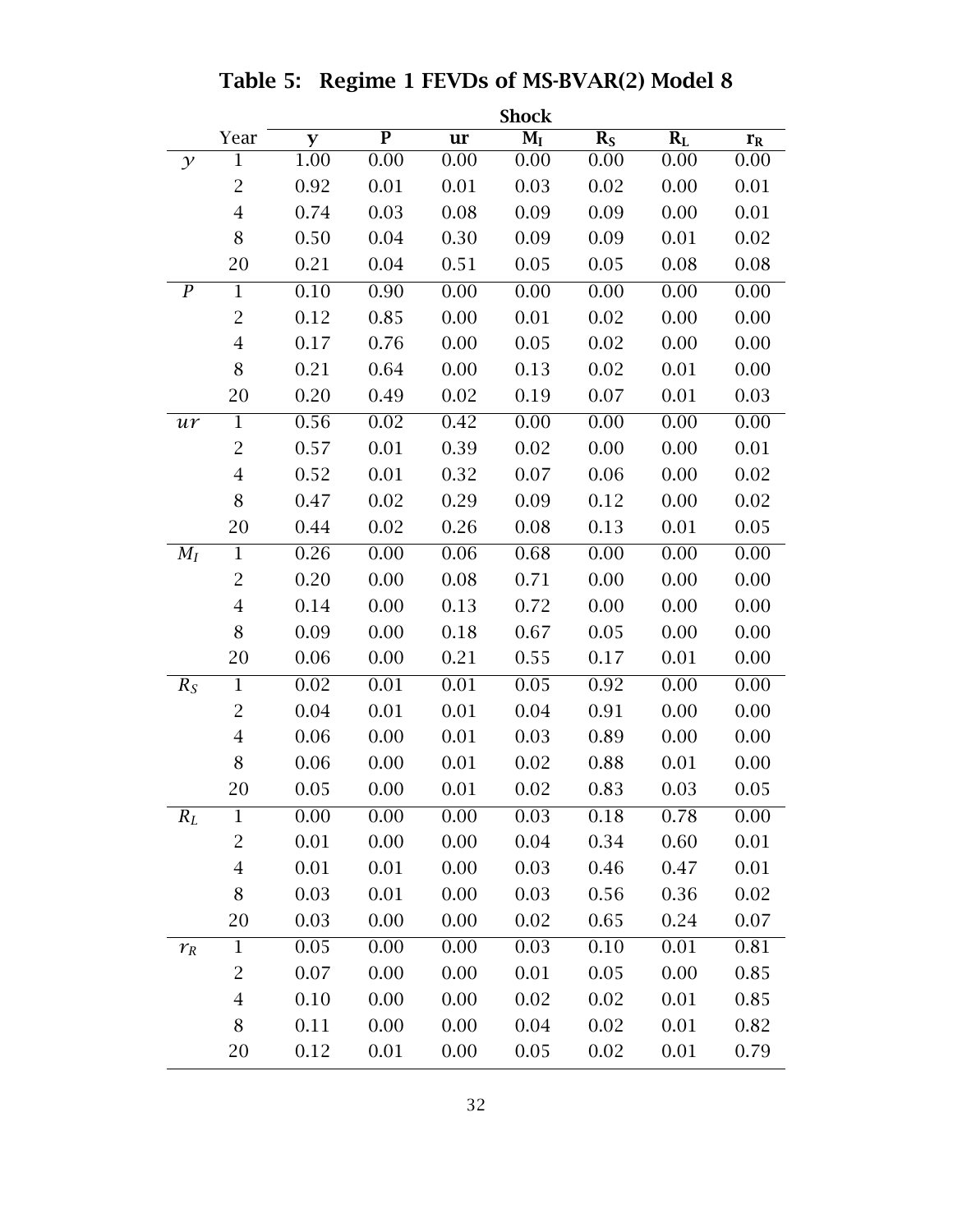|                  | <b>Shock</b>   |      |                         |      |                  |                   |         |         |
|------------------|----------------|------|-------------------------|------|------------------|-------------------|---------|---------|
|                  | Year           | y    | $\overline{\mathbf{P}}$ | ur   | $\overline{M_I}$ | $R_{S}$           | $R_{L}$ | $r_{R}$ |
| $\mathcal{Y}$    | $\mathbf 1$    | 1.00 | 0.00                    | 0.00 | 0.00             | 0.00              | 0.00    | 0.00    |
|                  | $\overline{2}$ | 0.92 | 0.02                    | 0.01 | 0.00             | 0.01              | 0.00    | 0.04    |
|                  | $\overline{4}$ | 0.79 | 0.06                    | 0.06 | 0.01             | 0.03              | 0.00    | 0.04    |
|                  | 8              | 0.48 | 0.08                    | 0.18 | 0.01             | 0.02              | 0.00    | 0.22    |
|                  | 20             | 0.11 | 0.04                    | 0.18 | 0.00             | 0.01              | 0.00    | 0.64    |
| $\boldsymbol{P}$ | $\mathbf{1}$   | 0.05 | 0.95                    | 0.00 | 0.00             | 0.00              | 0.00    | 0.00    |
|                  | $\overline{c}$ | 0.06 | 0.93                    | 0.00 | 0.00             | 0.01              | 0.00    | 0.00    |
|                  | $\overline{4}$ | 0.10 | 0.89                    | 0.00 | 0.00             | 0.01              | 0.00    | 0.00    |
|                  | 8              | 0.13 | 0.84                    | 0.00 | 0.01             | 0.01              | 0.00    | 0.01    |
|                  | 20             | 0.11 | 0.59                    | 0.01 | 0.02             | 0.02              | 0.00    | 0.25    |
| ur               | $\mathbf{1}$   | 0.56 | 0.02                    | 0.42 | 0.00             | 0.00              | 0.00    | 0.00    |
|                  | $\overline{c}$ | 0.57 | 0.01                    | 0.39 | 0.02             | 0.00              | 0.00    | 0.01    |
|                  | $\overline{4}$ | 0.52 | 0.01                    | 0.32 | 0.07             | 0.06              | 0.00    | 0.02    |
|                  | 8              | 0.47 | 0.02                    | 0.29 | 0.09             | 0.12              | 0.00    | 0.02    |
|                  | 20             | 0.44 | 0.02                    | 0.26 | 0.08             | 0.13              | 0.01    | 0.05    |
| $M_I$            | $\mathbf{1}$   | 0.66 | 0.01                    | 0.09 | 0.24             | 0.00              | 0.00    | 0.00    |
|                  | $\overline{2}$ | 0.50 | 0.01                    | 0.13 | 0.25             | 0.00              | 0.00    | 0.10    |
|                  | $\overline{4}$ | 0.36 | 0.01                    | 0.21 | 0.26             | 0.00              | 0.00    | 0.17    |
|                  | 8              | 0.25 | 0.01                    | 0.30 | 0.25             | 0.06              | 0.00    | 0.13    |
|                  | 20             | 0.15 | 0.01                    | 0.35 | 0.21             | 0.22              | 0.00    | 0.05    |
| $R_S$            | $\mathbf{1}$   | 0.03 | 0.02                    | 0.02 | 0.01             | 0.91              | 0.00    | 0.00    |
|                  | $\overline{2}$ | 0.07 | 0.02                    | 0.02 | 0.01             | 0.88              | 0.00    | 0.00    |
|                  | $\overline{4}$ | 0.11 | 0.02                    | 0.01 | 0.01             | 0.84              | 0.00    | 0.01    |
|                  | 8              | 0.11 | 0.01                    | 0.01 | 0.01             | 0.77              | 0.00    | 0.08    |
|                  | 20             | 0.04 | 0.01                    | 0.00 | 0.00             | 0.34              | 0.00    | 0.61    |
| $R_L$            | $\mathbf 1$    | 0.03 | 0.02                    | 0.00 | 0.03             | $\overline{0.57}$ | 0.36    | 0.00    |
|                  | 2              | 0.02 | 0.03                    | 0.00 | 0.01             | 0.50              | 0.13    | 0.32    |
|                  | $\overline{4}$ | 0.03 | 0.03                    | 0.00 | 0.01             | 0.48              | 0.07    | 0.38    |
|                  | 8              | 0.04 | 0.02                    | 0.00 | 0.01             | 0.45              | 0.04    | 0.43    |
|                  | 20             | 0.02 | 0.01                    | 0.00 | 0.00             | 0.24              | 0.01    | 0.72    |
| $r_R$            | $\mathbf{1}$   | 0.00 | 0.00                    | 0.00 | 0.00             | $\overline{0.00}$ | 0.00    | 0.99    |
|                  | $\overline{c}$ | 0.01 | 0.00                    | 0.00 | 0.00             | 0.00              | 0.00    | 0.99    |
|                  | $\overline{4}$ | 0.01 | 0.00                    | 0.00 | 0.00             | 0.00              | 0.00    | 0.99    |
|                  | 8              | 0.01 | 0.00                    | 0.00 | 0.00             | 0.00              | 0.00    | 0.99    |
|                  | 20             | 0.01 | 0.00                    | 0.00 | 0.00             | 0.00              | 0.00    | 0.99    |

Table 6: Regime 2 FEVDs of MS-BVAR(2) Model 8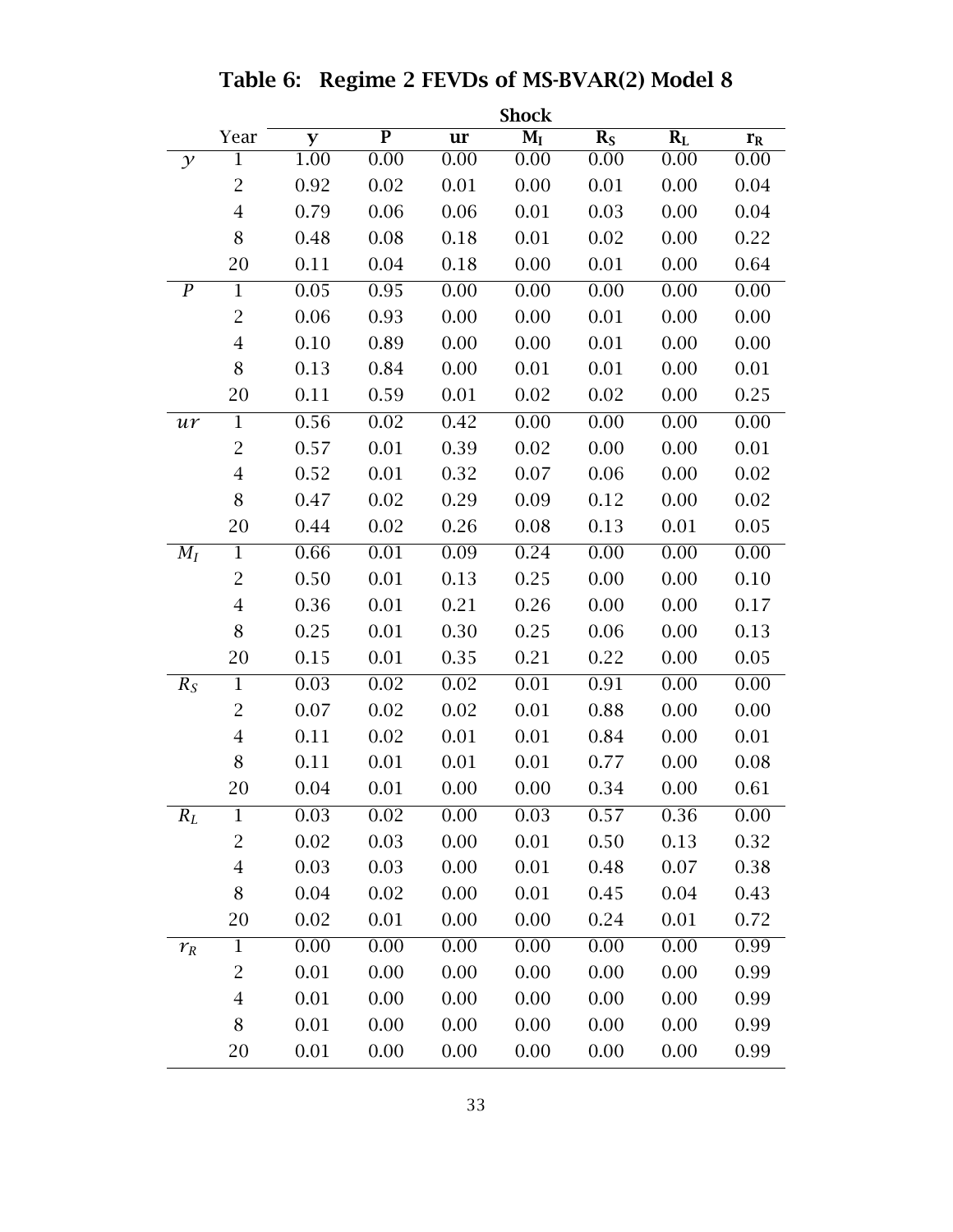|                  | <b>Shock</b>   |          |                |           |       |                  |       |                   |
|------------------|----------------|----------|----------------|-----------|-------|------------------|-------|-------------------|
|                  | Year           | y        | $\overline{P}$ | <b>ur</b> | $M_I$ | $\overline{R}_S$ | $R_L$ | $r_{R}$           |
| $\mathcal{Y}$    | 1              | $1.00\,$ | 0.00           | 0.00      | 0.00  | 0.00             | 0.00  | 0.00              |
|                  | $\overline{2}$ | 0.51     | 0.02           | 0.00      | 0.47  | 0.00             | 0.00  | 0.00              |
|                  | $\overline{4}$ | 0.23     | 0.05           | 0.01      | 0.71  | 0.00             | 0.00  | 0.00              |
|                  | 8              | 0.16     | 0.06           | 0.04      | 0.74  | 0.00             | 0.00  | 0.00              |
|                  | 20             | 0.11     | 0.10           | 0.11      | 0.66  | 0.00             | 0.02  | 0.00              |
| $\boldsymbol{P}$ | $\mathbf 1$    | 0.02     | 0.98           | 0.00      | 0.00  | 0.00             | 0.00  | 0.00              |
|                  | $\overline{2}$ | 0.02     | 0.93           | 0.00      | 0.04  | 0.00             | 0.00  | 0.00              |
|                  | $\overline{4}$ | 0.03     | 0.74           | 0.00      | 0.23  | 0.00             | 0.00  | 0.00              |
|                  | 8              | 0.03     | 0.50           | 0.00      | 0.47  | 0.00             | 0.00  | 0.00              |
|                  | 20             | 0.03     | 0.34           | 0.00      | 0.63  | 0.00             | 0.00  | 0.00              |
| ur               | $\mathbf{1}$   | 0.67     | 0.12           | 0.21      | 0.00  | 0.00             | 0.00  | 0.00              |
|                  | $\overline{2}$ | 0.48     | 0.04           | 0.13      | 0.35  | 0.00             | 0.00  | 0.00              |
|                  | $\overline{4}$ | 0.22     | 0.03           | 0.05      | 0.70  | 0.06             | 0.00  | 0.00              |
|                  | 8              | 0.16     | 0.03           | 0.04      | 0.76  | 0.12             | 0.00  | 0.00              |
|                  | 20             | 0.16     | 0.03           | 0.04      | 0.76  | 0.13             | 0.01  | 0.00              |
| $M_I$            | $\mathbf{1}$   | 0.02     | 0.00           | 0.00      | 0.98  | 0.00             | 0.00  | 0.00              |
|                  | $\overline{2}$ | 0.01     | 0.00           | 0.00      | 0.99  | 0.00             | 0.00  | 0.00              |
|                  | $\overline{4}$ | 0.01     | 0.00           | 0.00      | 0.99  | 0.00             | 0.00  | 0.00              |
|                  | 8              | 0.01     | 0.00           | 0.00      | 0.99  | 0.00             | 0.00  | 0.00              |
|                  | 20             | 0.00     | 0.00           | 0.01      | 0.99  | 0.00             | 0.00  | 0.00              |
| $R_S$            | $\mathbf{1}$   | 0.01     | 0.02           | 0.00      | 0.88  | 0.08             | 0.00  | 0.00              |
|                  | $\overline{2}$ | 0.04     | 0.02           | 0.00      | 0.85  | 0.09             | 0.00  | 0.00              |
|                  | $\overline{4}$ | 0.07     | 0.03           | 0.01      | 0.79  | 0.11             | 0.00  | 0.00              |
|                  | 8              | 0.09     | 0.03           | 0.01      | 0.74  | 0.13             | 0.01  | 0.00              |
|                  | 20             | 0.07     | 0.02           | 0.00      | 0.77  | 0.11             | 0.02  | 0.01              |
| $R_L$            | $\mathbf{1}$   | 0.00     | 0.01           | 0.00      | 0.62  | 0.02             | 0.36  | 0.00              |
|                  | 2              | 0.00     | 0.02           | 0.00      | 0.69  | 0.03             | 0.26  | 0.00              |
|                  | $\overline{4}$ | 0.01     | 0.03           | 0.00      | 0.70  | 0.04             | 0.22  | 0.00              |
|                  | 8              | 0.03     | 0.04           | 0.00      | 0.66  | 0.06             | 0.21  | 0.00              |
|                  | 20             | 0.04     | 0.03           | 0.00      | 0.61  | 0.10             | 0.20  | 0.01              |
| $r_R$            | $\mathbf{1}$   | 0.06     | 0.02           | 0.00      | 0.82  | 0.01             | 0.01  | $\overline{0.08}$ |
|                  | $\overline{2}$ | 0.17     | 0.04           | 0.00      | 0.62  | 0.01             | 0.01  | 0.16              |
|                  | $\overline{4}$ | 0.15     | 0.02           | 0.00      | 0.72  | 0.00             | 0.00  | 0.10              |
|                  | 8              | 0.09     | 0.01           | 0.00      | 0.84  | 0.00             | 0.00  | 0.05              |
|                  | 20             | 0.08     | 0.03           | 0.00      | 0.85  | 0.00             | 0.00  | 0.04              |

Table 7: Regime 3 FEVDs of MS-BVAR(2) Model 8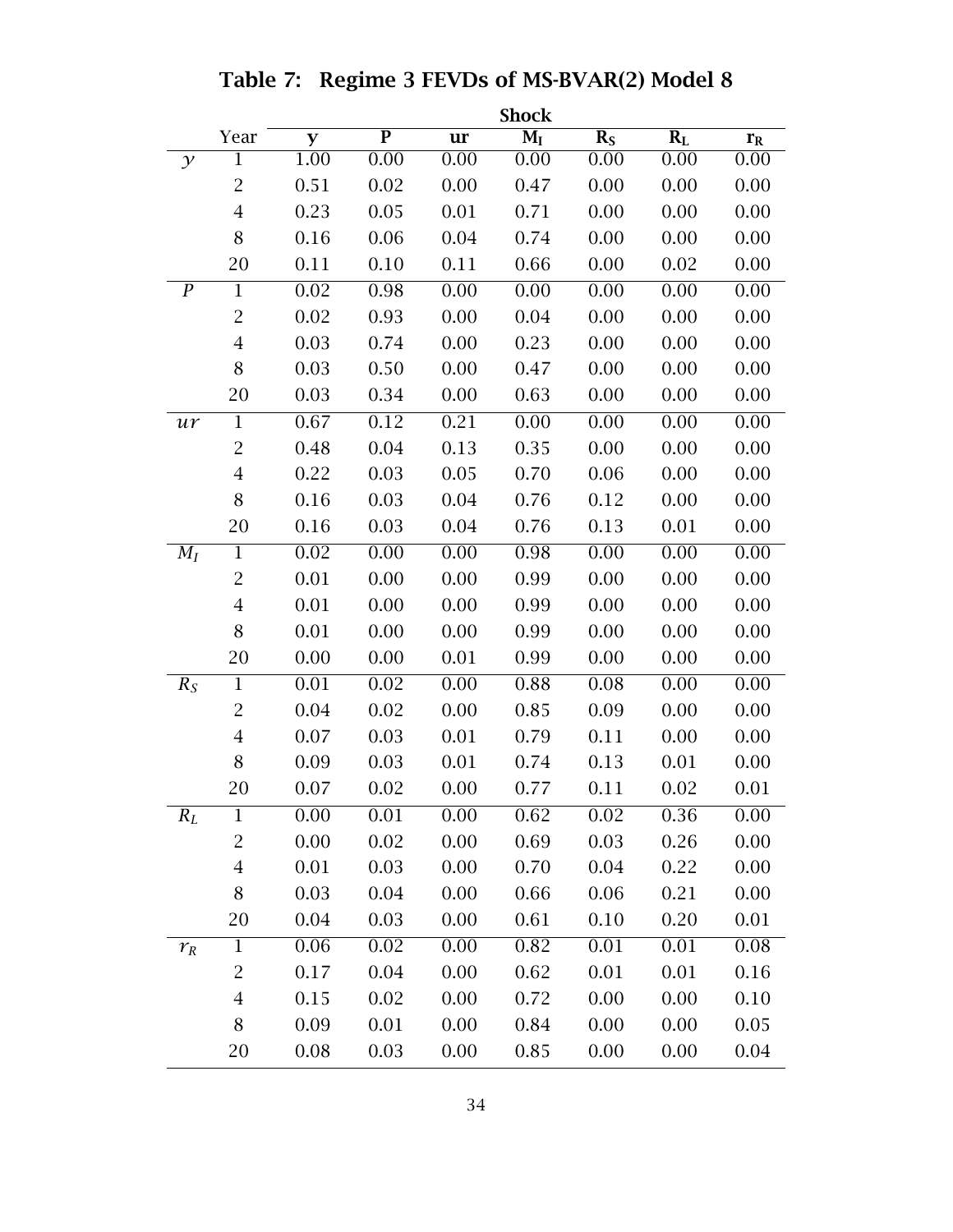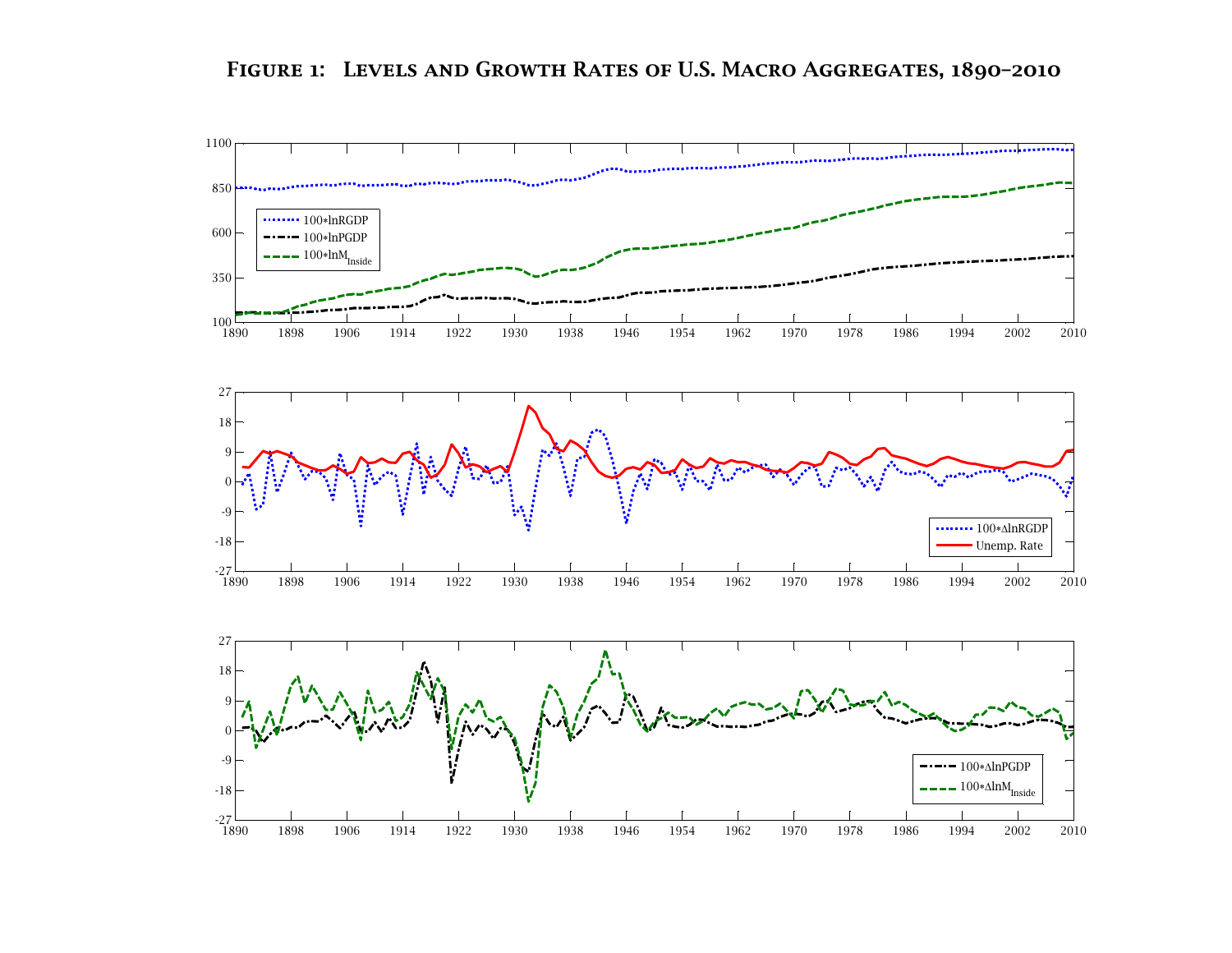

Figure 2: U.S. Short Rate, Long Rate, and Risk Ratio, 1890–2010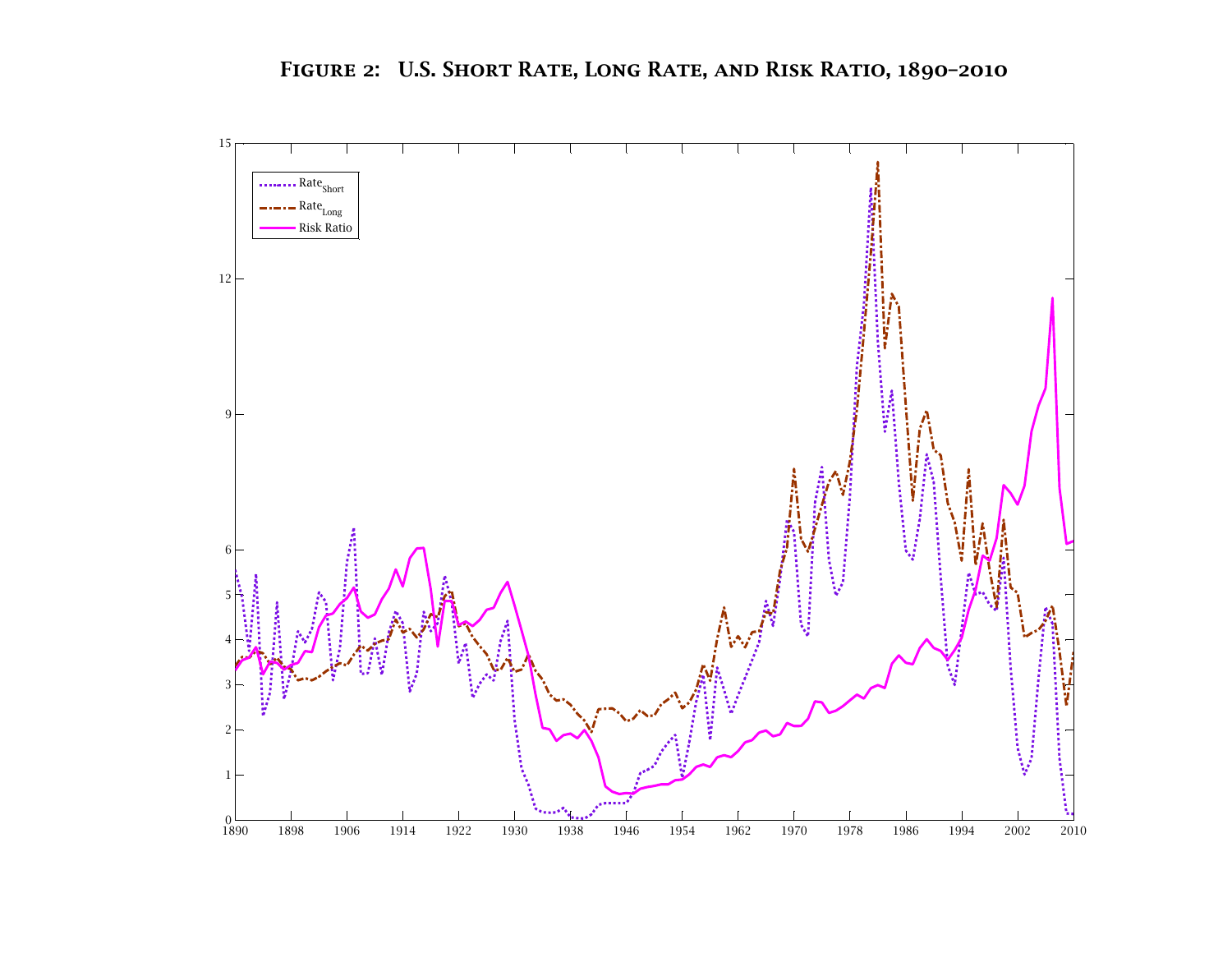# FIGURE 3: IRFS OF FIXED COEFFICIENT-HOMOSKEDASTIC BVAR(2)

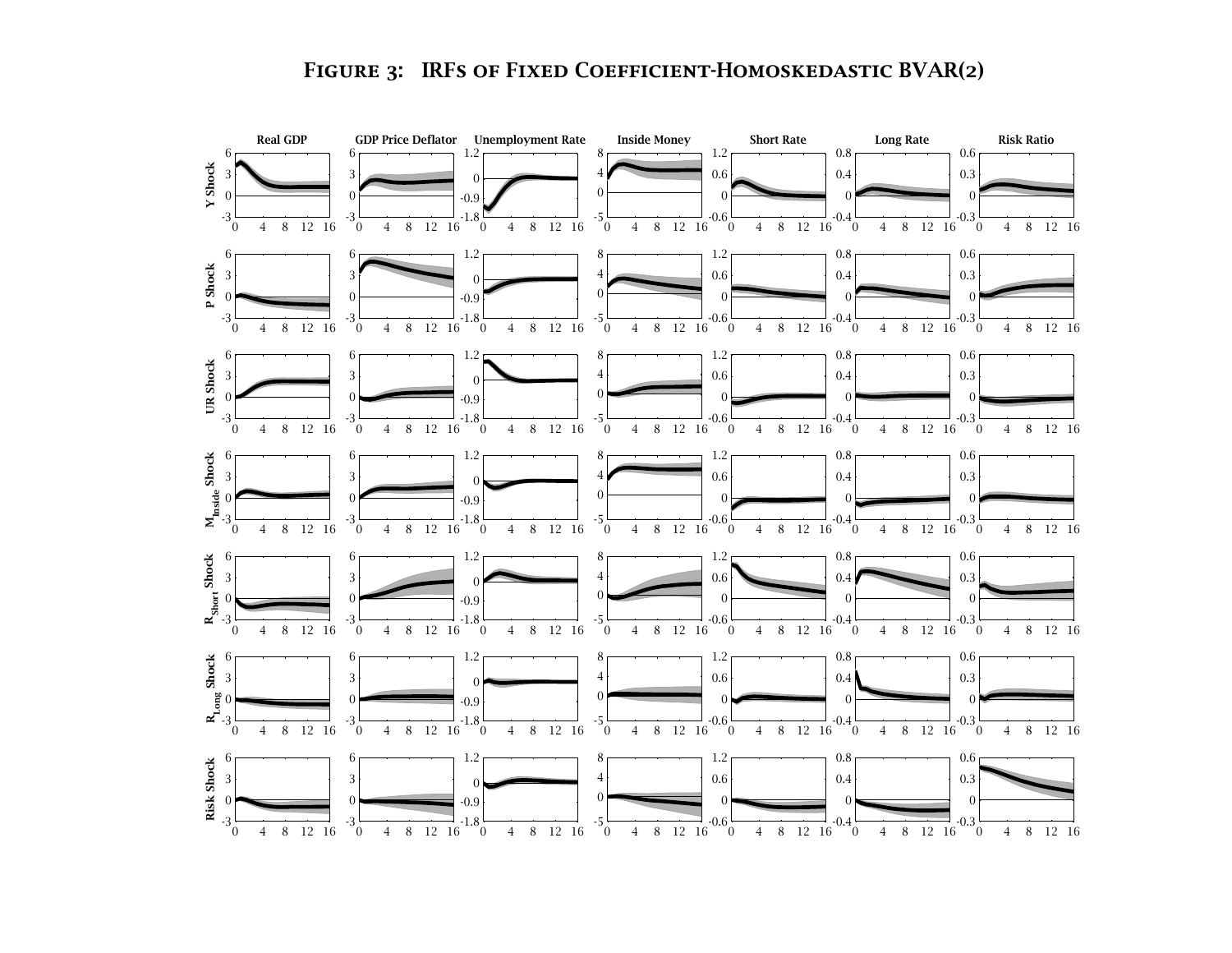

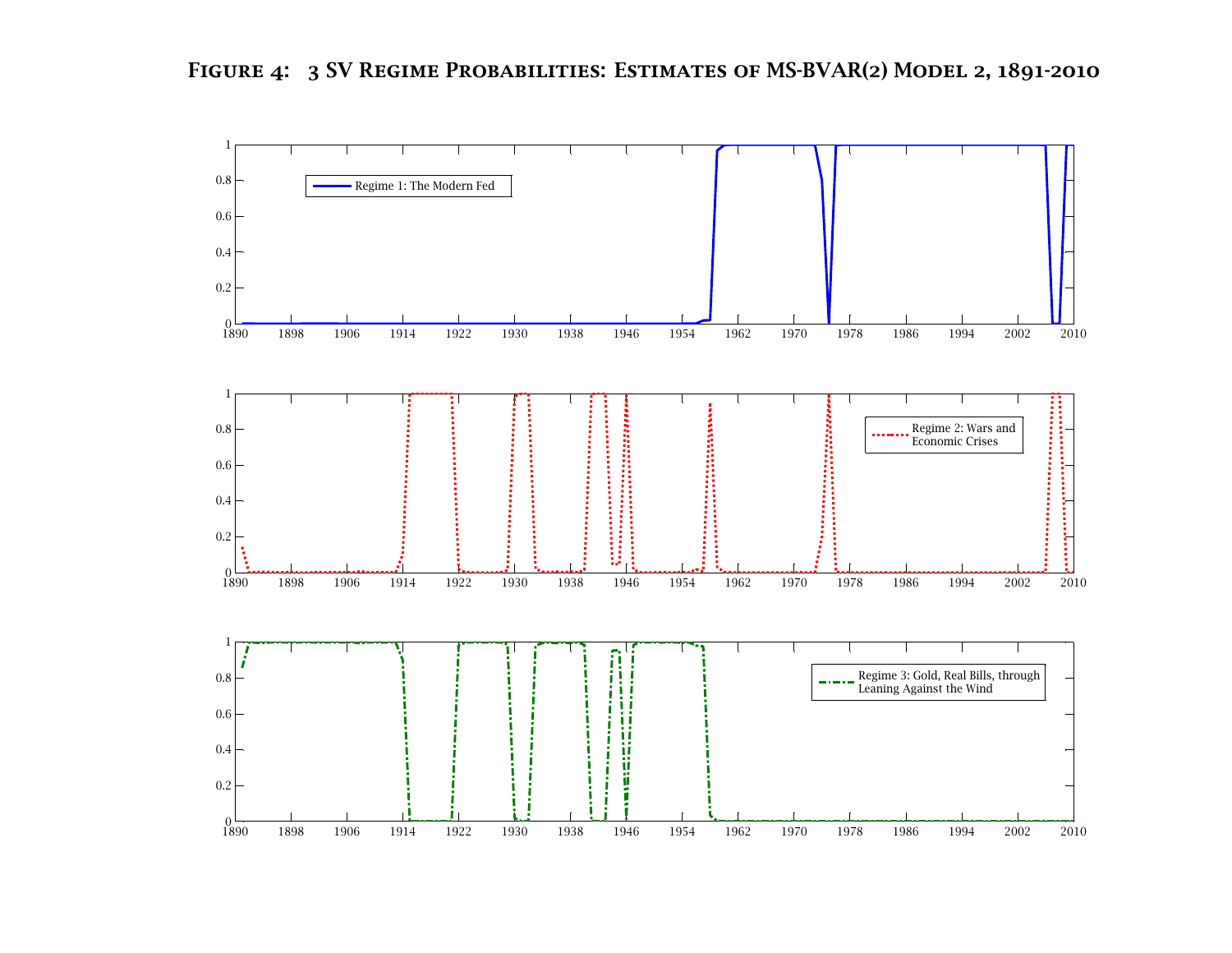



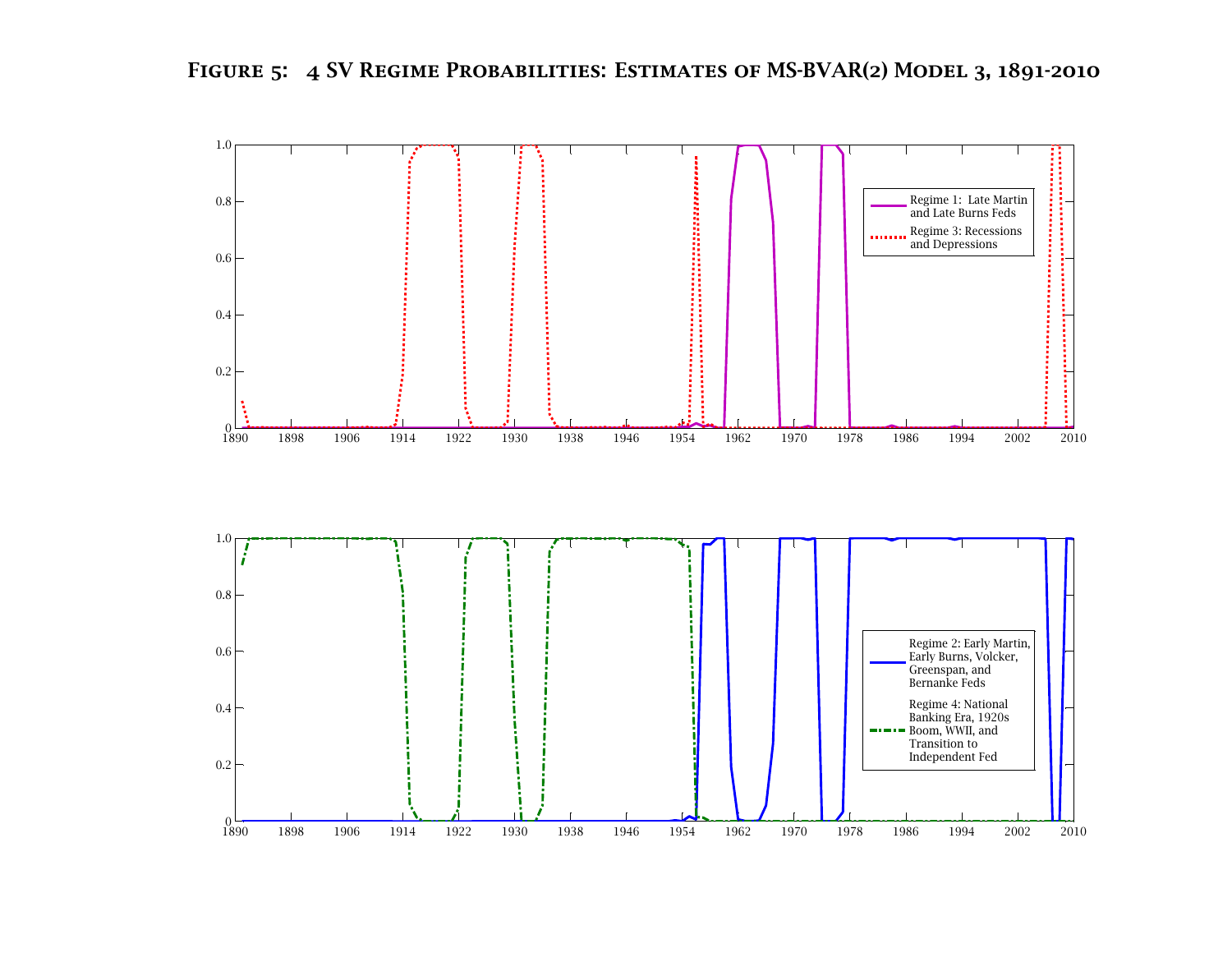# FIGURE 6:  $\,$  3 SV Regime Probabilities of the  $M$  Block:<br>Fetimates of MS-RVAR(2) Model 8, 1801-2010 Estimates of MS-BVAR(2) Model 8, 1891-2010

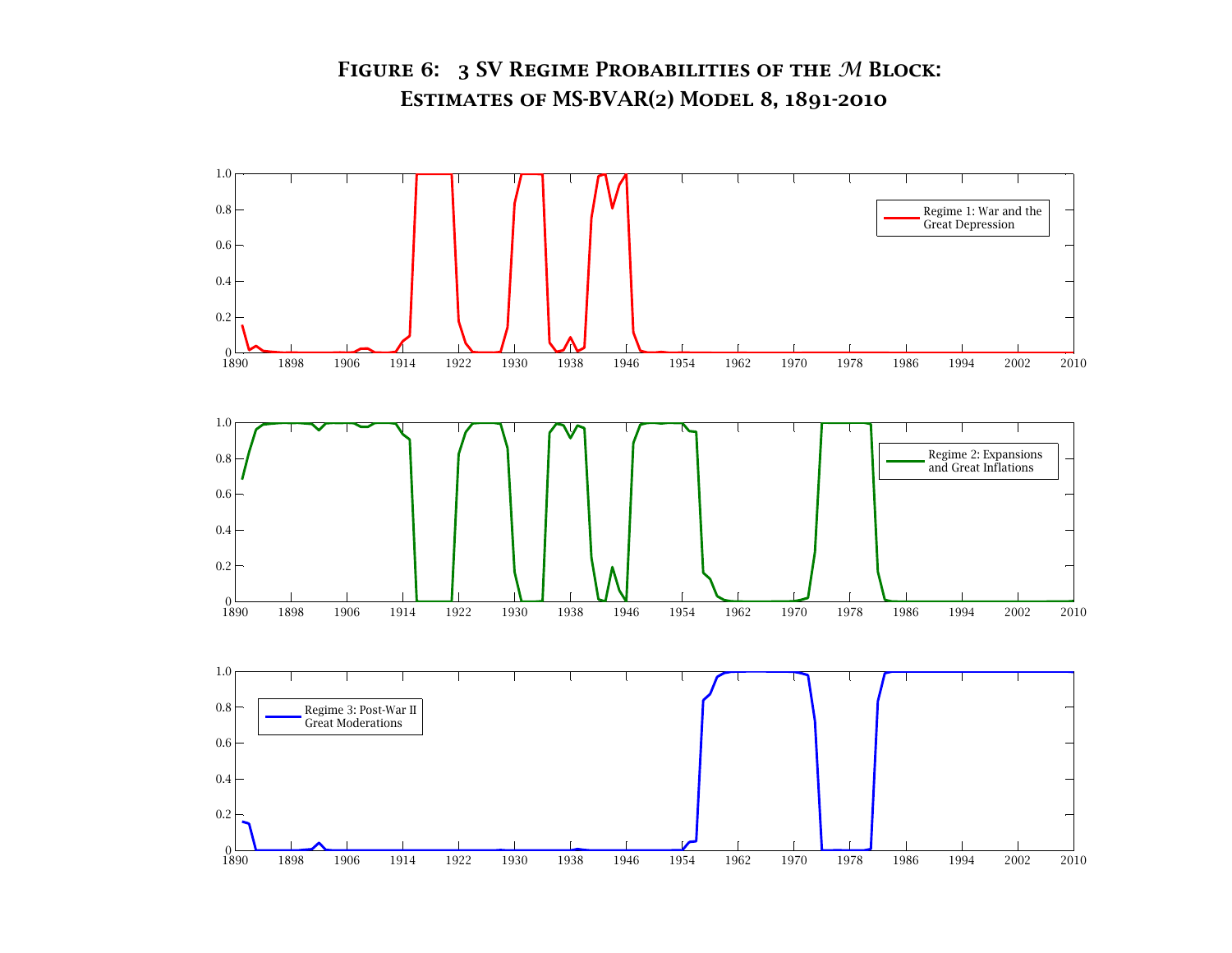# FIGURE 7:  $\,$  3 SV Regime Probabilities of the  $\mathcal F$  Block: Estimates of MS-BVAR(2) Model 8, 1891-2010

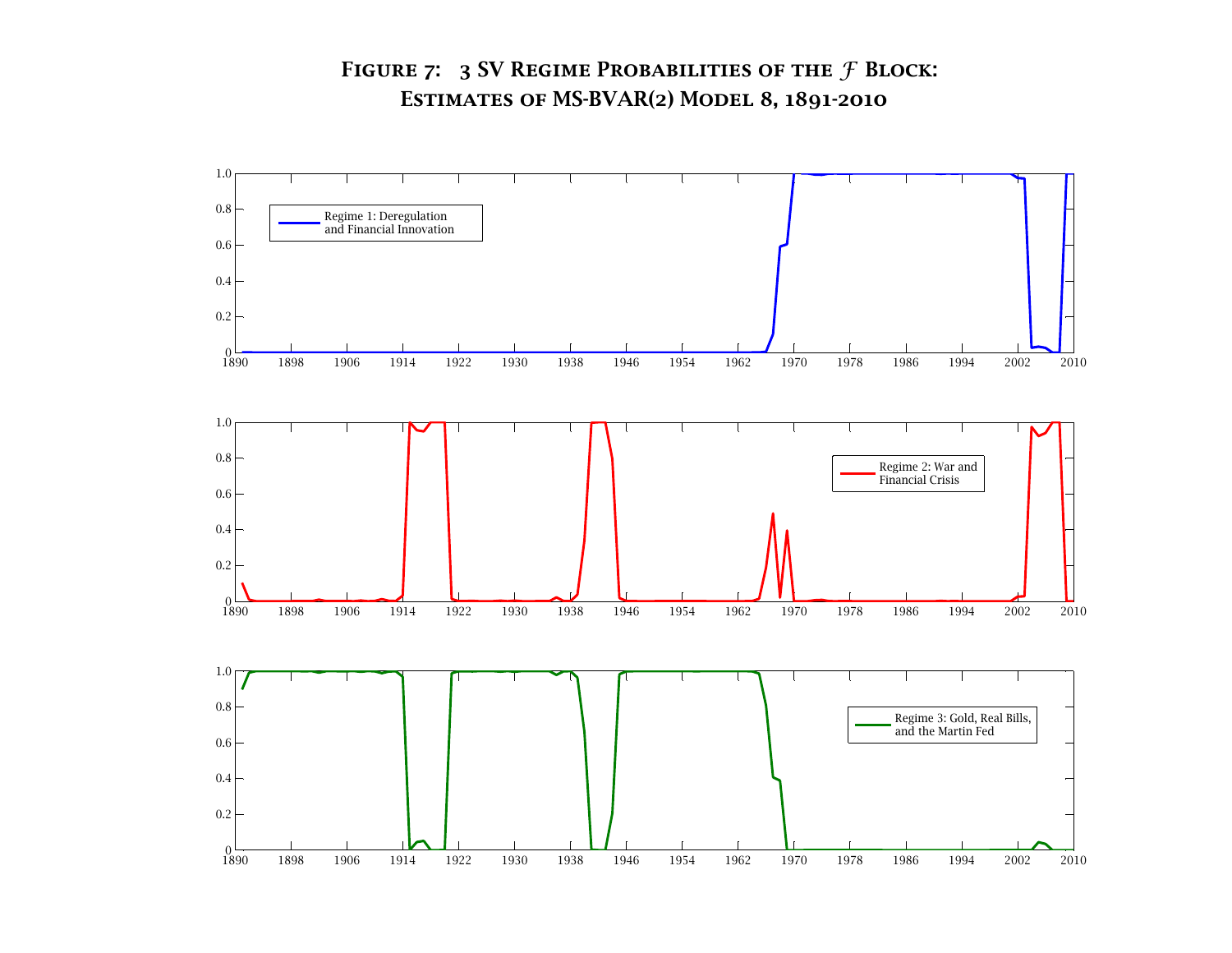